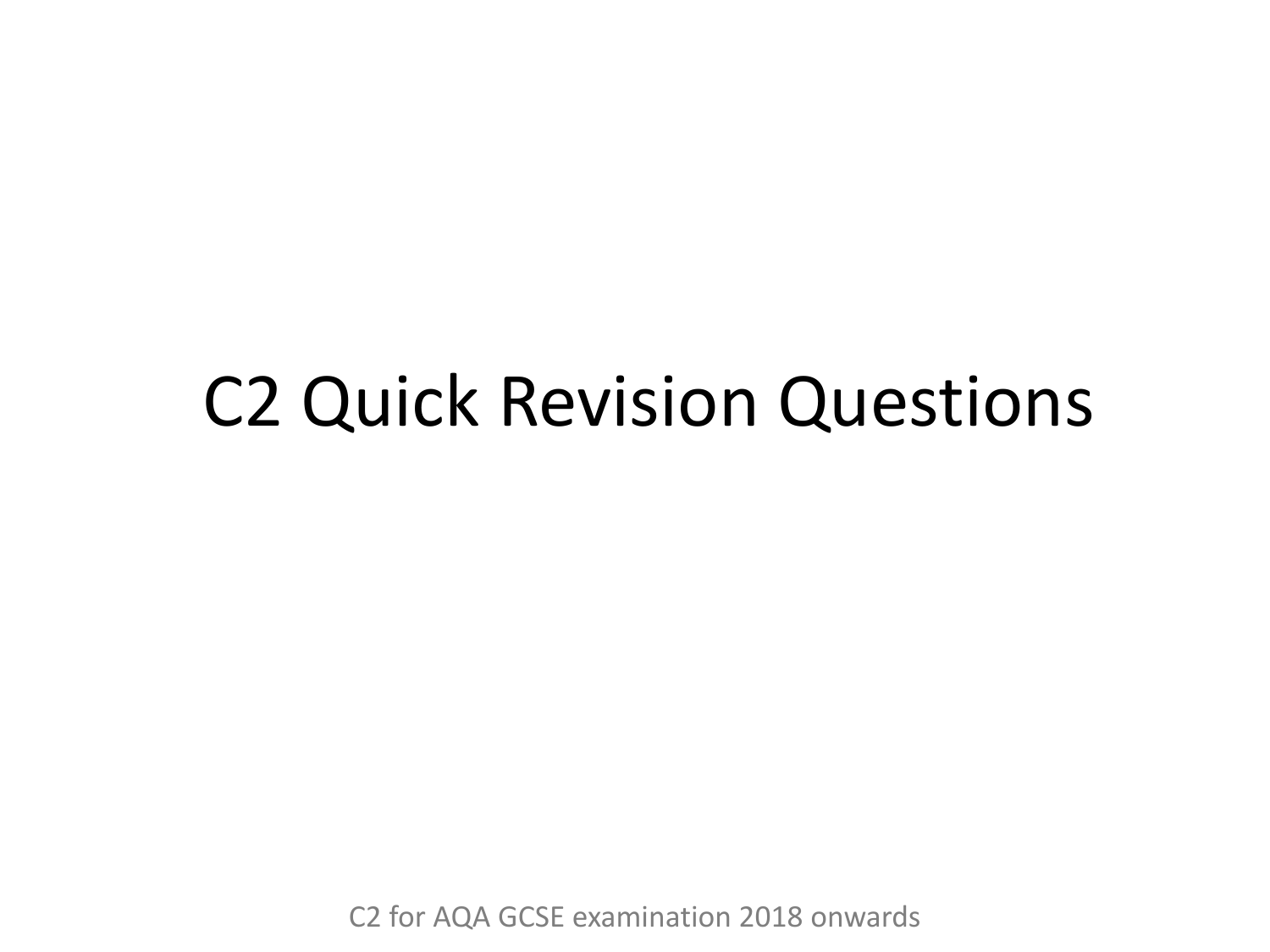## Question 1 .... of 50

• What are the 3 main types of chemical bond?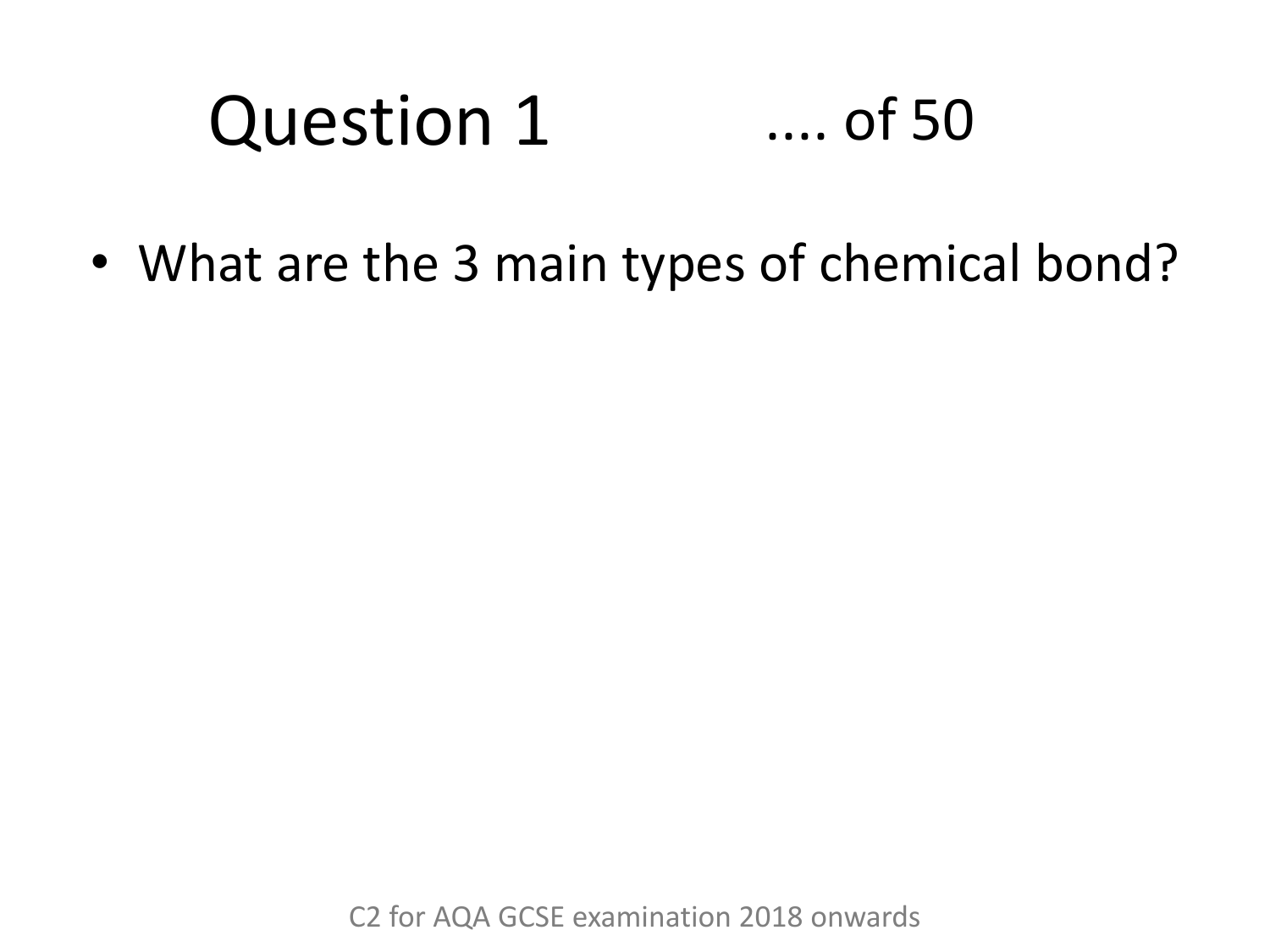## Answer 1 .... of 50

• Ionic, Covalent & Metallic.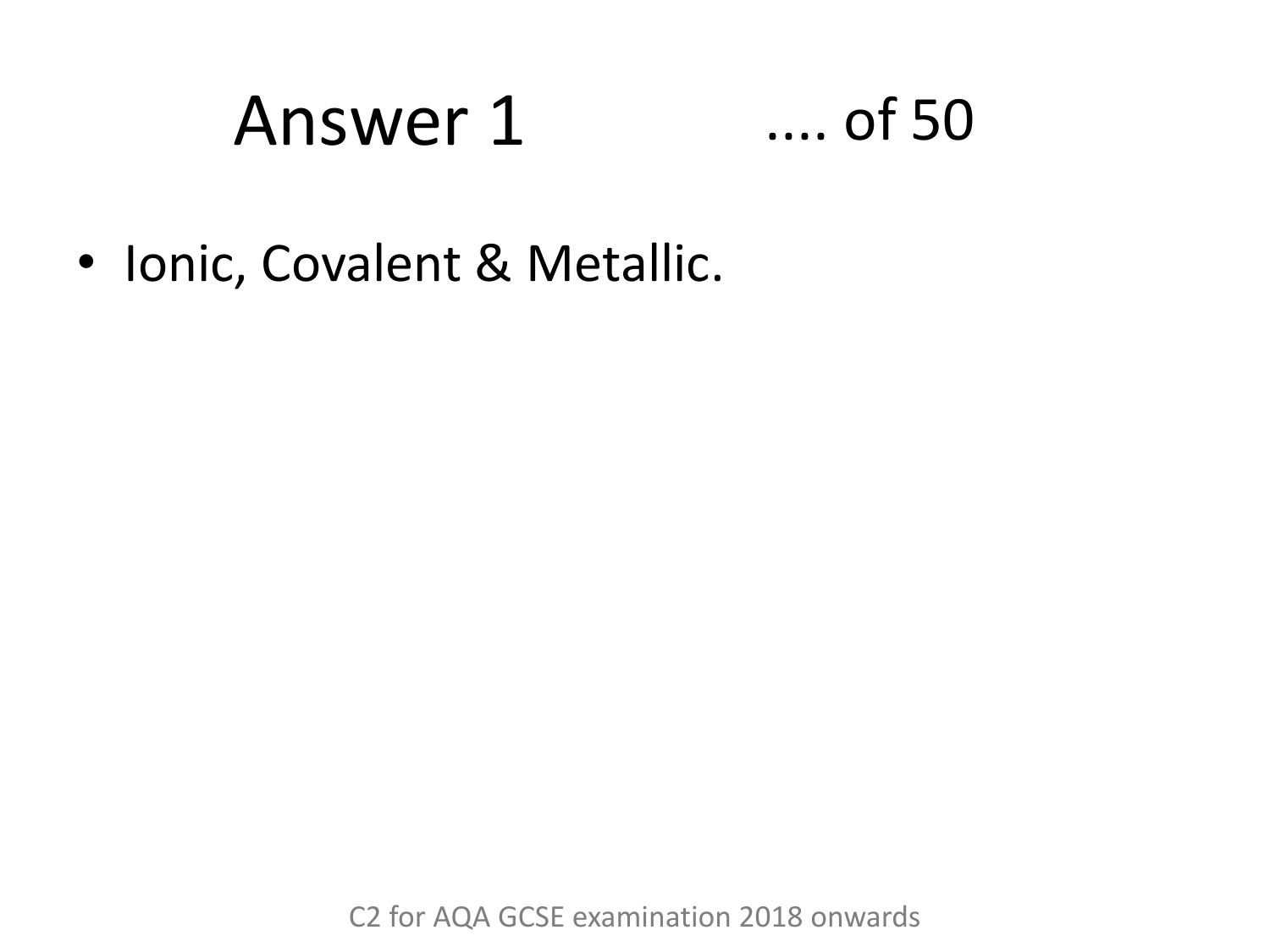# Question 2 .... of 50

• What force bonds atoms in an ionic bond?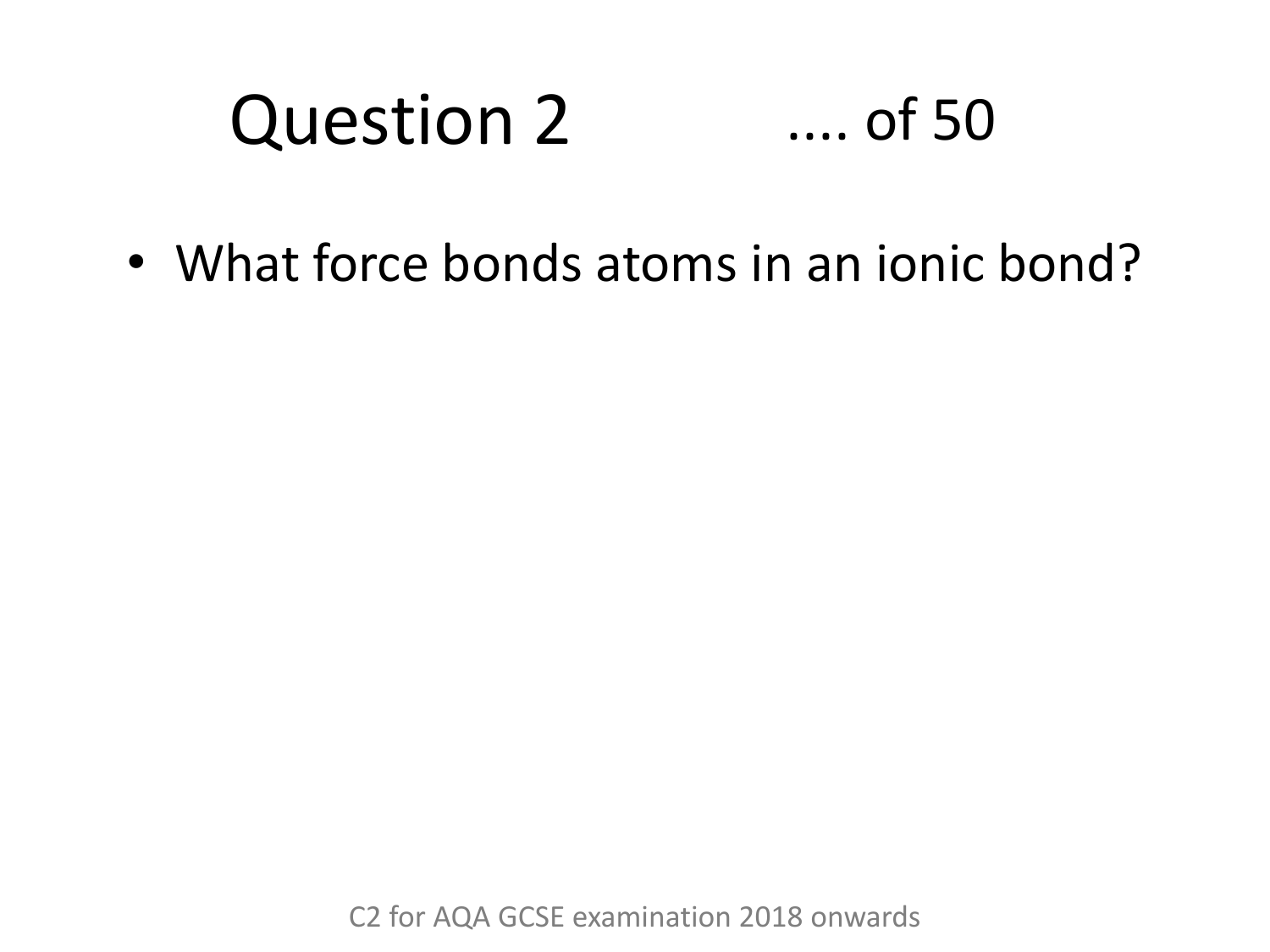## Answer 2 .... of 50

• Electrostatic attraction.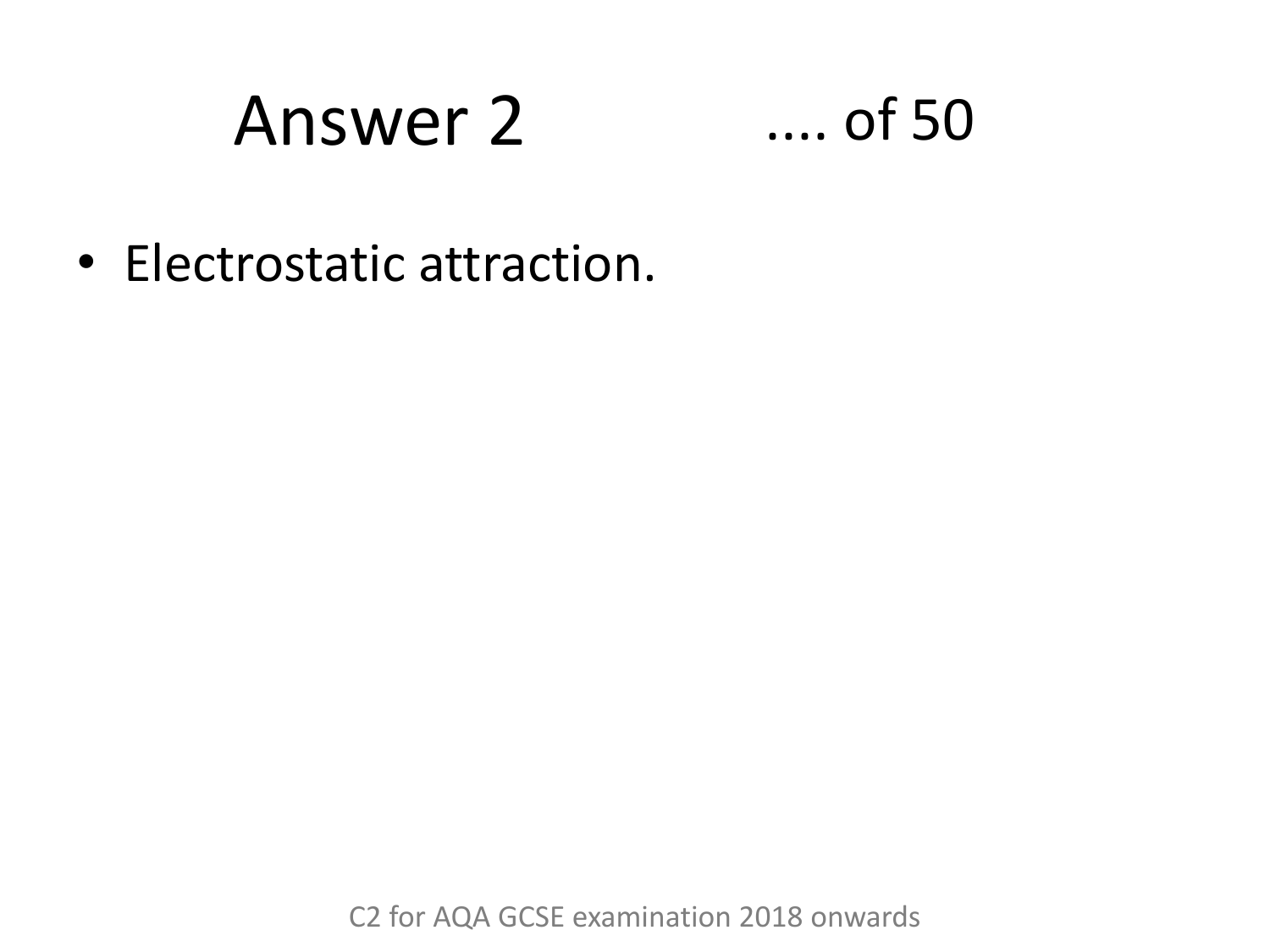### Question 3 .... of 50

• Why do metals form giant structures?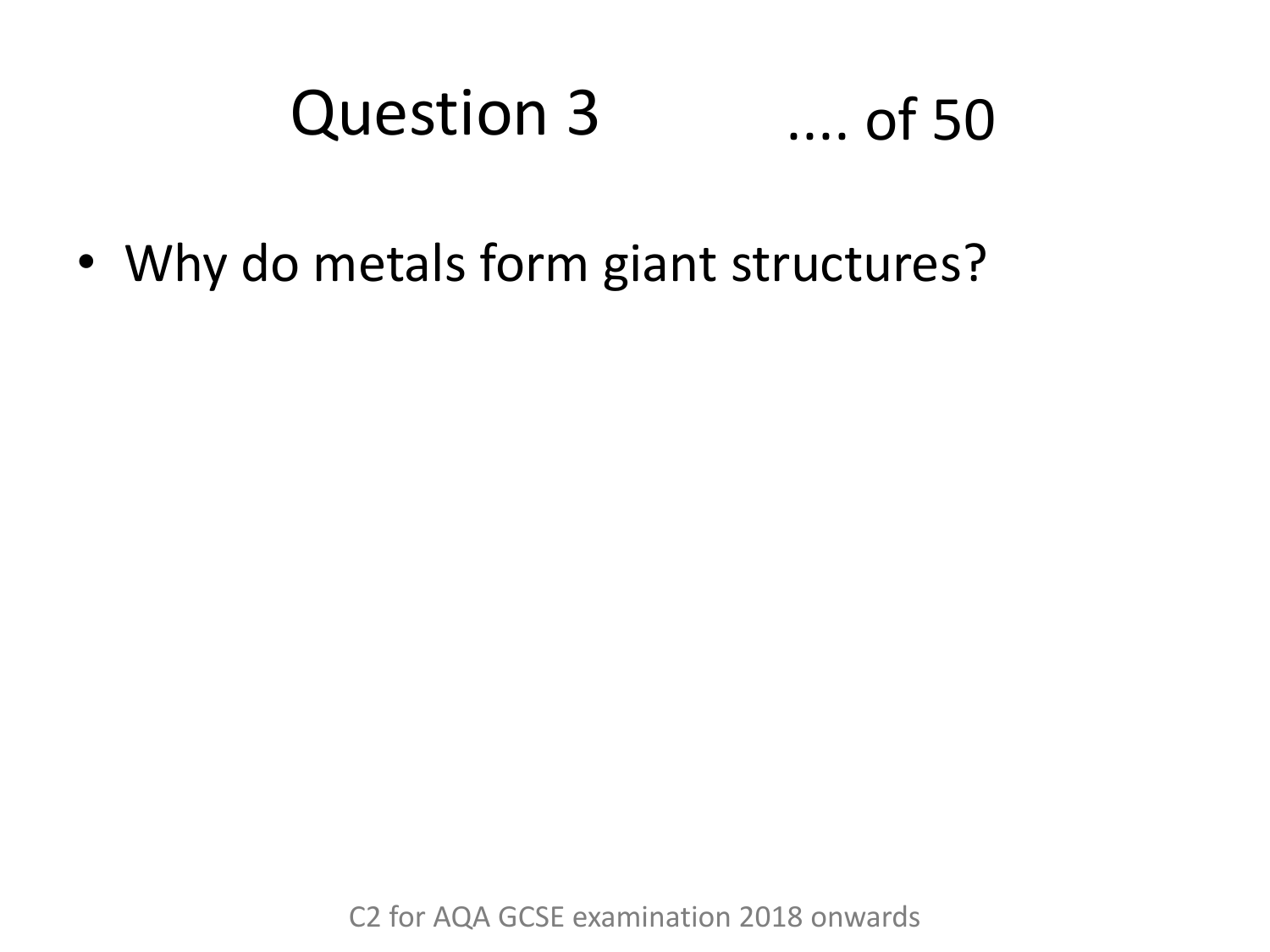## Answer 3 .... of 50

• Metal atoms are bonded by Metallic bonds.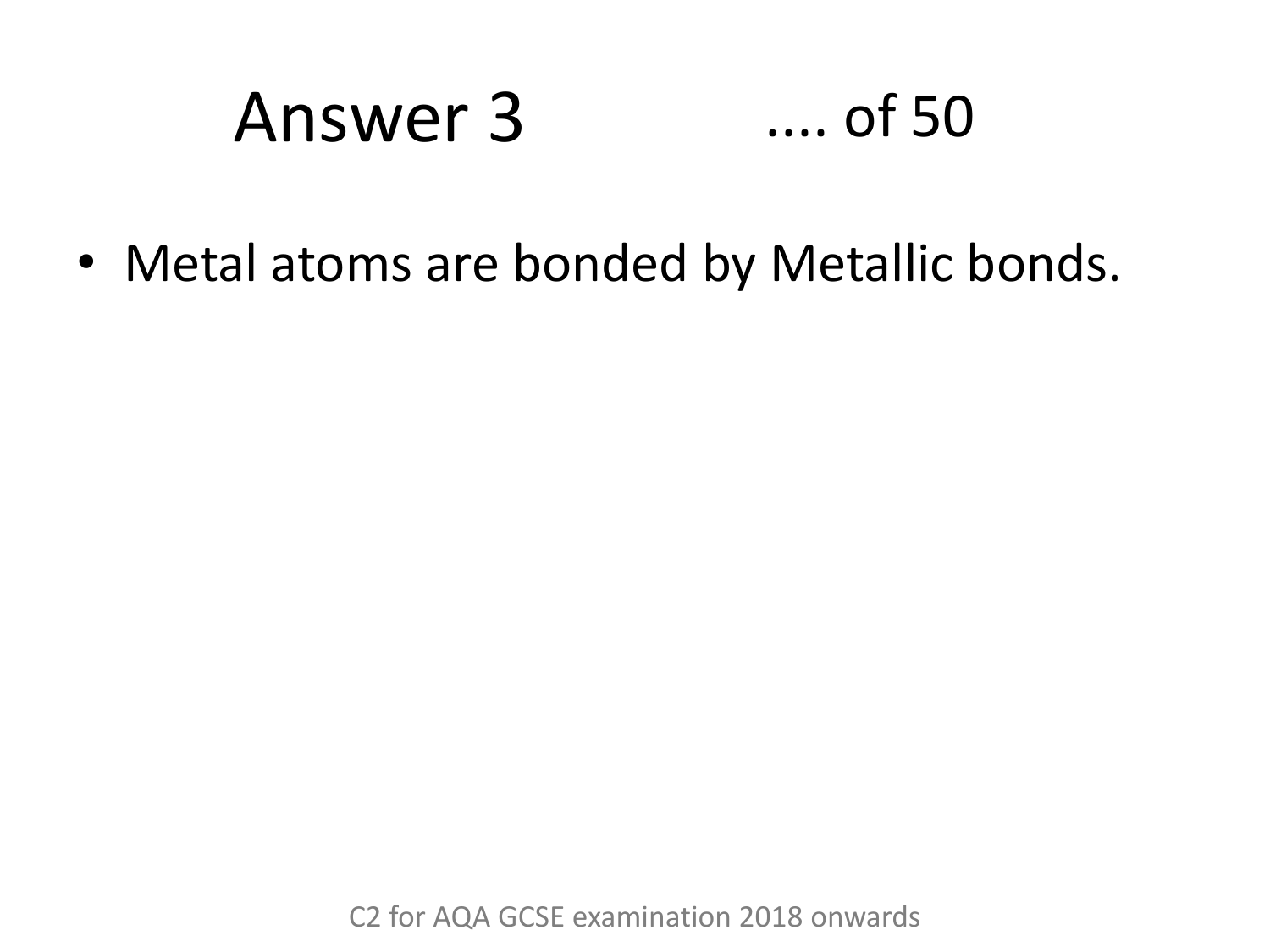## Question 4 .... of 50

• What happens to the electrons in metallic bonds?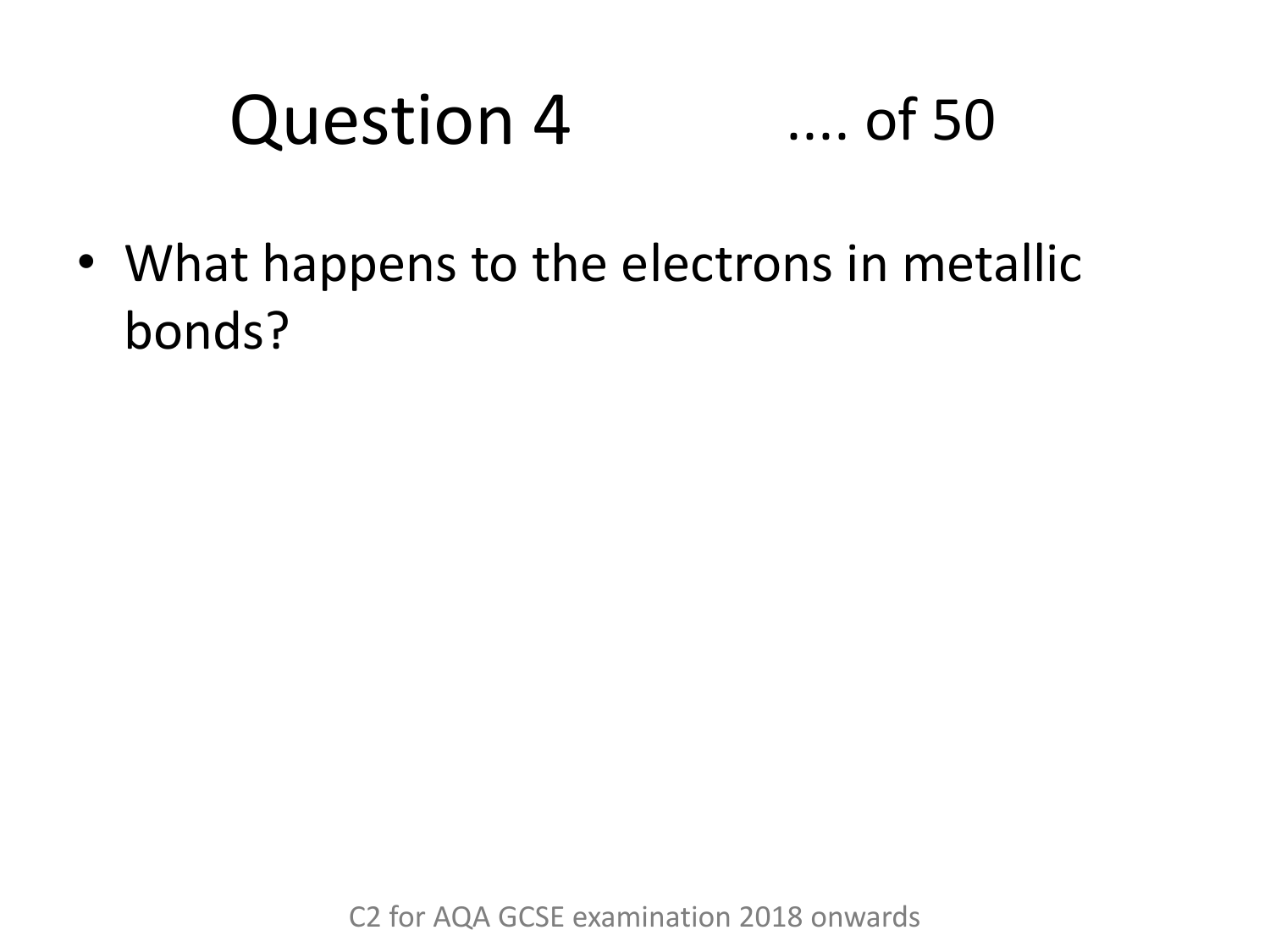## Answer 4 .... of 50

• Electrons are delocalised and shared between the positive metal ions in a 'sea' of electrons.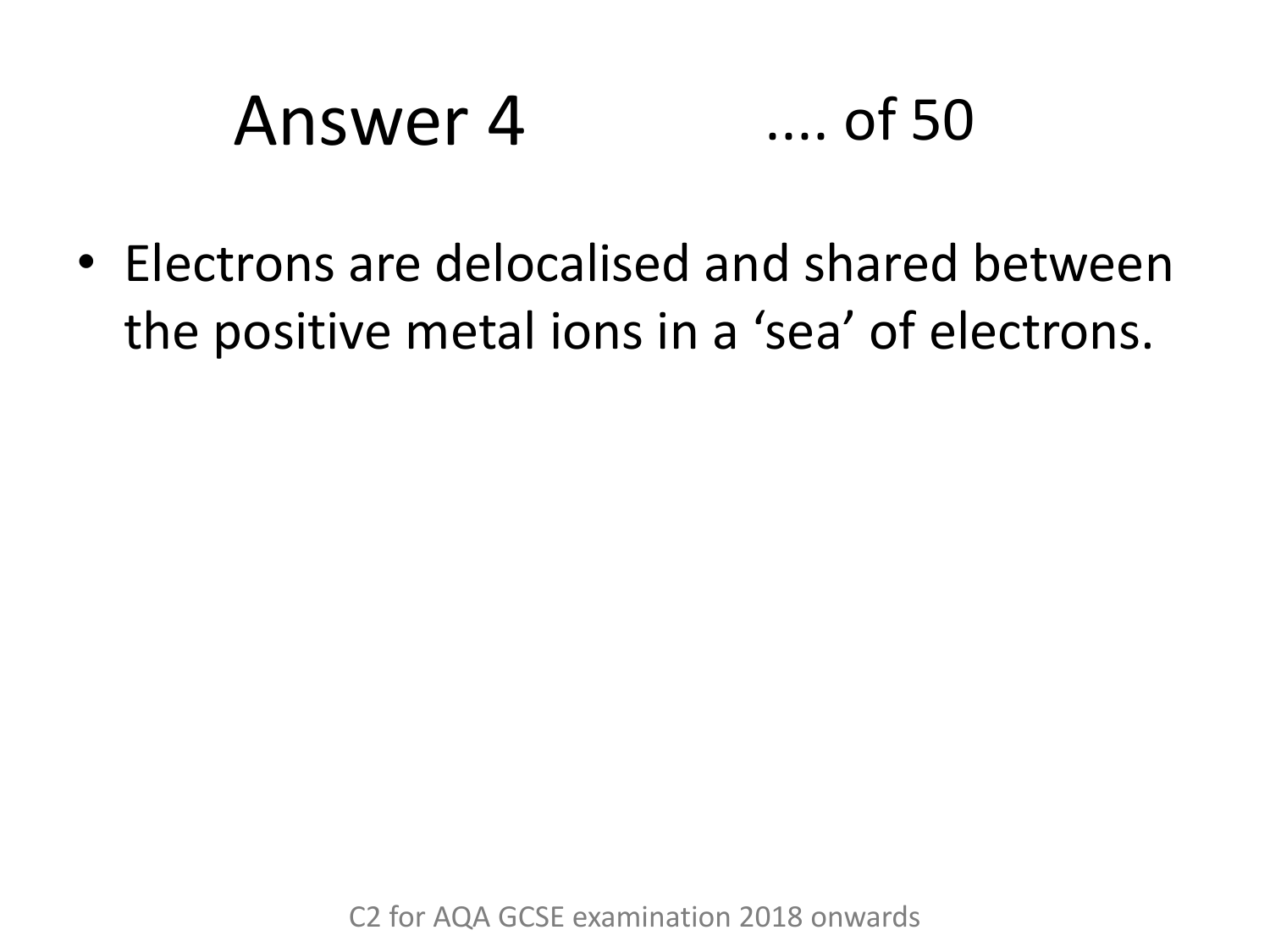## Question 5 .... of 50

• What are the 3 states of matter?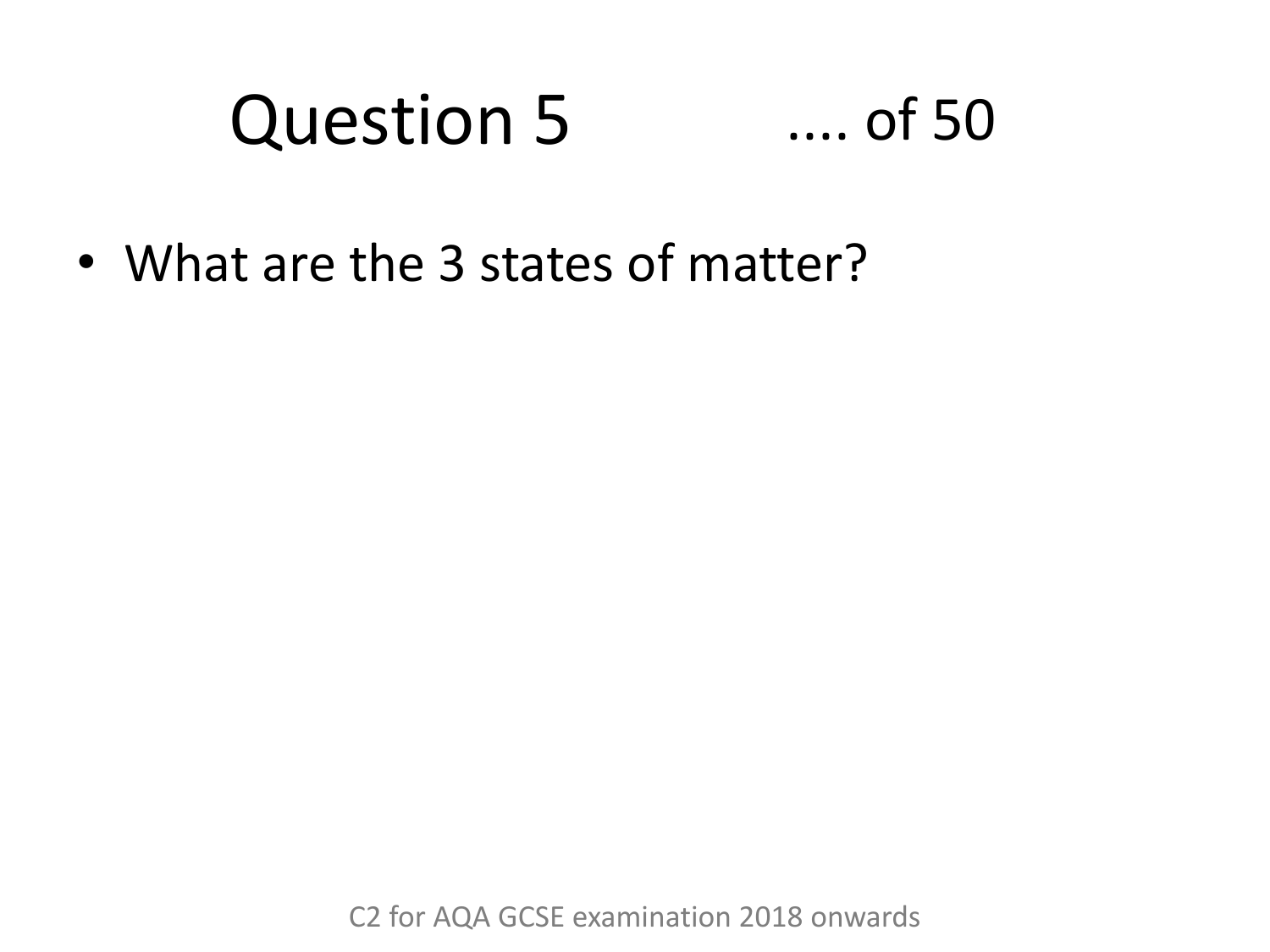## Answer 5 .... of 50

• Solids, Liquid and Gases.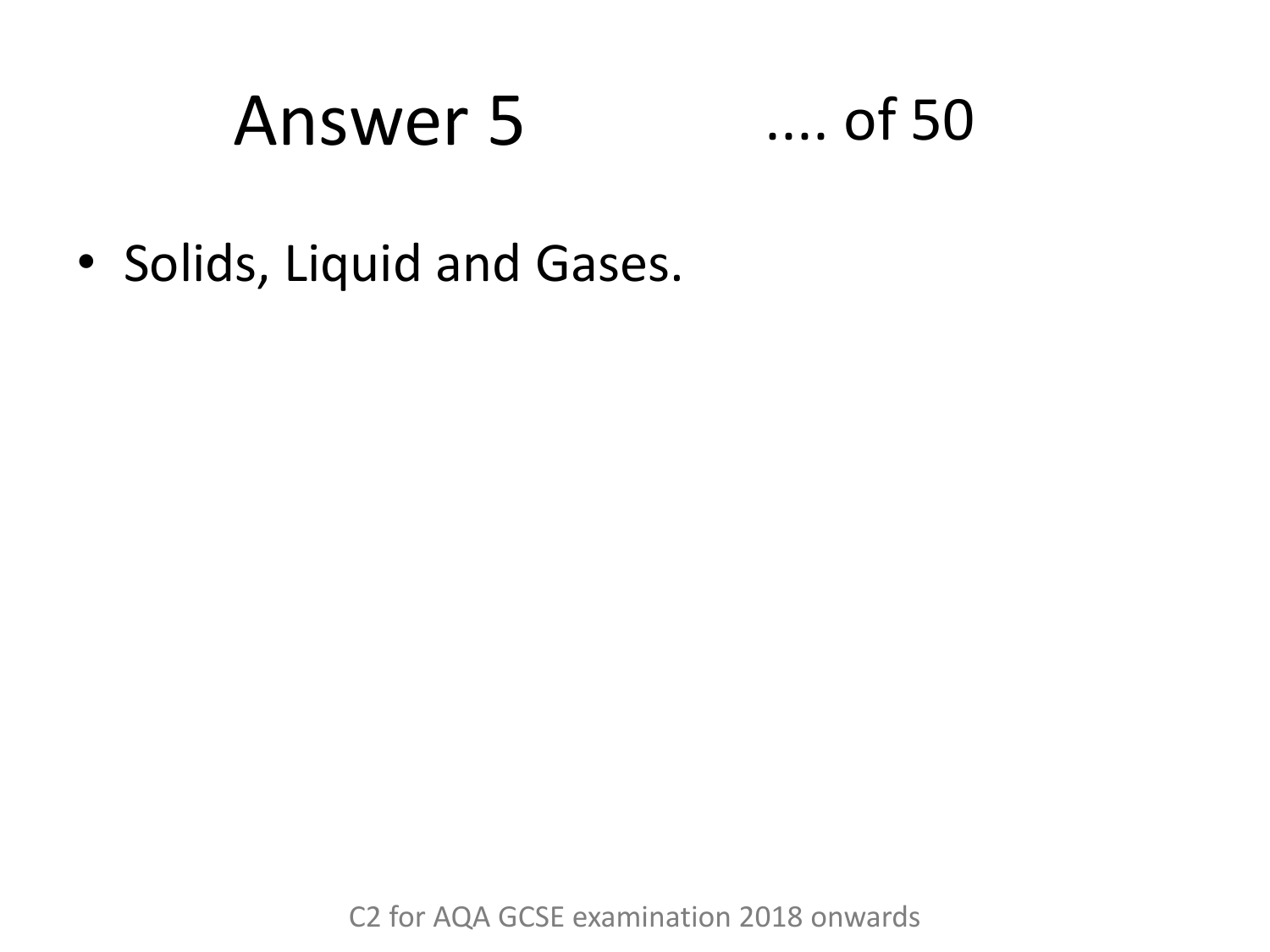# Question 6 .... of 50

• What is the change in state between a solid and a gas called?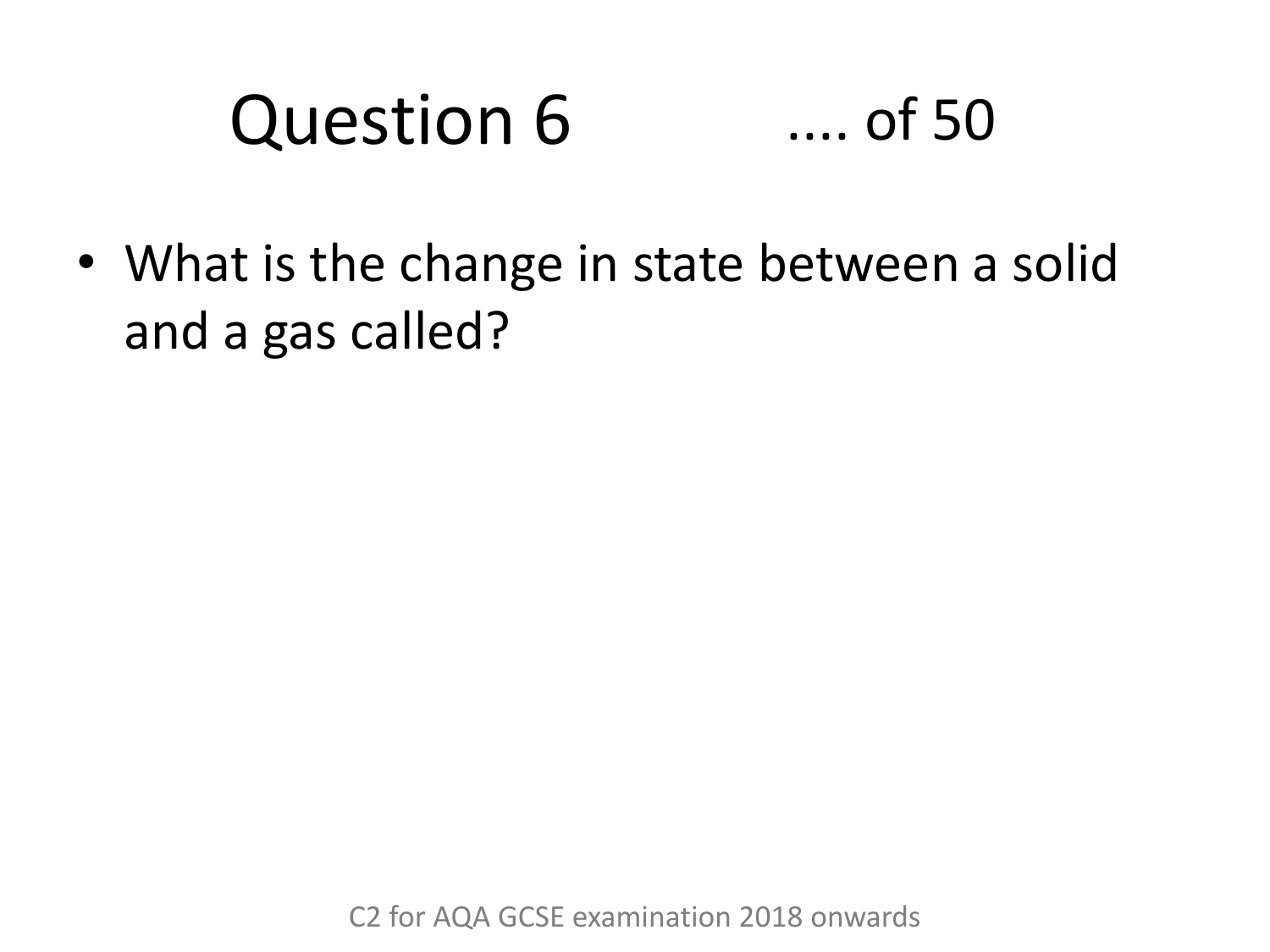$\dots$  of 50

· Sublimation.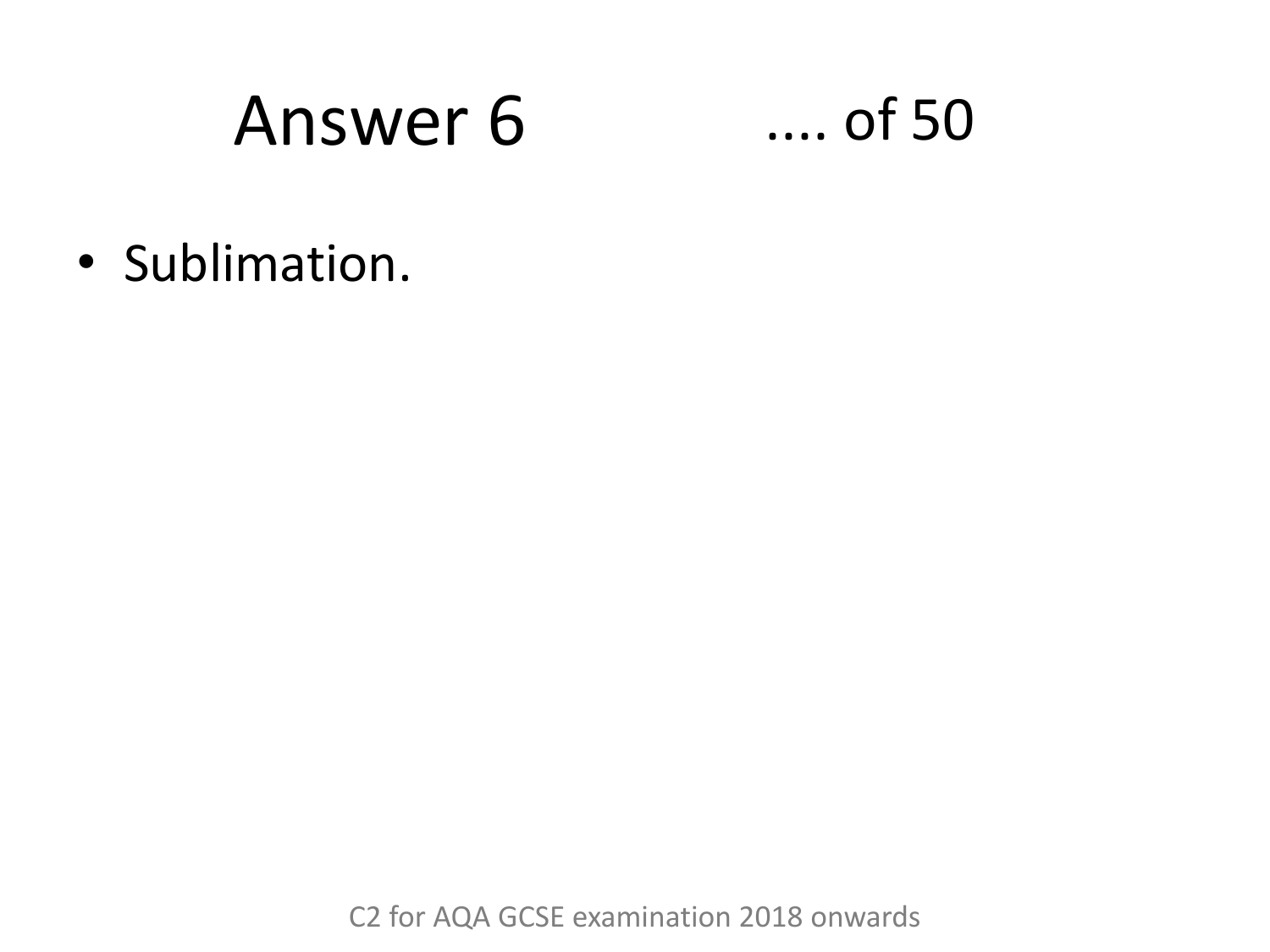## Question 7 .... of 50

• Describe the melting points of ionic compounds?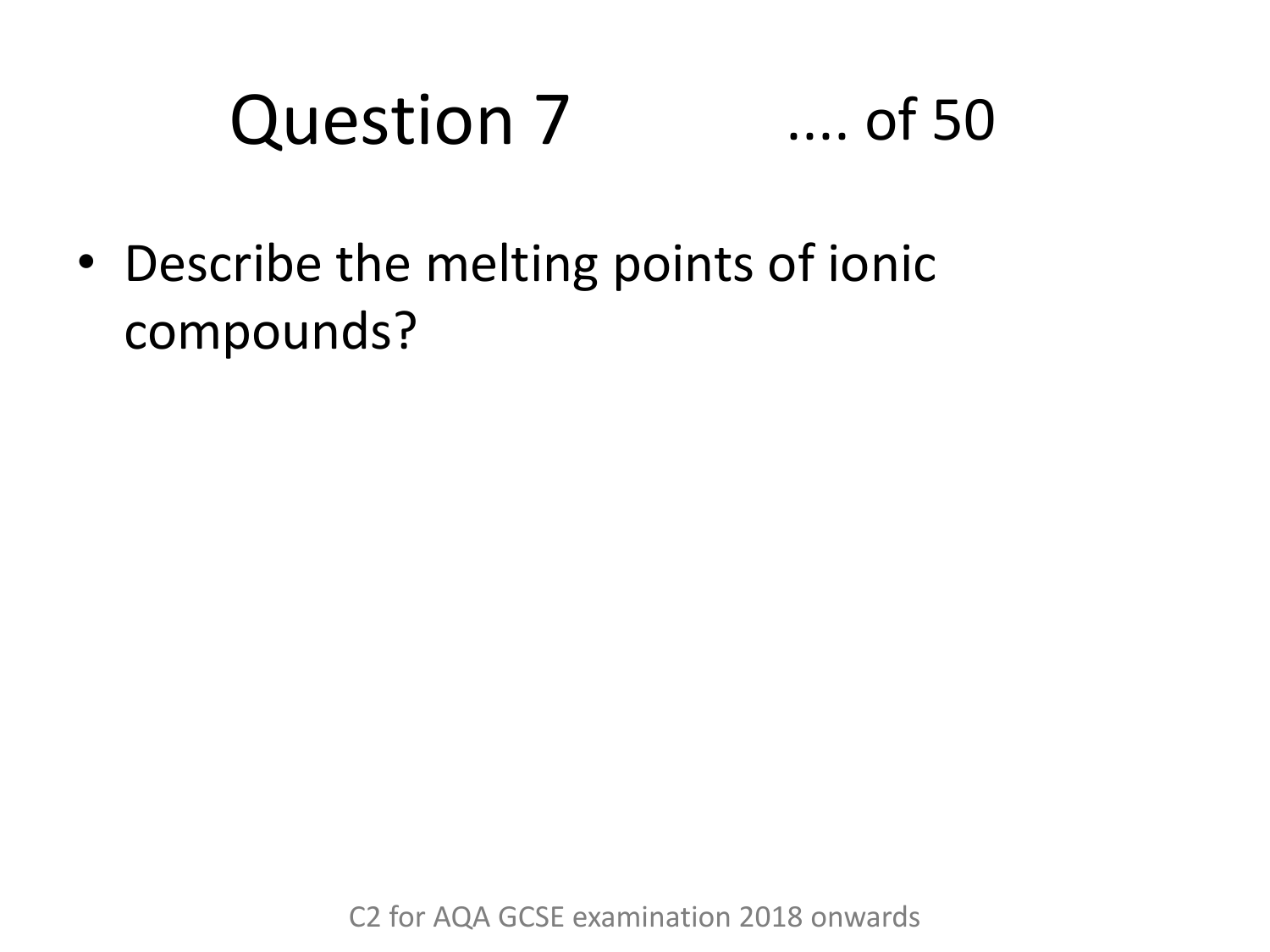

• High melting points.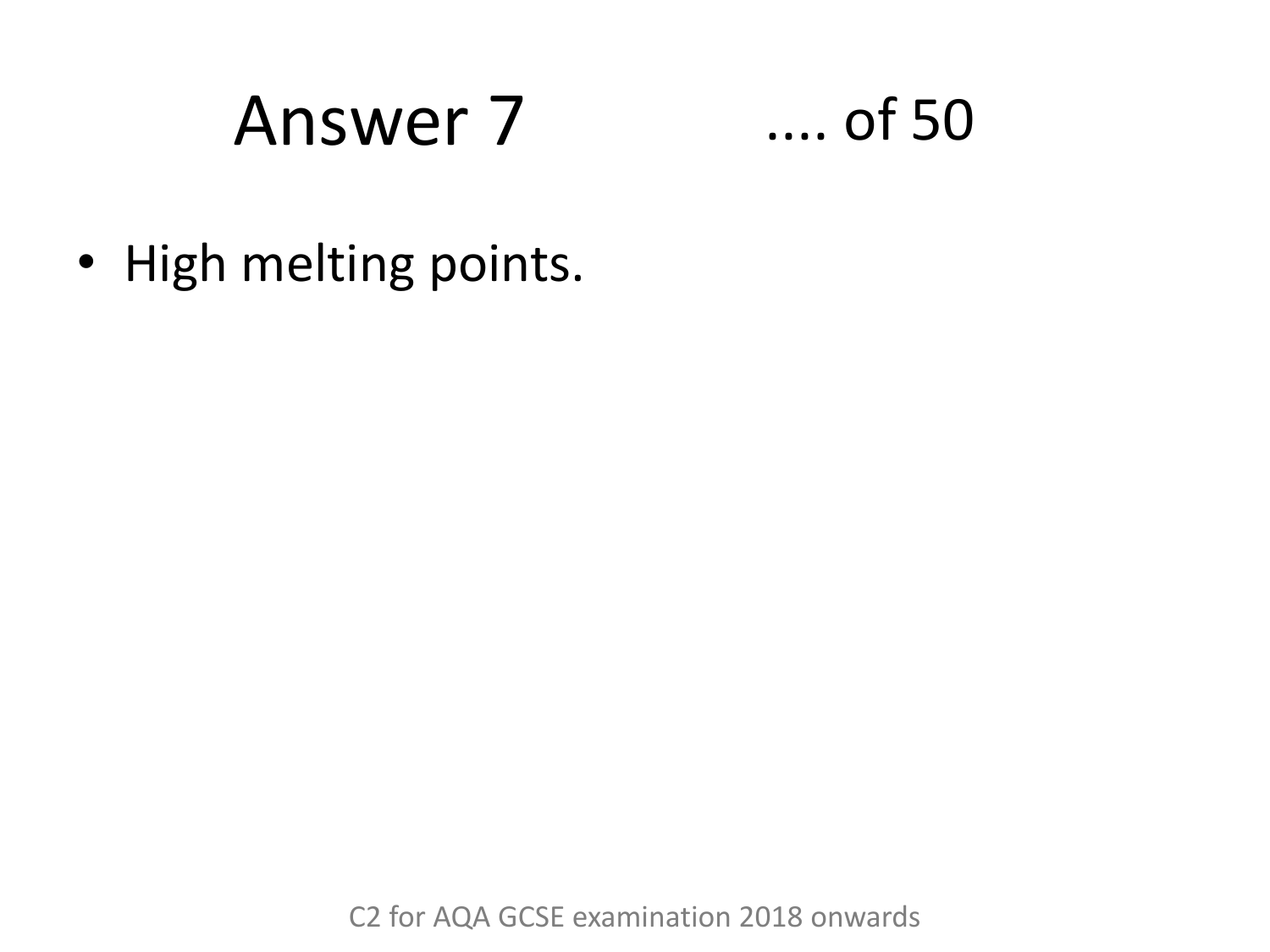# Question 8 .... of 50

• Why can ionic compounds conduct electricity when molten or dissolved in water?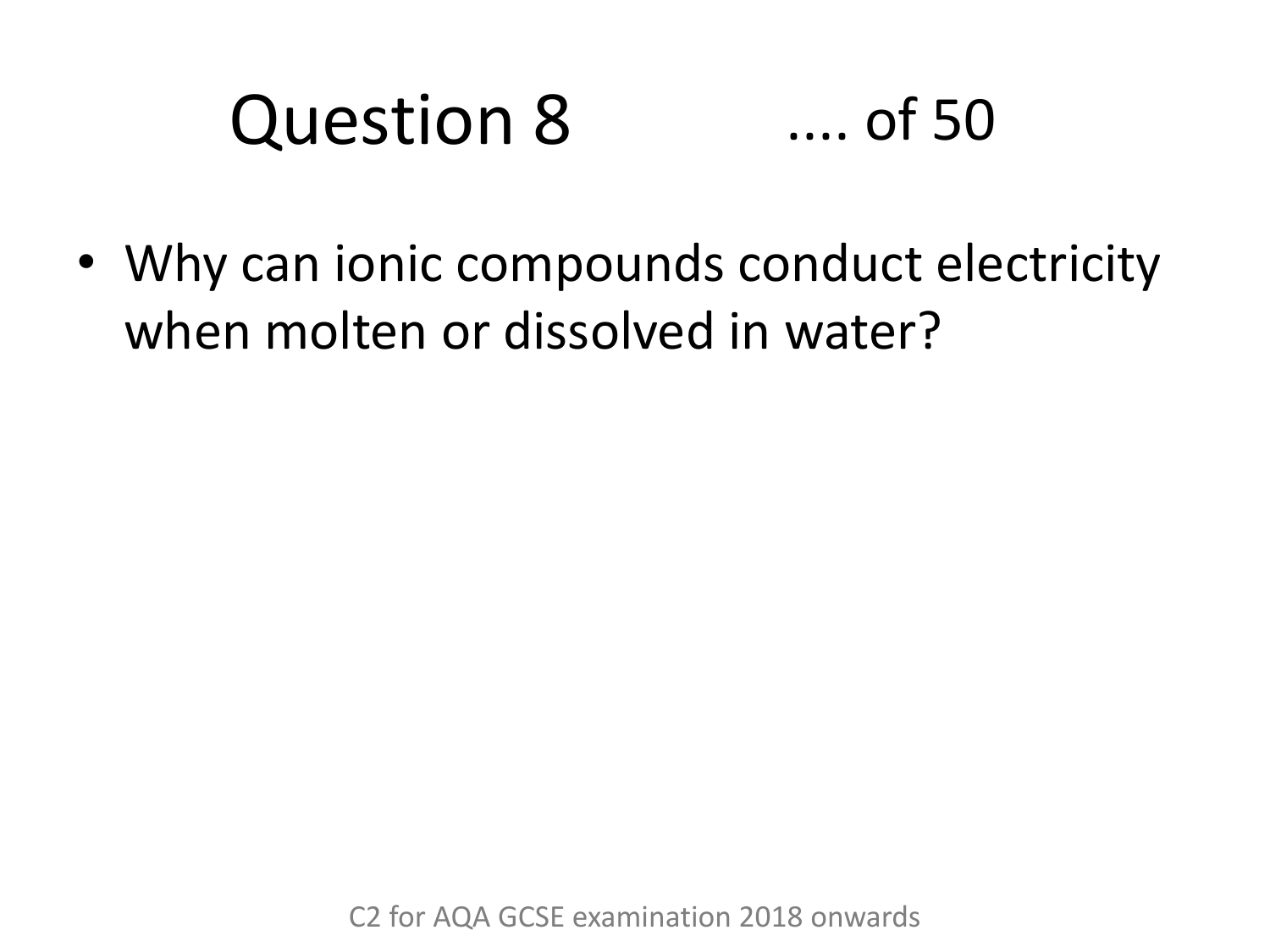## Answer 8 .... of 50

• Ions are free to move, so charge can flow.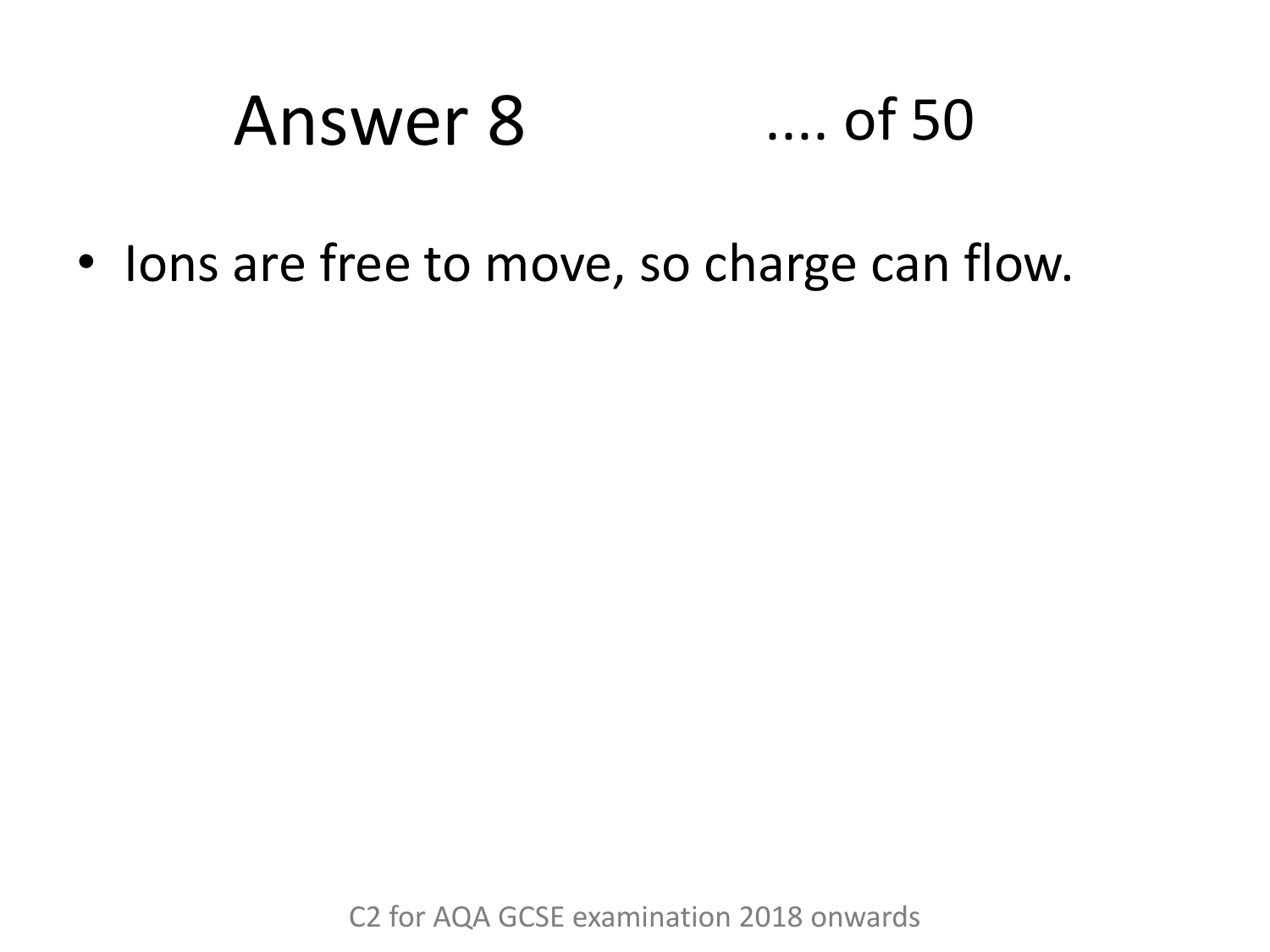# Question 9 .... of 50

• What happens to the melting points as the forces between the ions increases?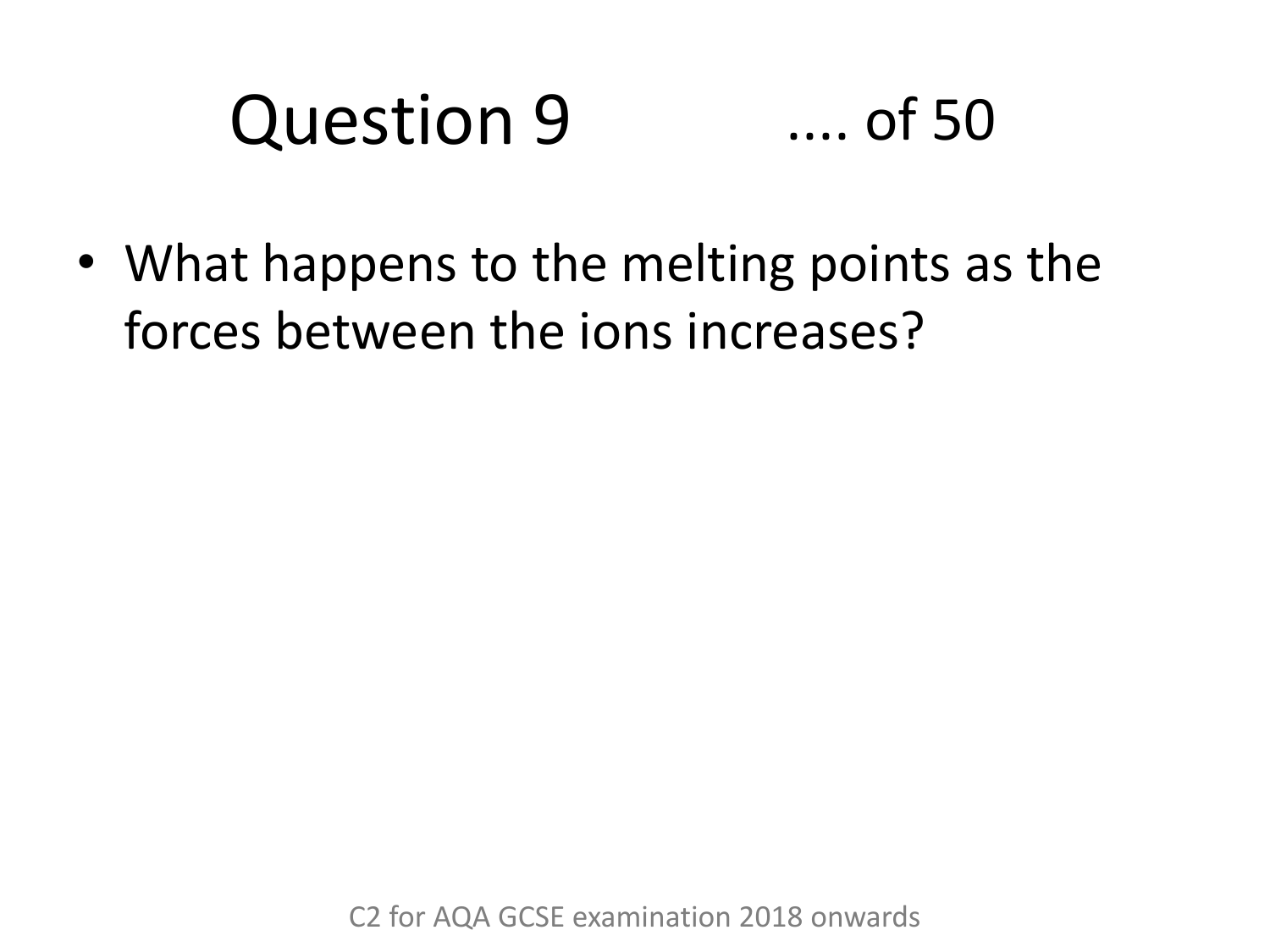## $\dots$  of 50

• Melting points increase.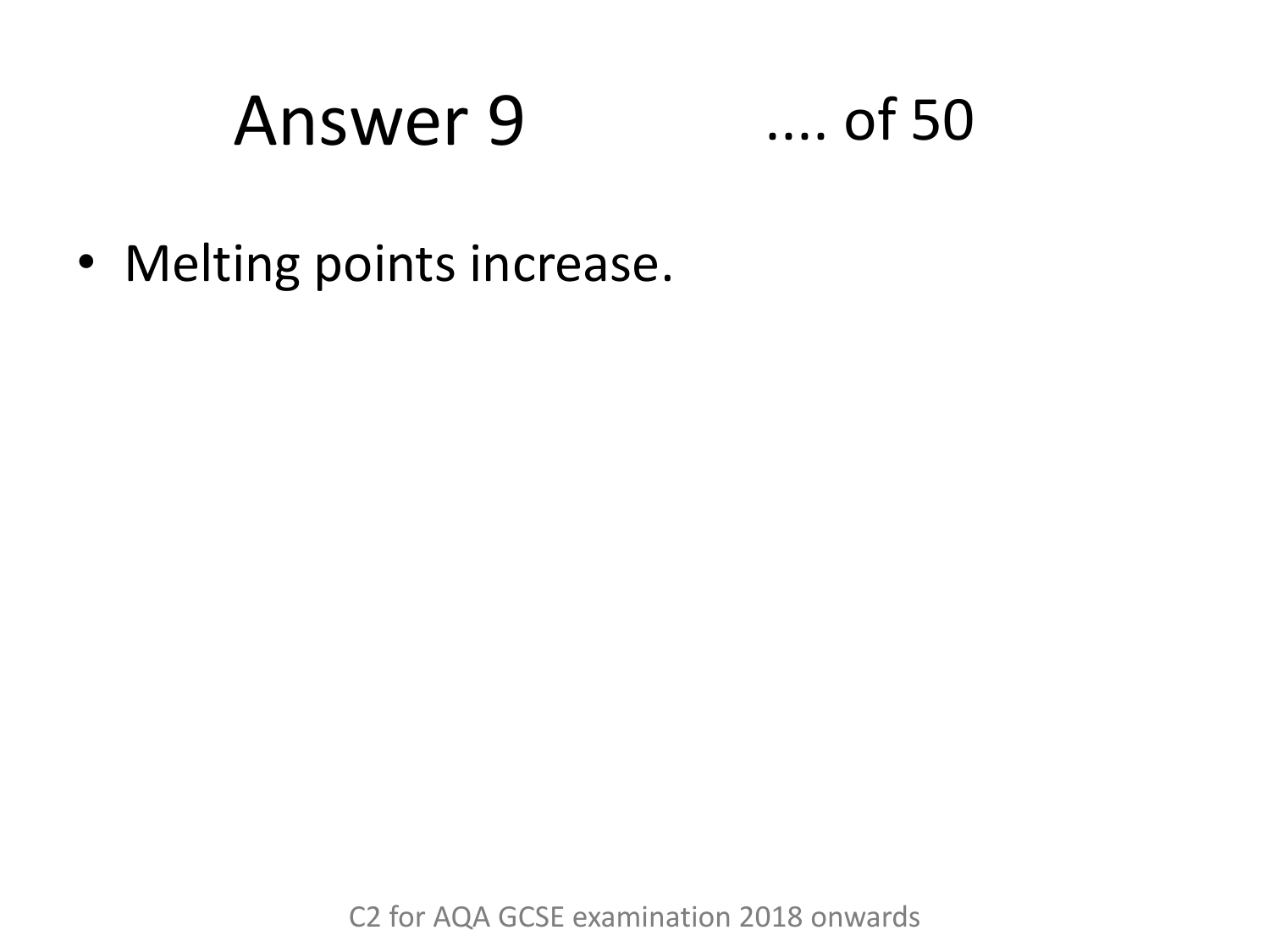# Question 10 .... of 50

• What state are substances made up of small molecules usually in?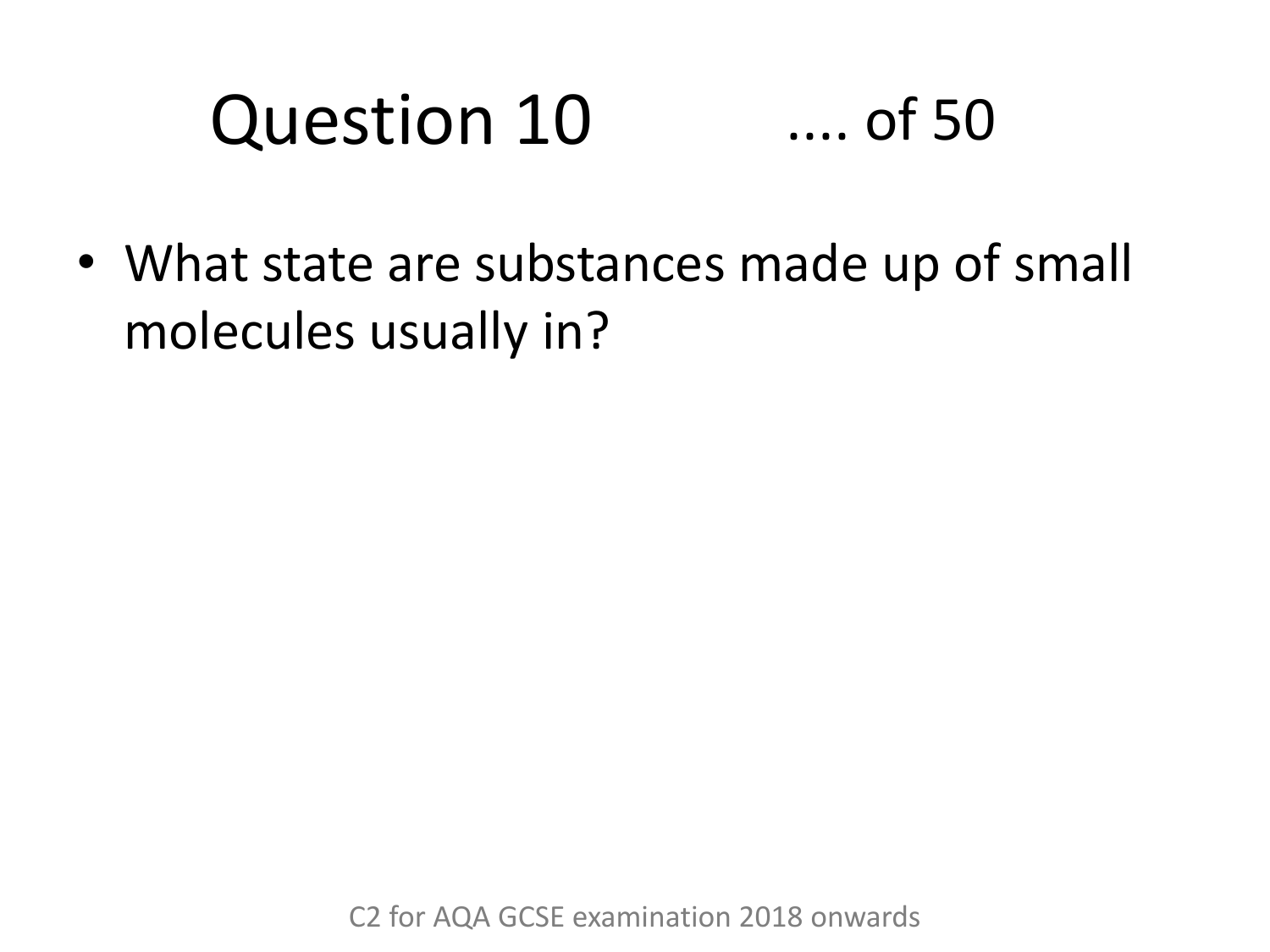$\dots$  of 50

• Gases or liquids.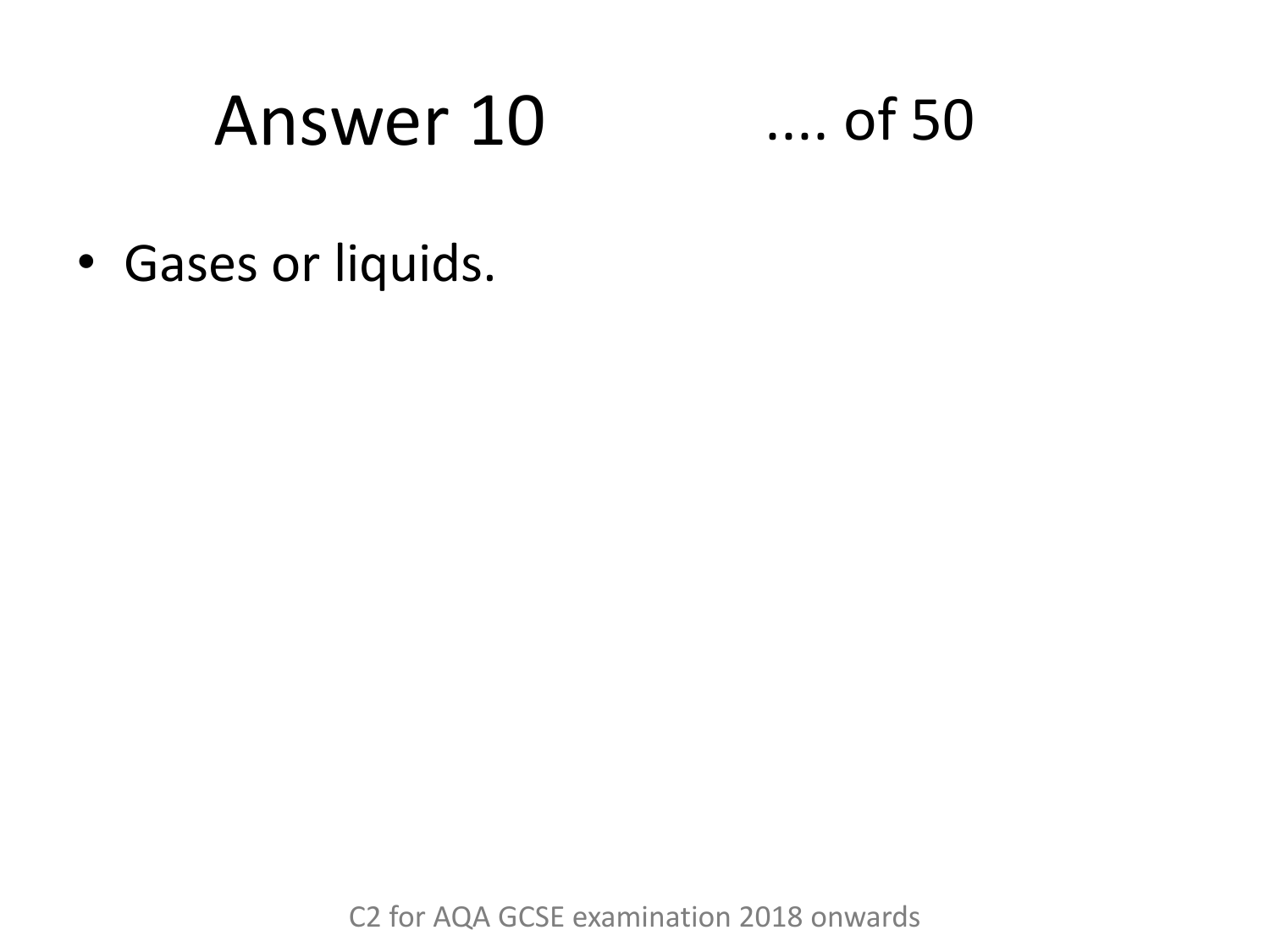# Question 11 .... of 50

• What happens to the electrons between atoms in a covalent bond?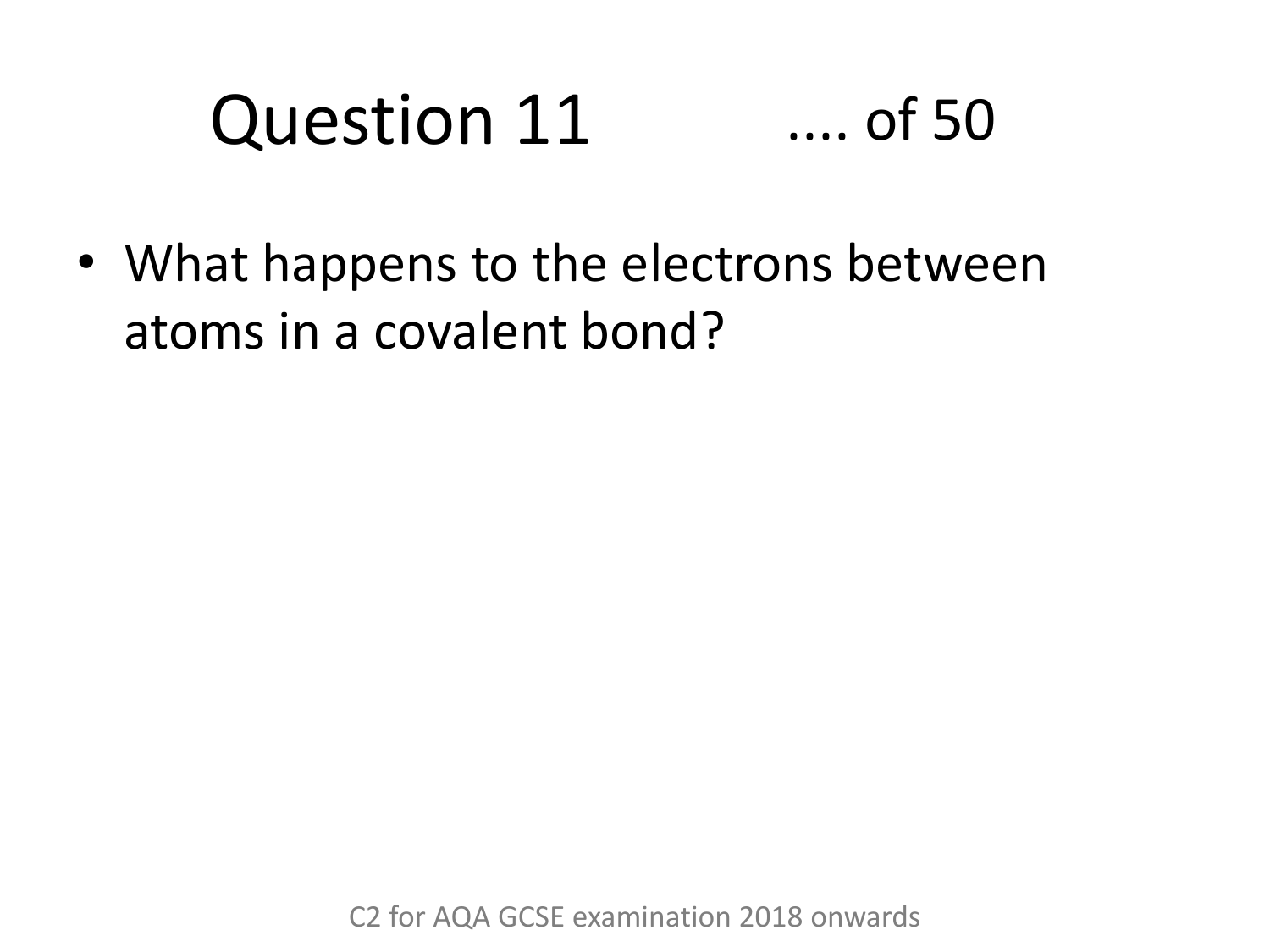### Answer 11  $\ldots$  of 50

• The electrons are shared.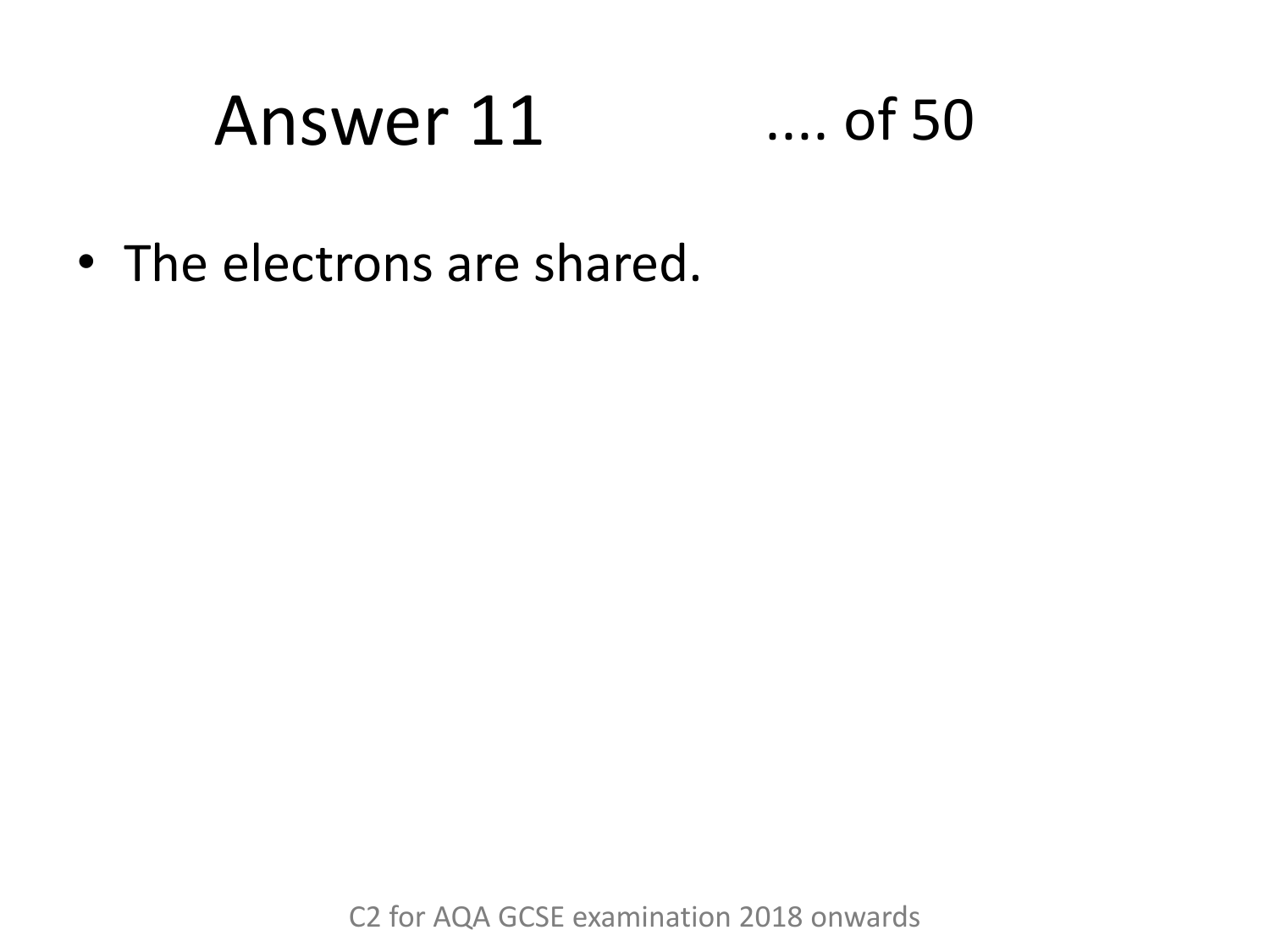## Question 12 .... of 50

• What type of bond would be formed between Sodium and Chlorine?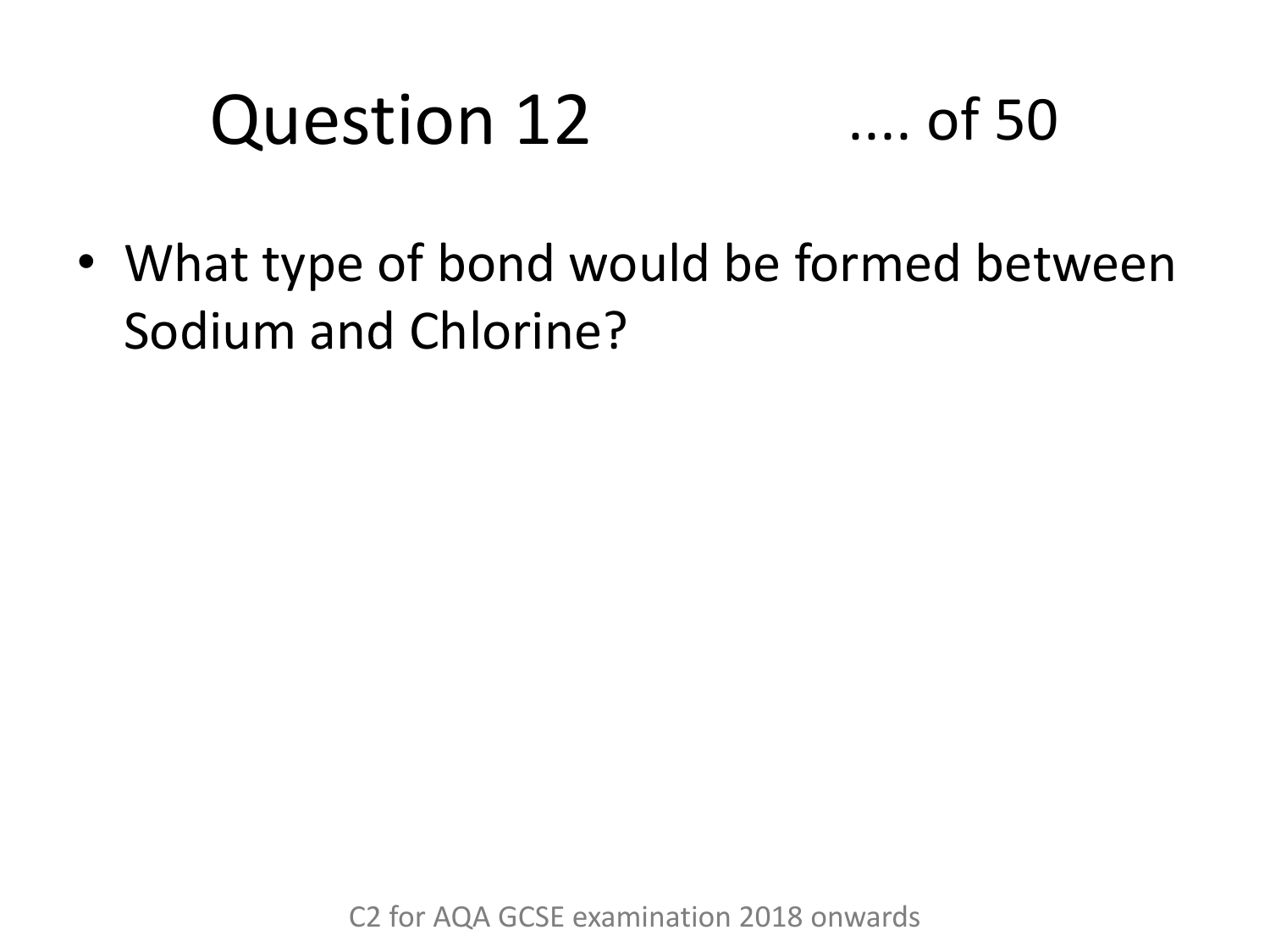## $...$  of 50

· Ionic bonds.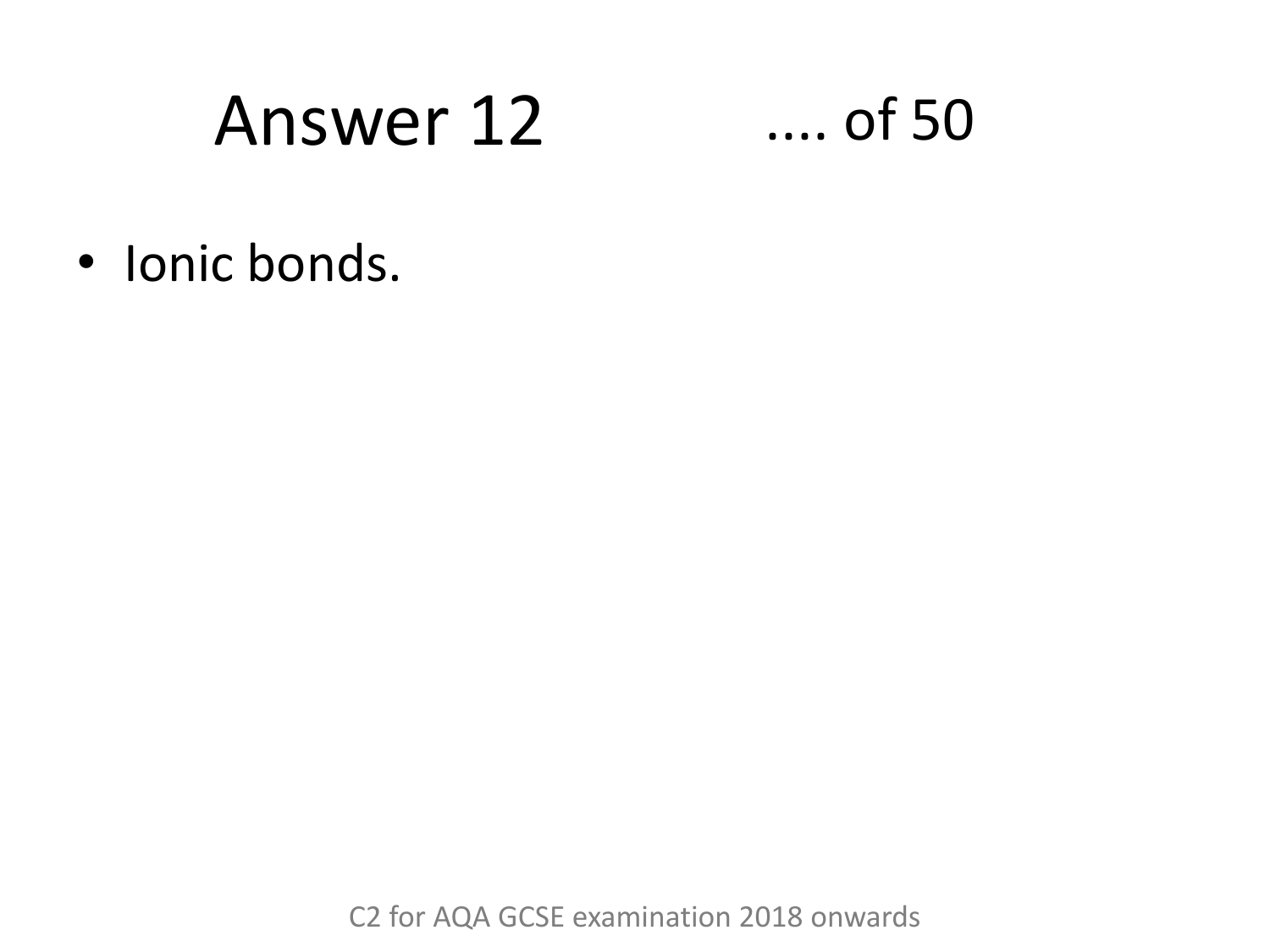## Question 13

• What type of bond would be formed between 2 oxygen atoms?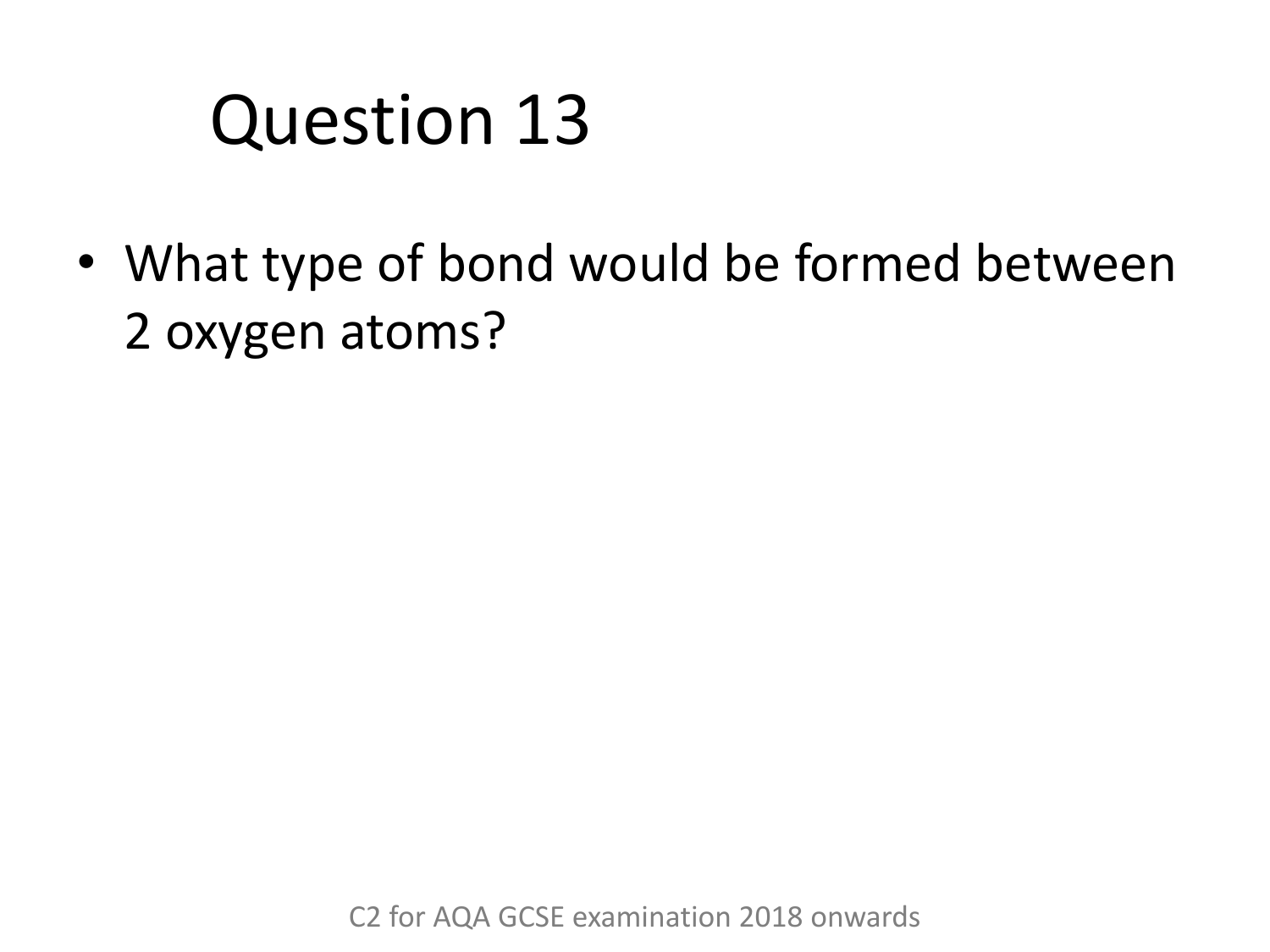

• Covalent bonds.

C<sub>2</sub> for AQA GCSE examination 2018 onwards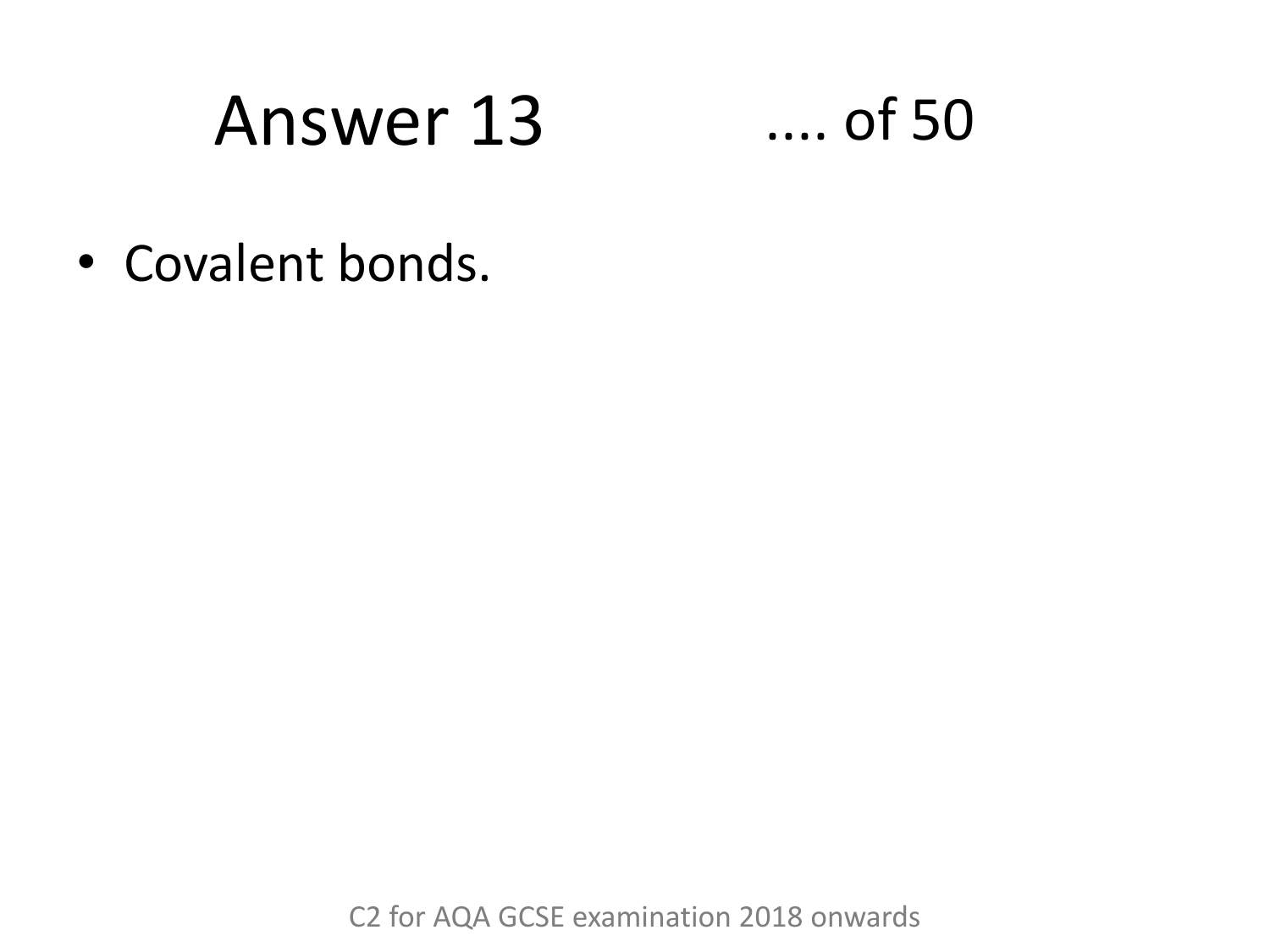## Question 14

• In sodium chloride, which ion has gained an electron and which has lost an electron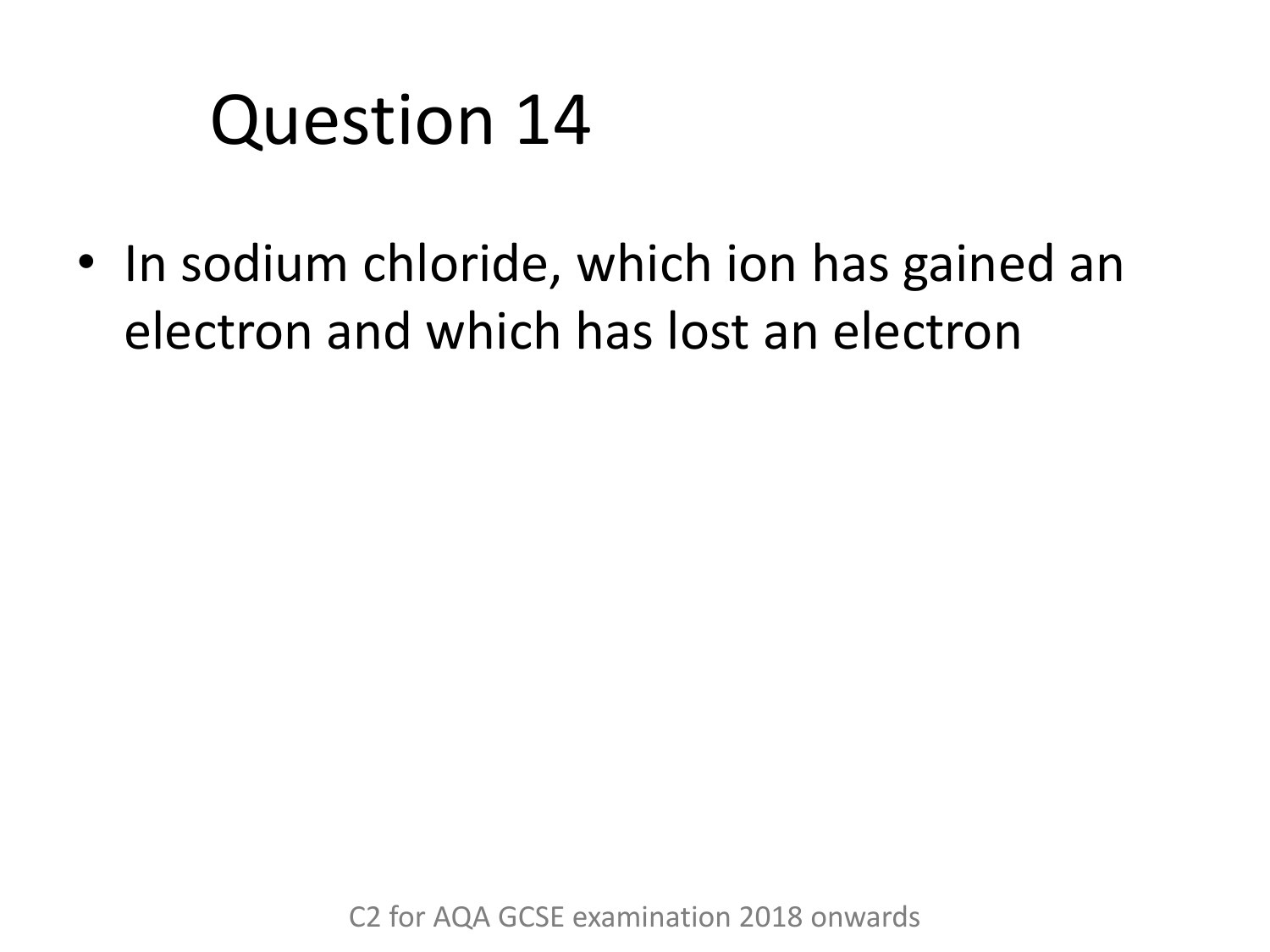## Answer 14 .... of 50

- Sodium loses an electron and become +1
- Chlorine gains an electron and becomes -1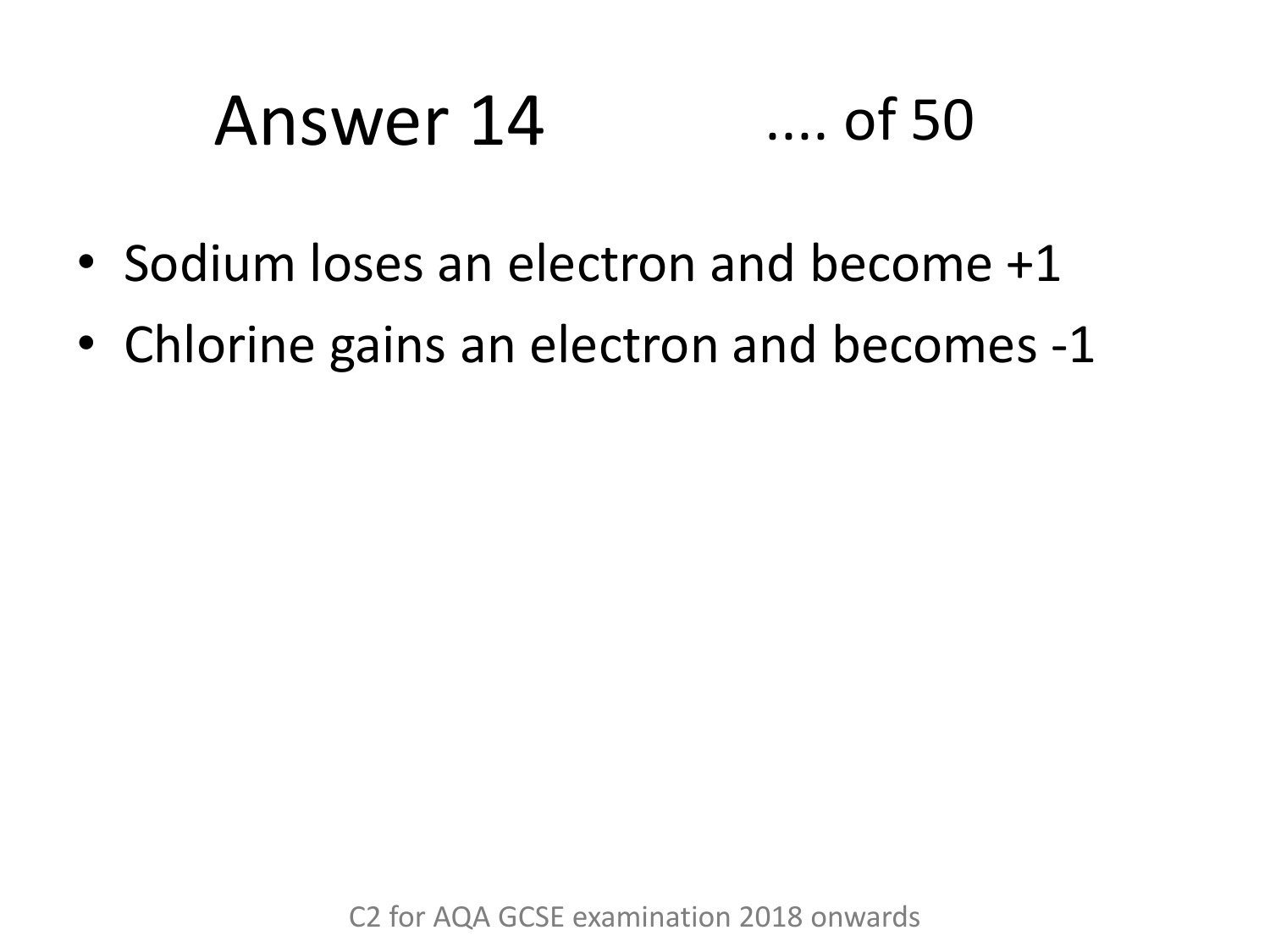## Question 15

• What is formed if 2 pairs of electrons are shared between 2 atoms?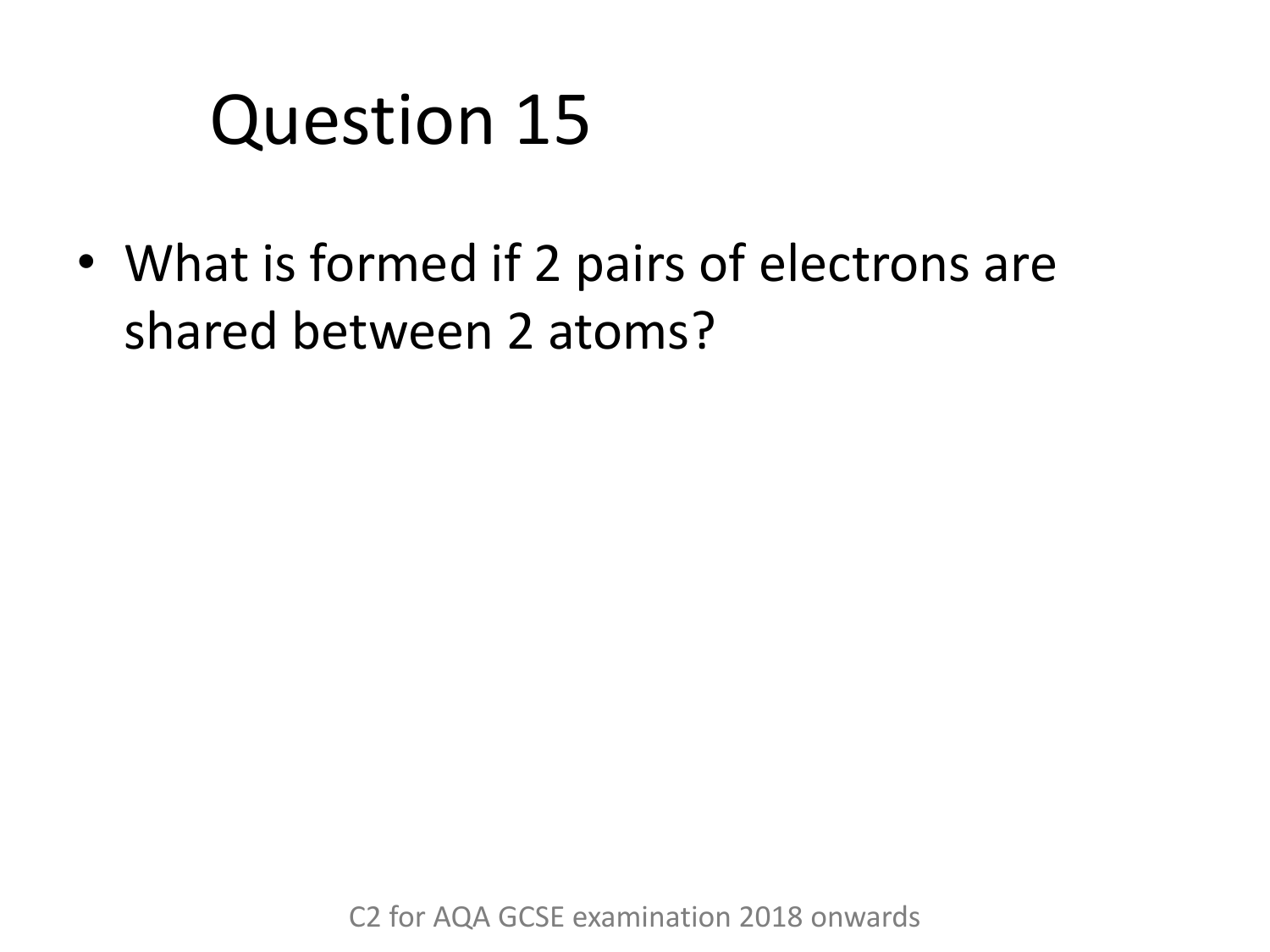## $\dots$  of 50

• A double covalent bond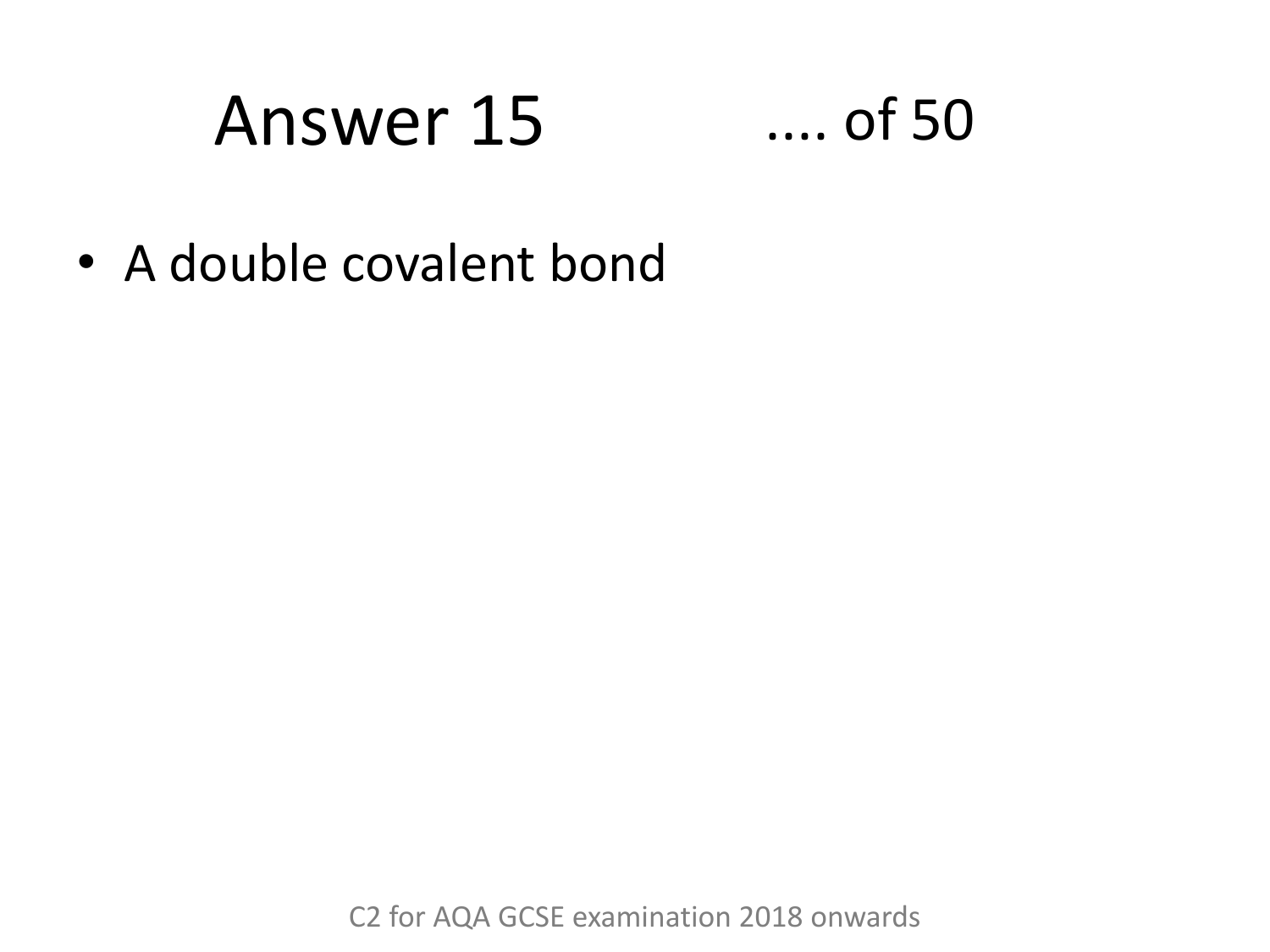## Question 16

• What type of diagram shows how electrons are shared in a molecule?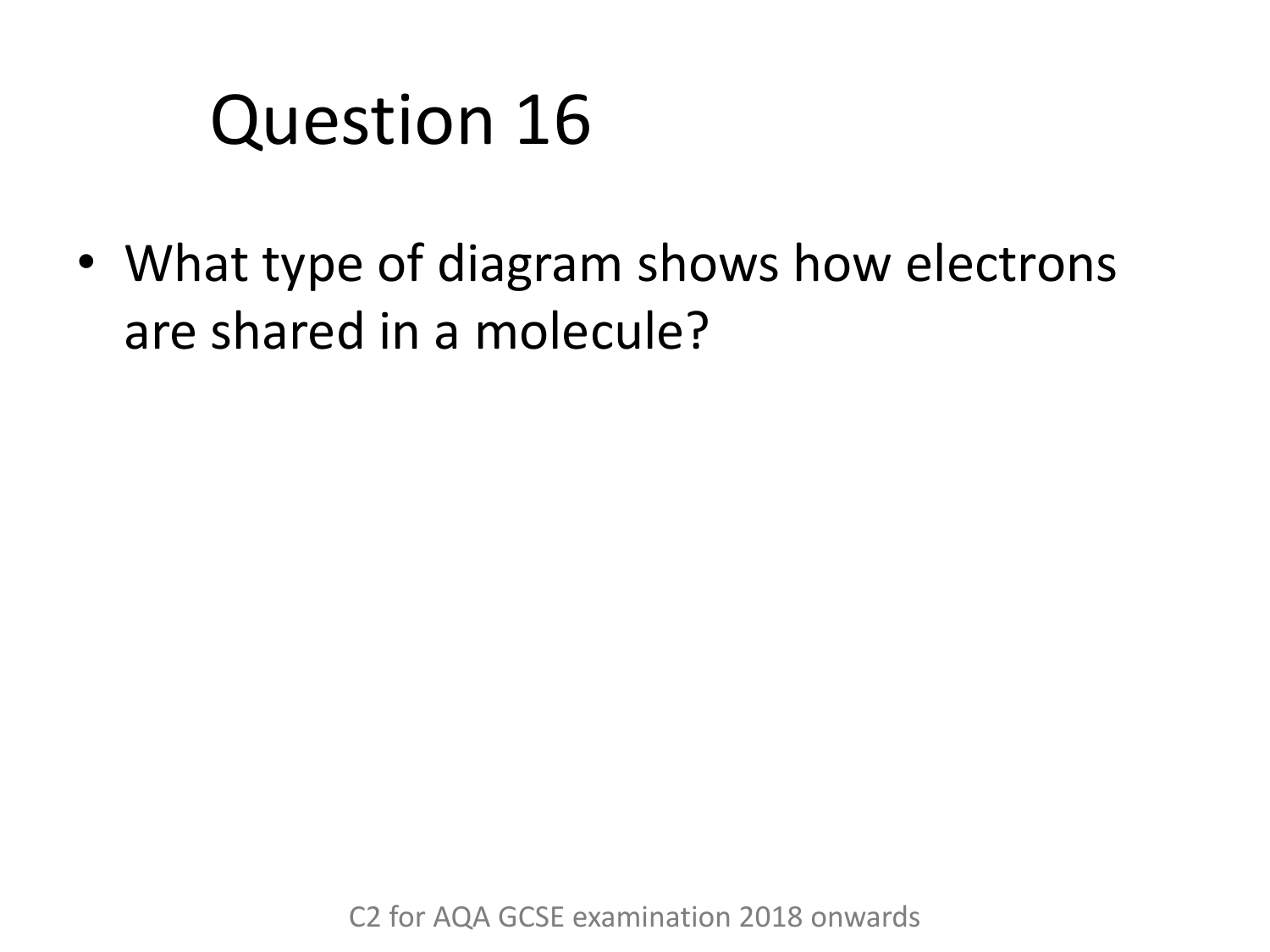$\ldots$  of 50

• Dot and cross

C<sub>2</sub> for AQA GCSE examination 2018 onwards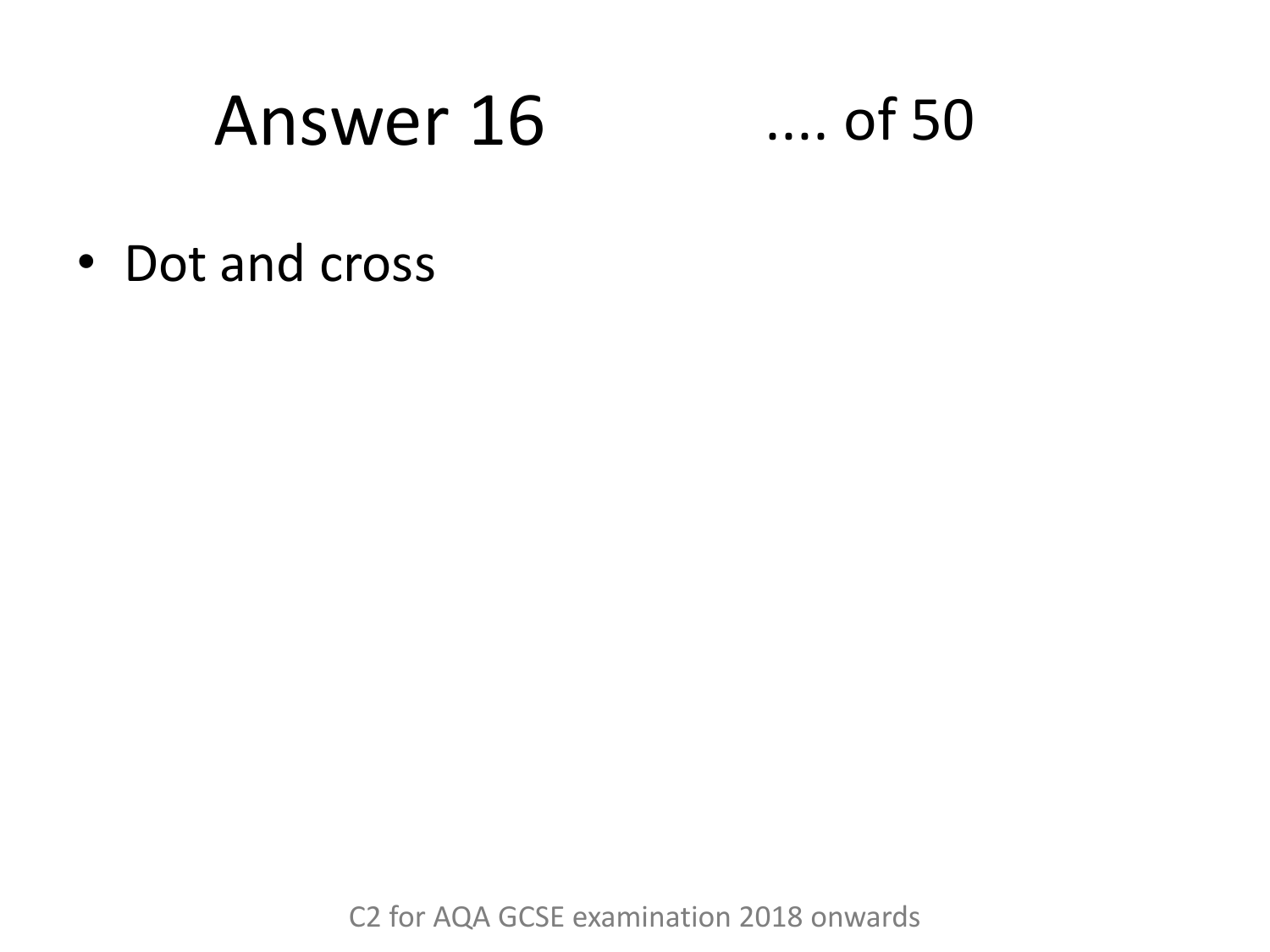## Question 17

• Draw a dot and cross diagram to show Sodium Chloride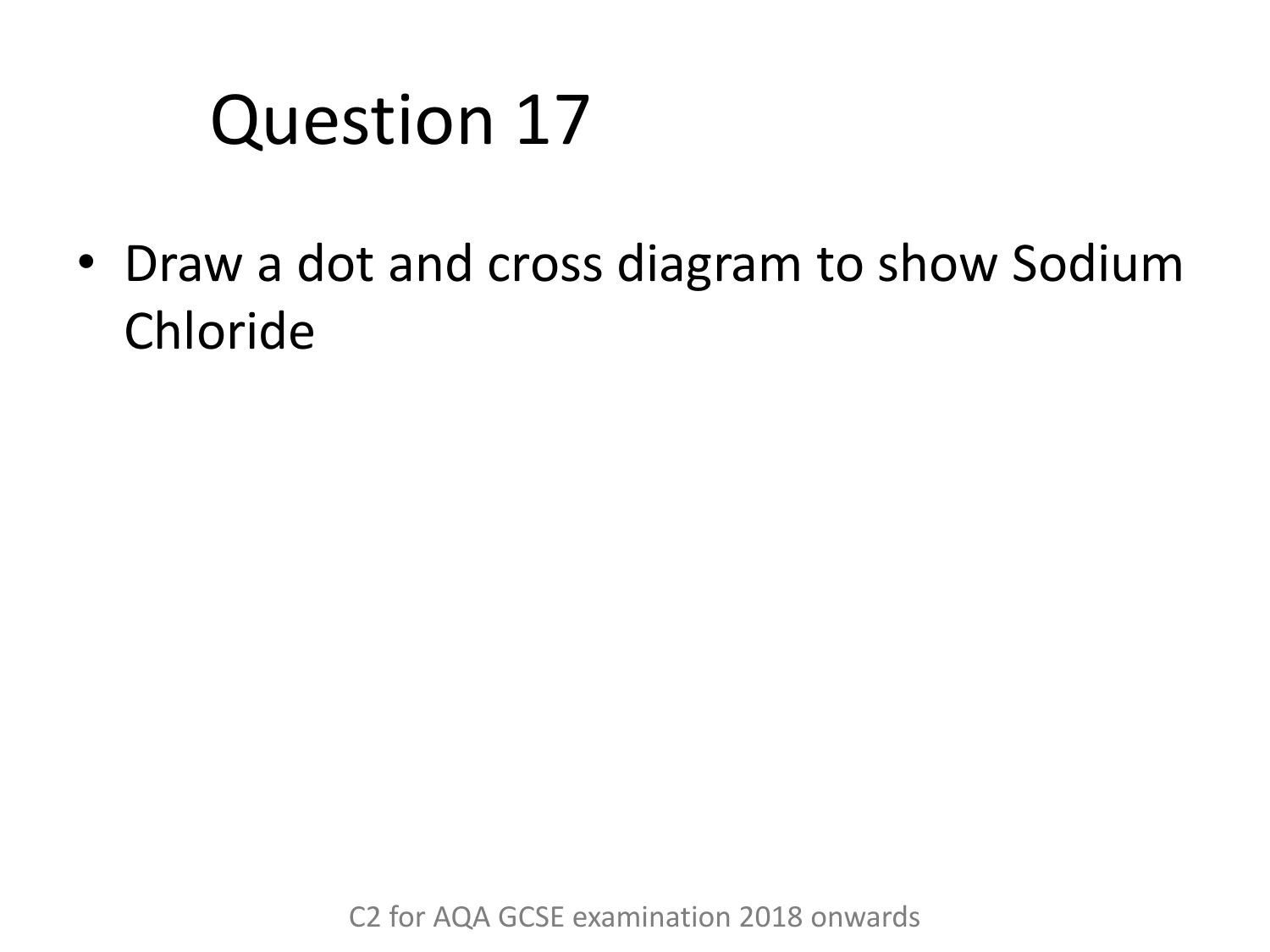### Answer 17  $\dots$  of 50

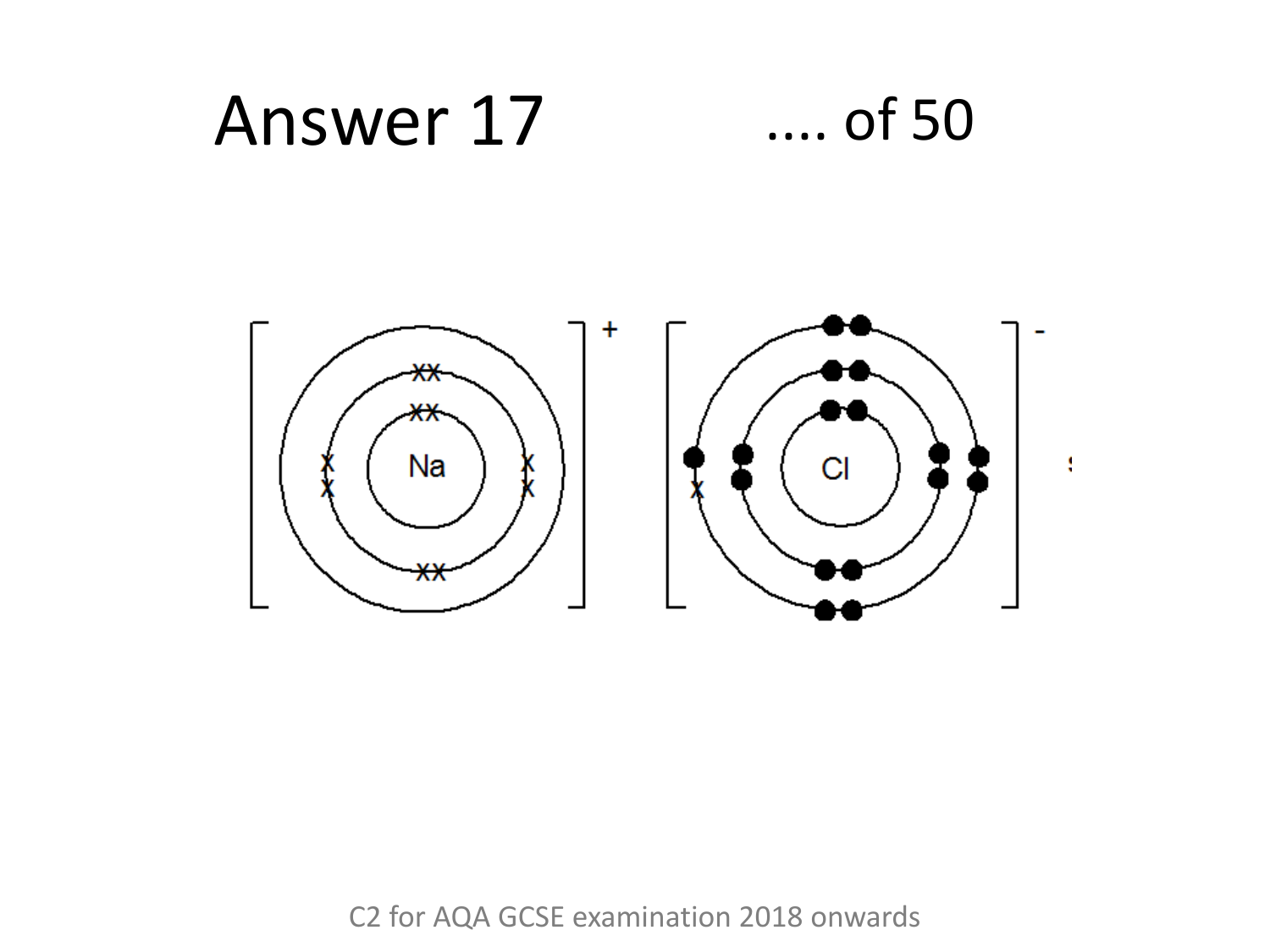## Question 18

• Draw a dot and cross diagram for water  $(H<sub>2</sub>O)$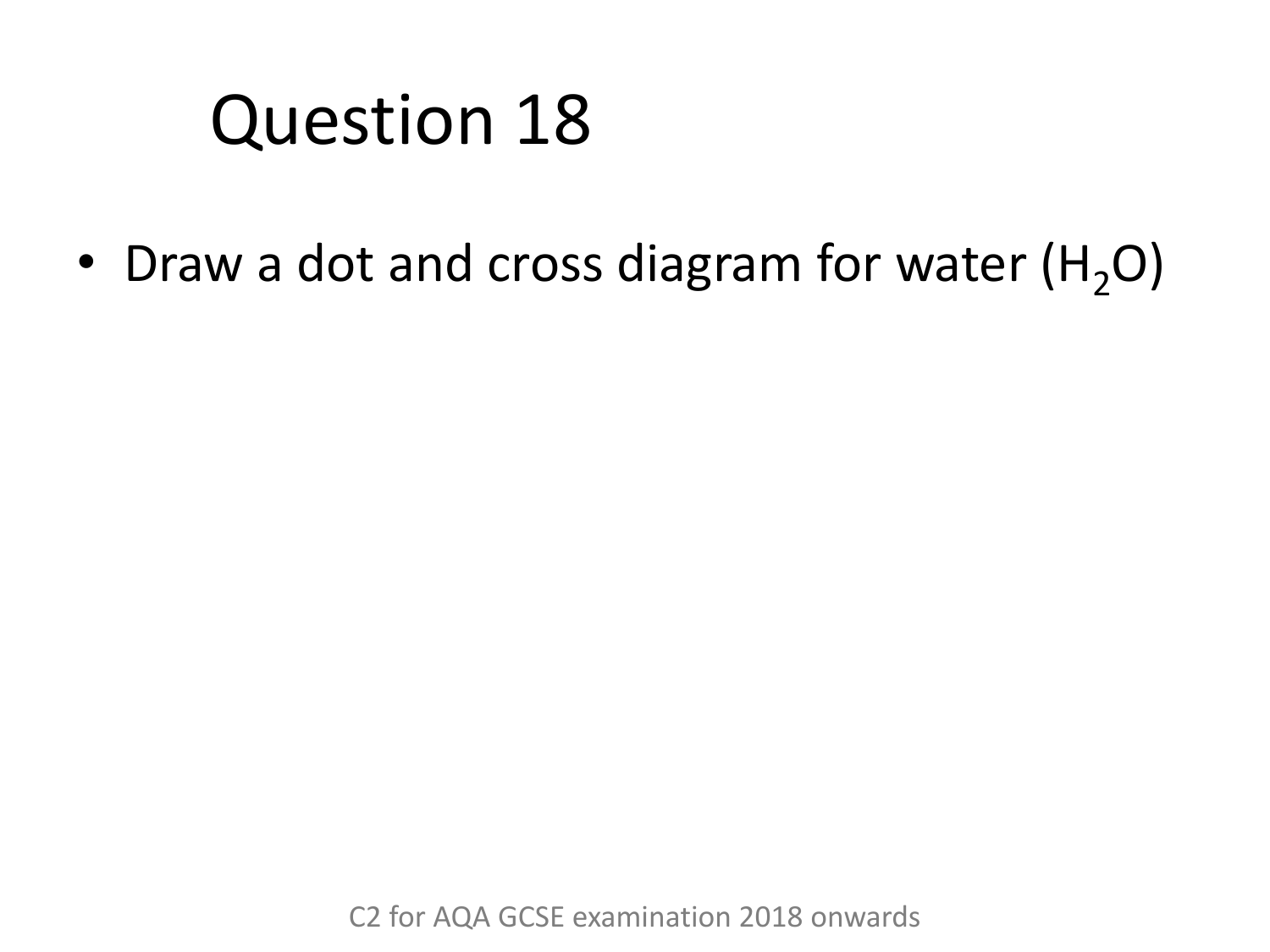#### Answer 18  $\dots$  of 50

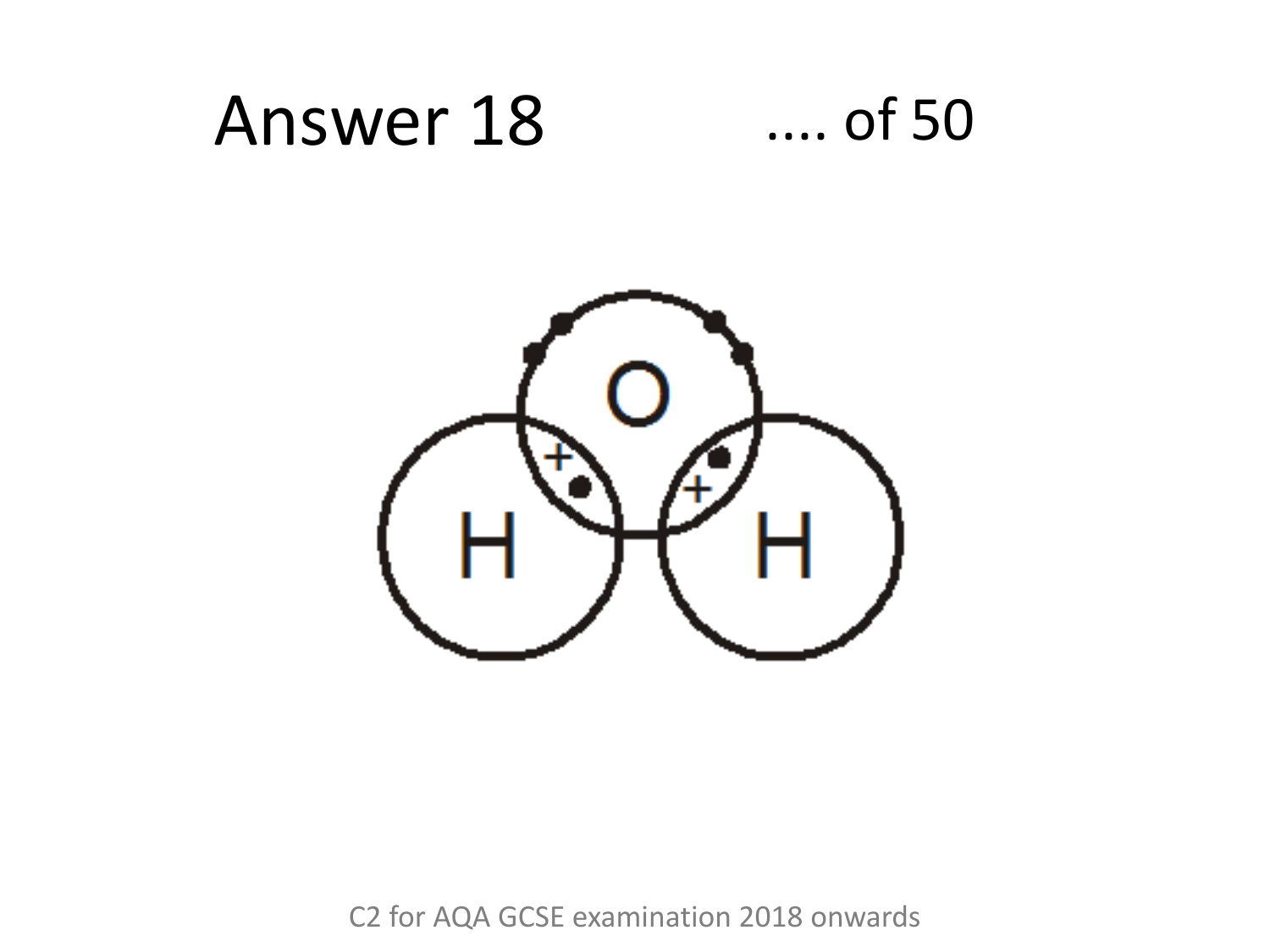• Draw a dot and cross diagram for water  $(\text{CH}_4)$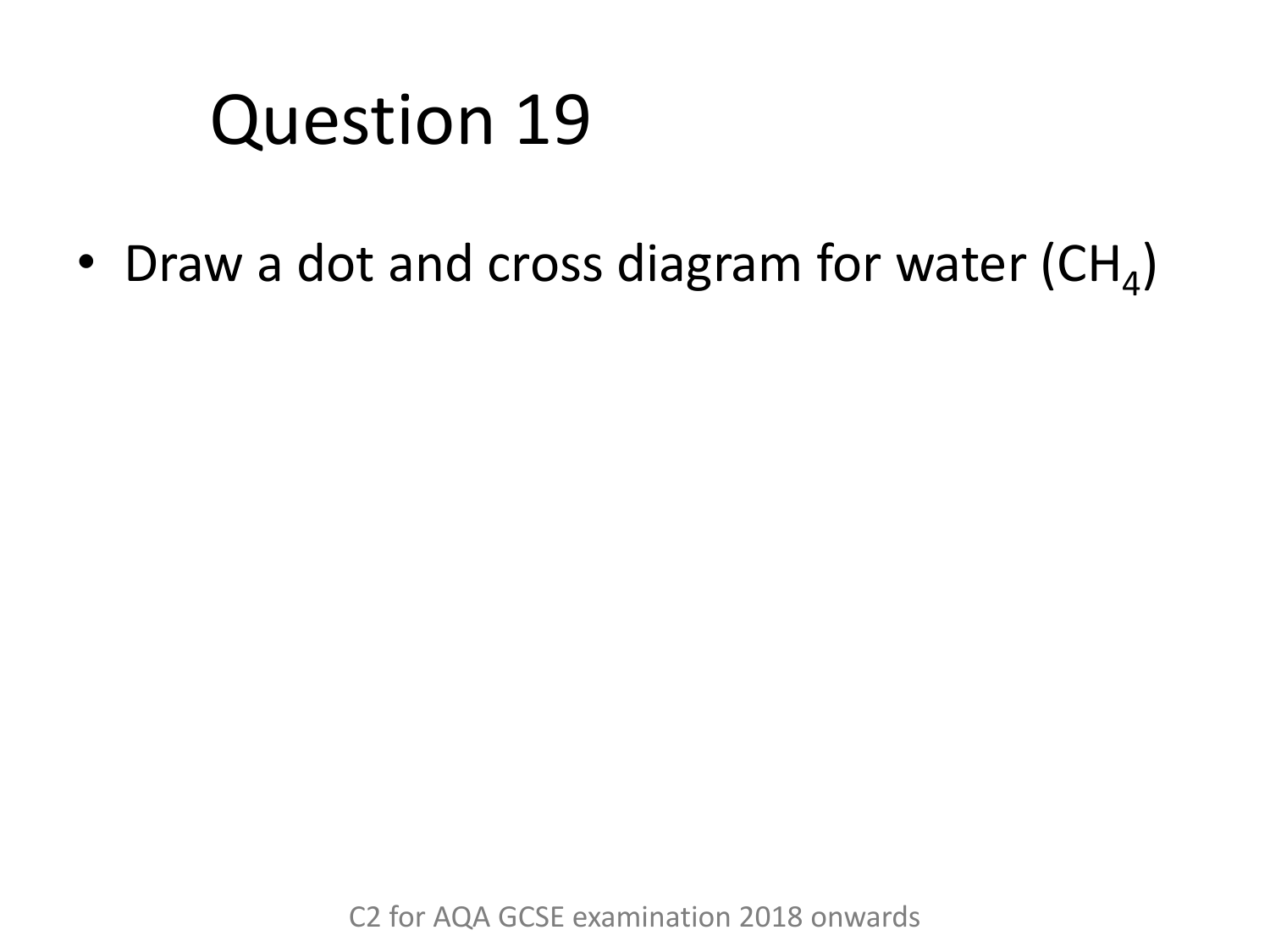#### Answer 19  $\dots$  of 50

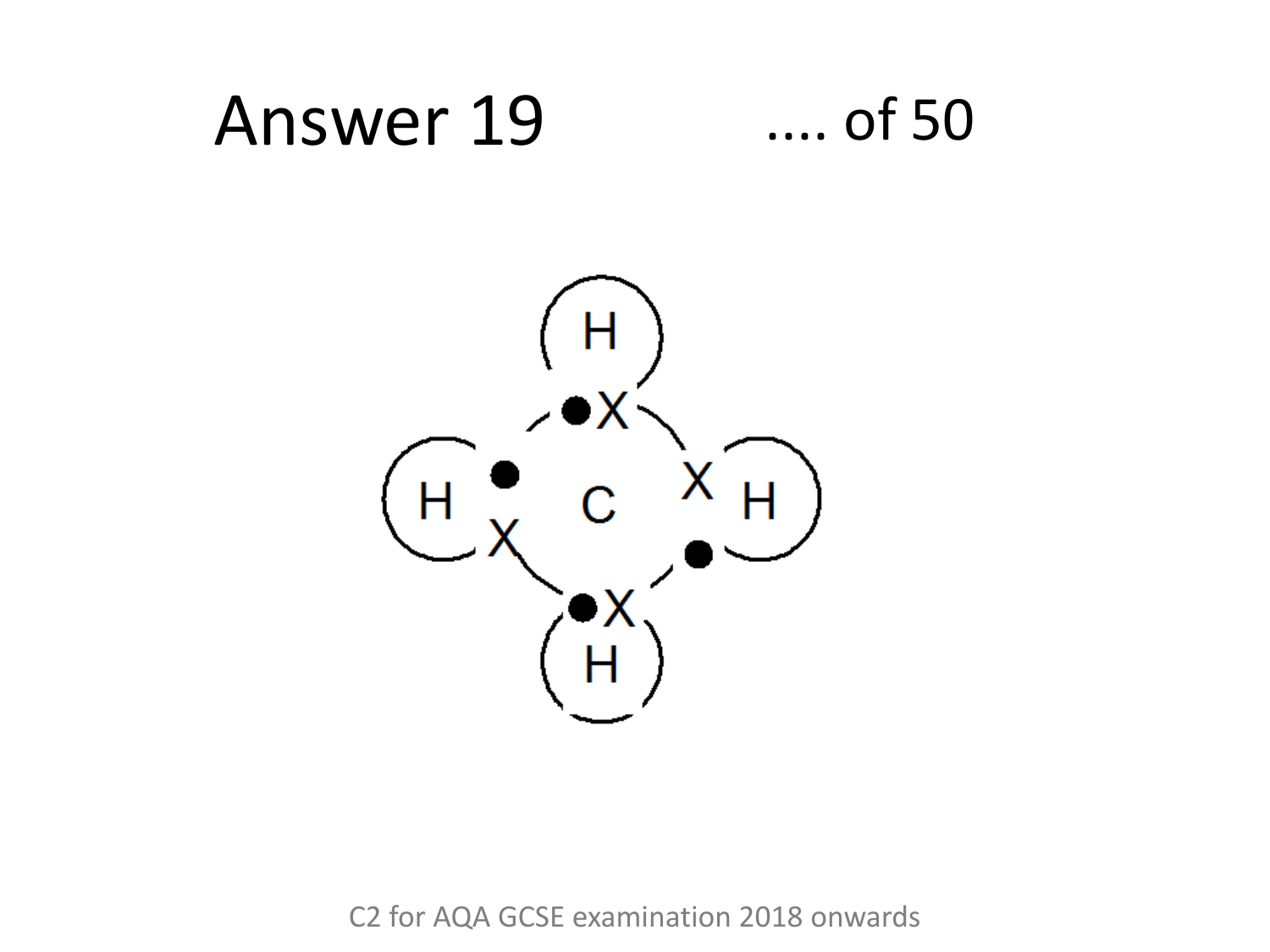• What is the empirical formula for the compound below?

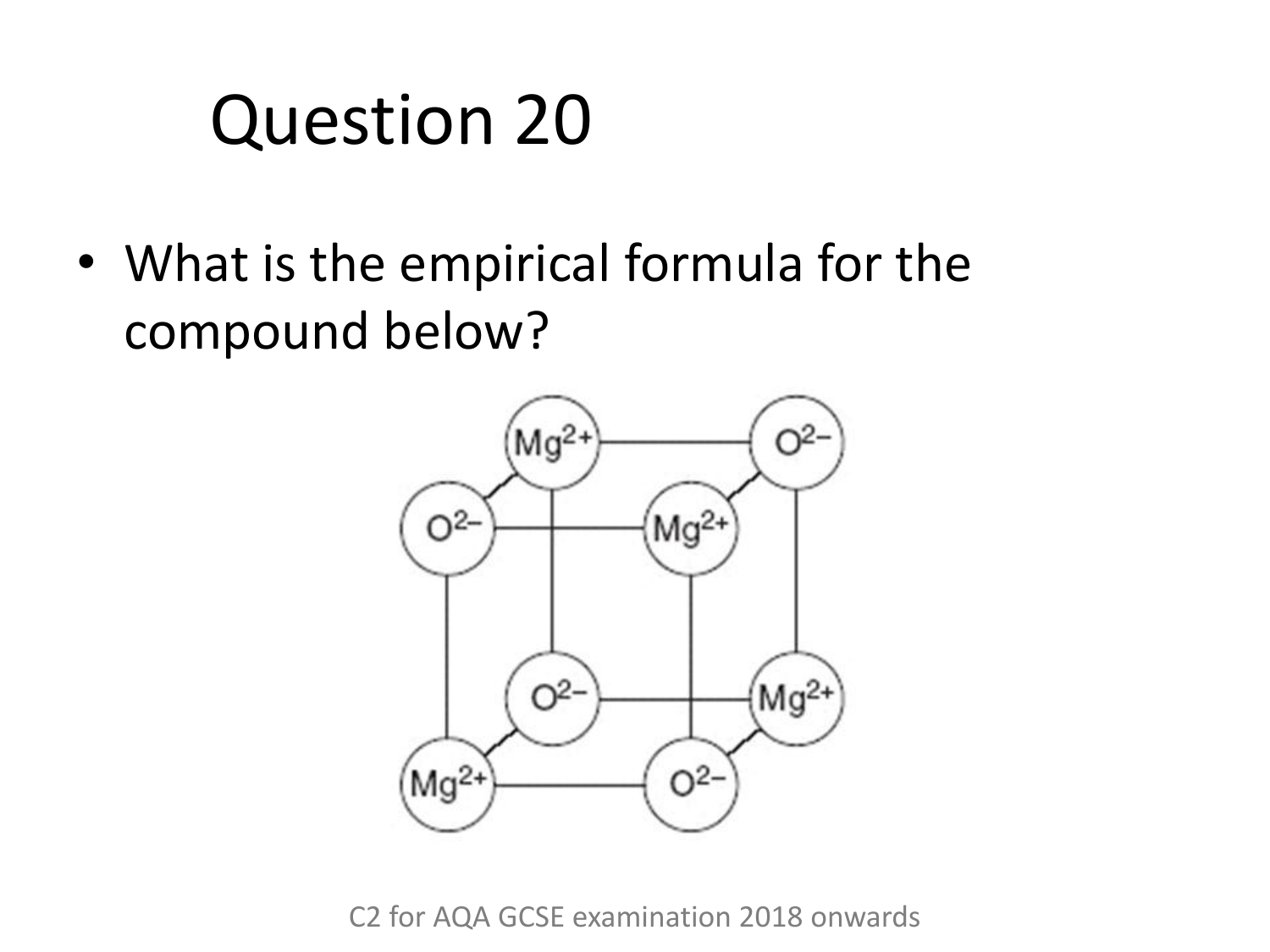#### **Answer 20**

#### $\dots$  of 50

· MgO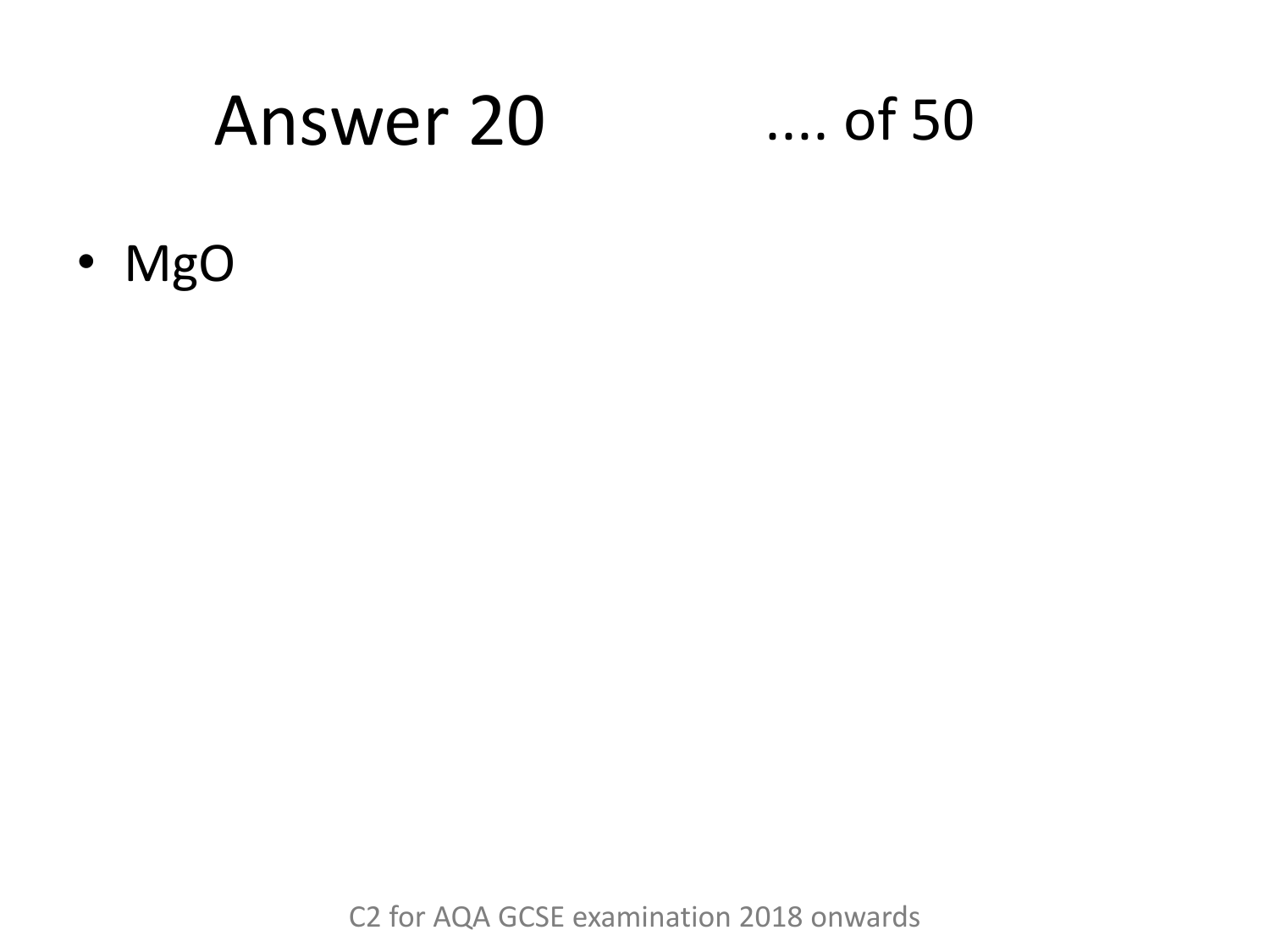• Describe metallic bonding?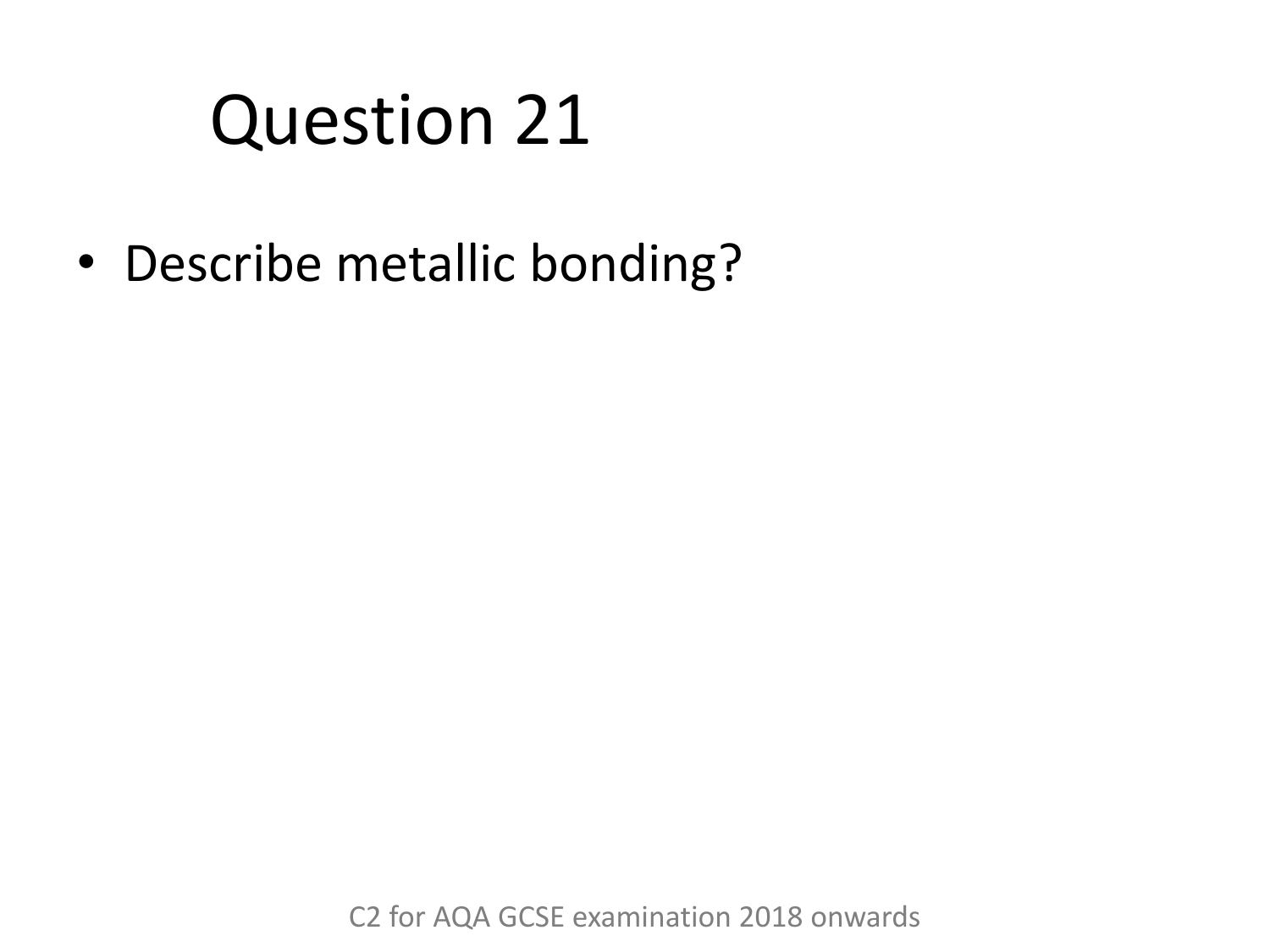# Answer 21 .... of 50

• Positive ions in a sea of moving negative electrons (delocalise electrons)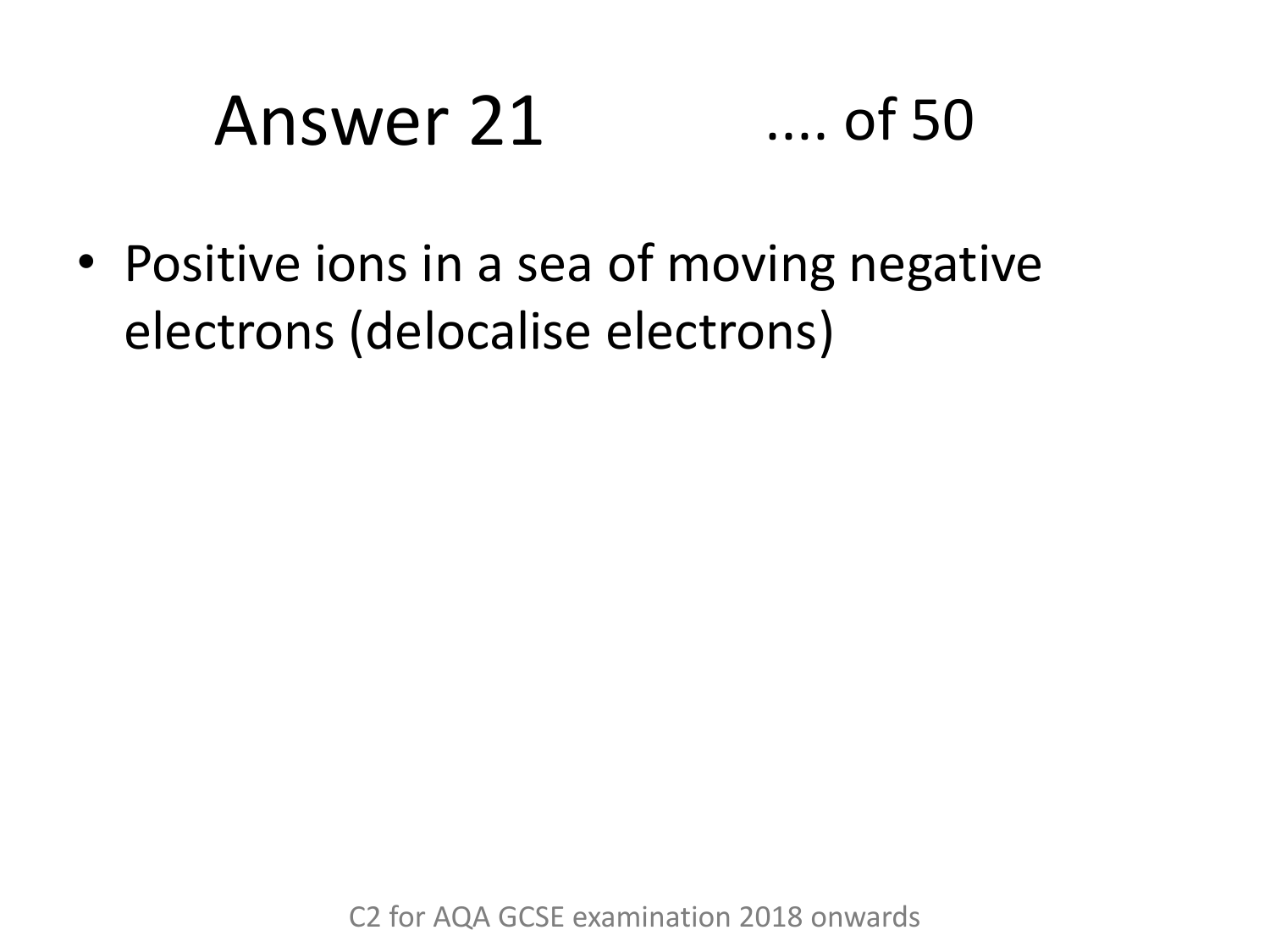• Which forces are broken when a metal is melted?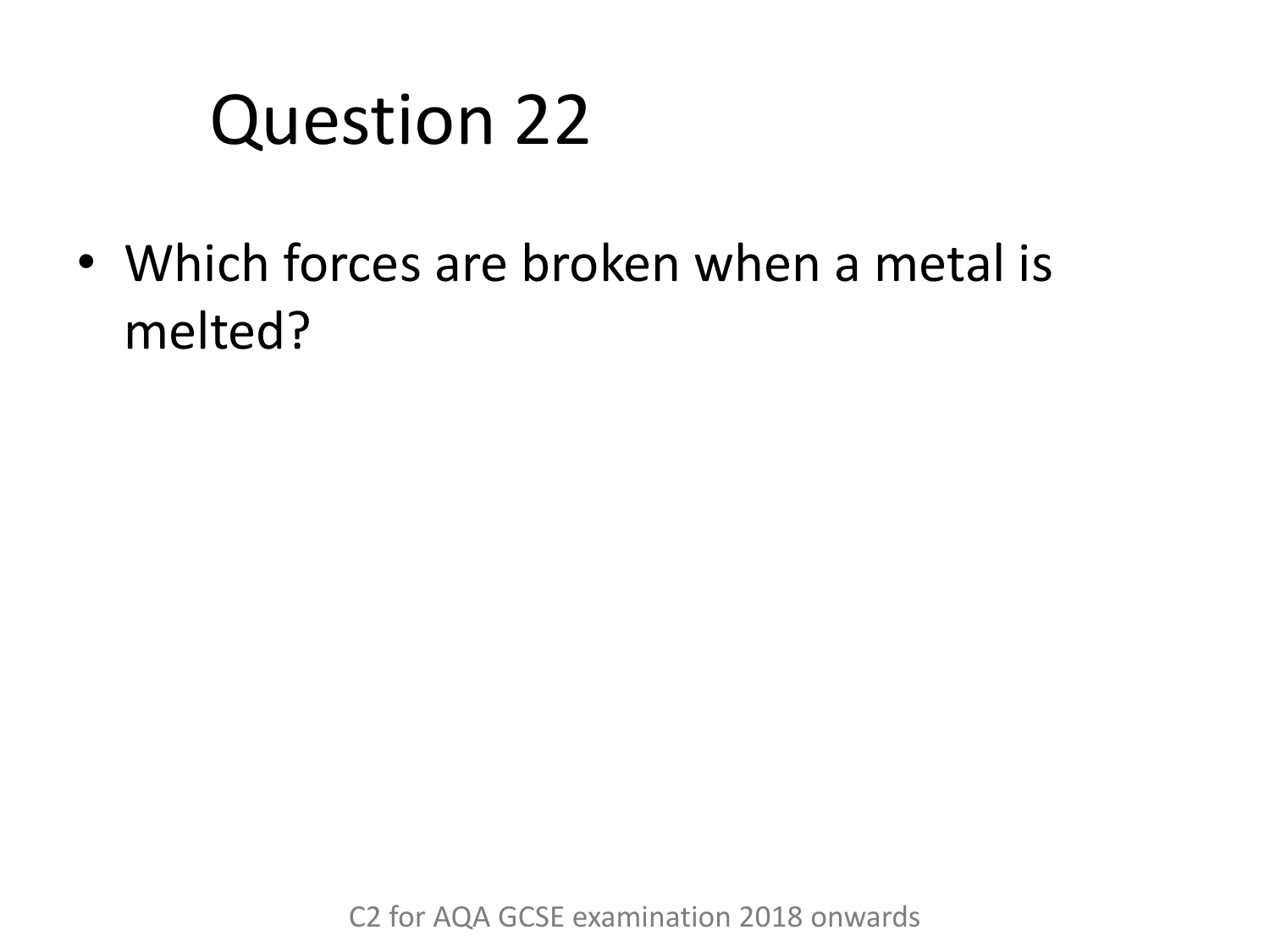#### Answer 22

#### $\dots$  of 50

• Metallic bonds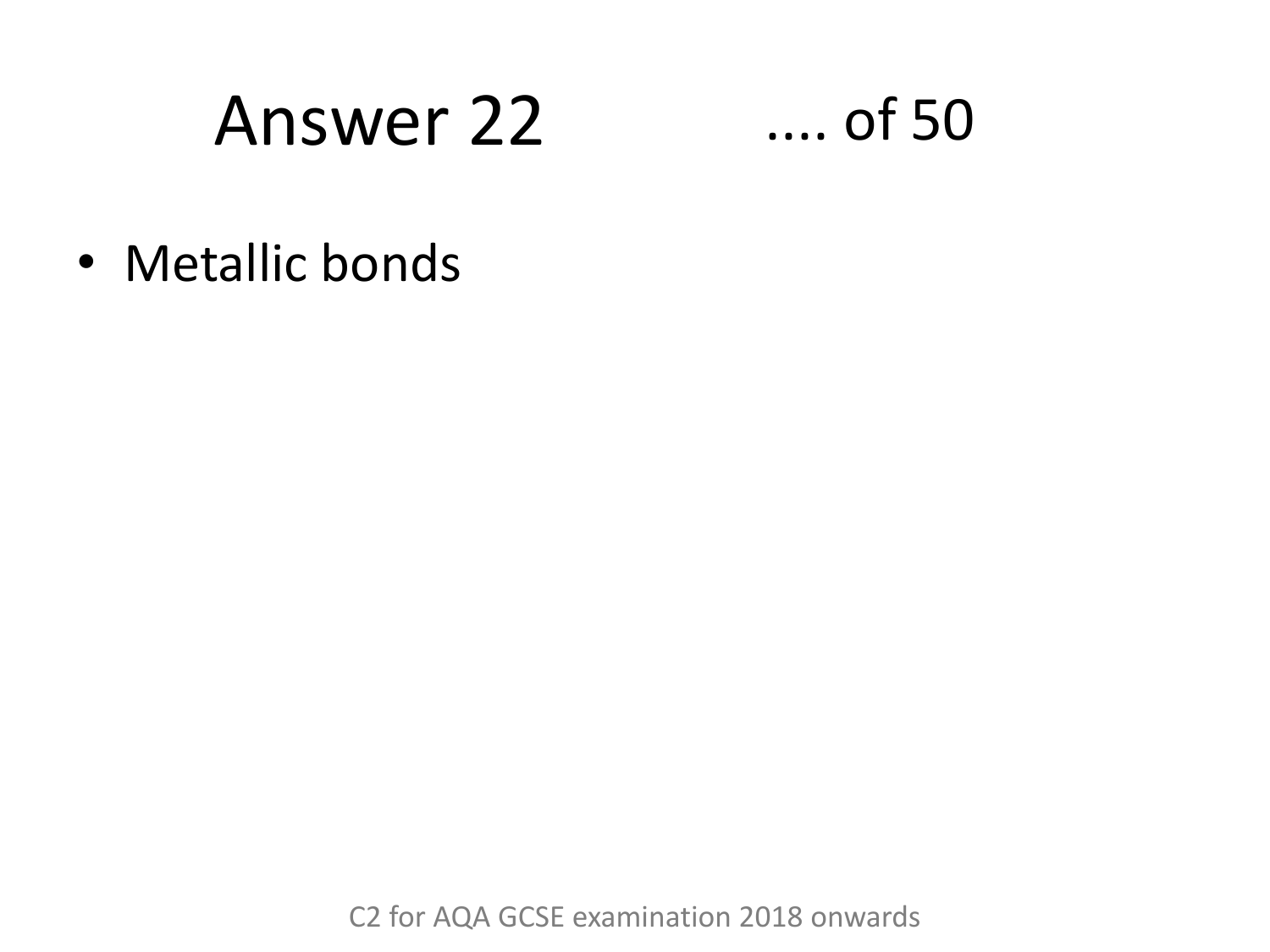• Which forces are broken when an ionic compound is melted?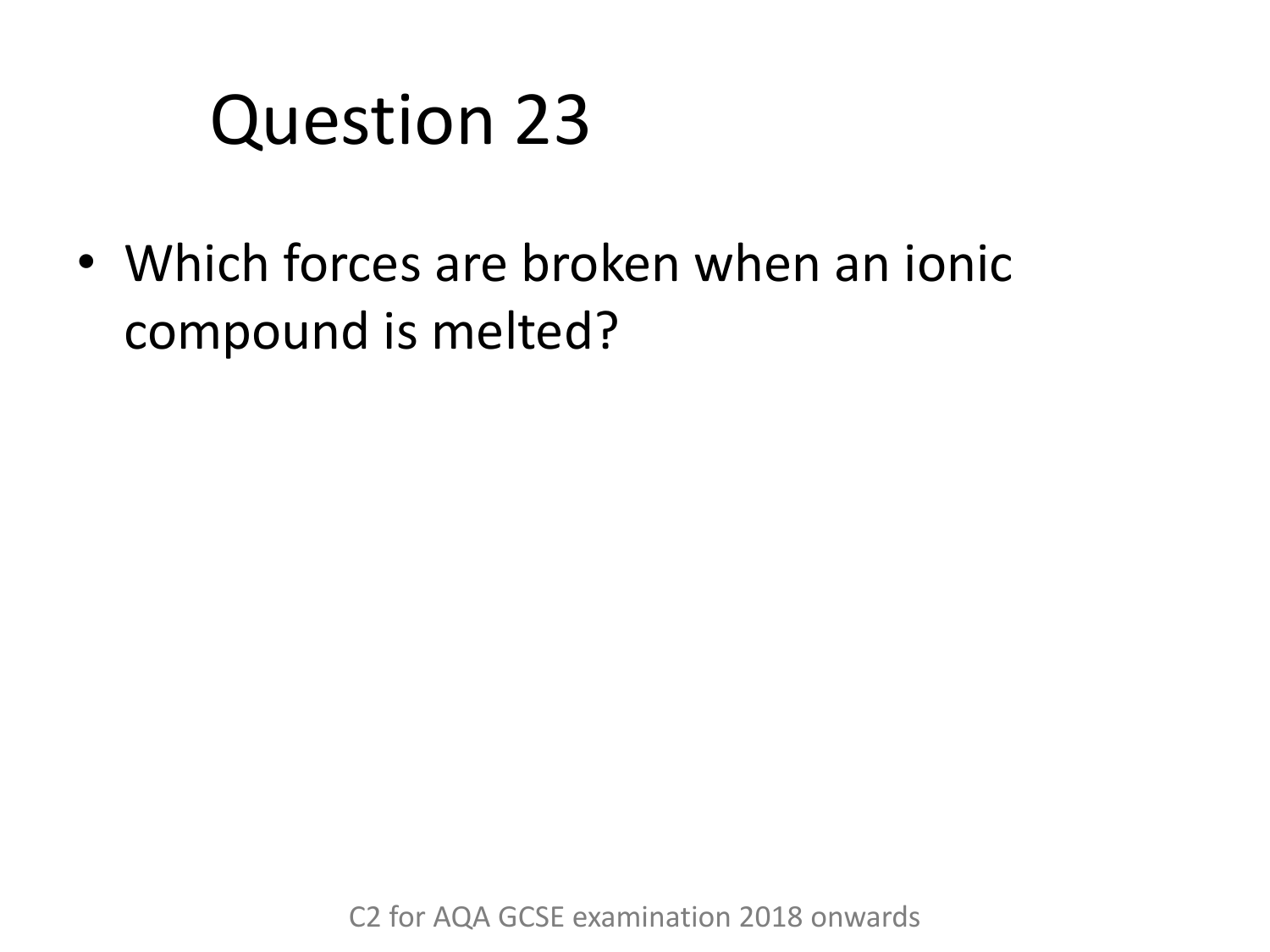#### Answer 23

#### $\dots$  of 50

· Ionic bonds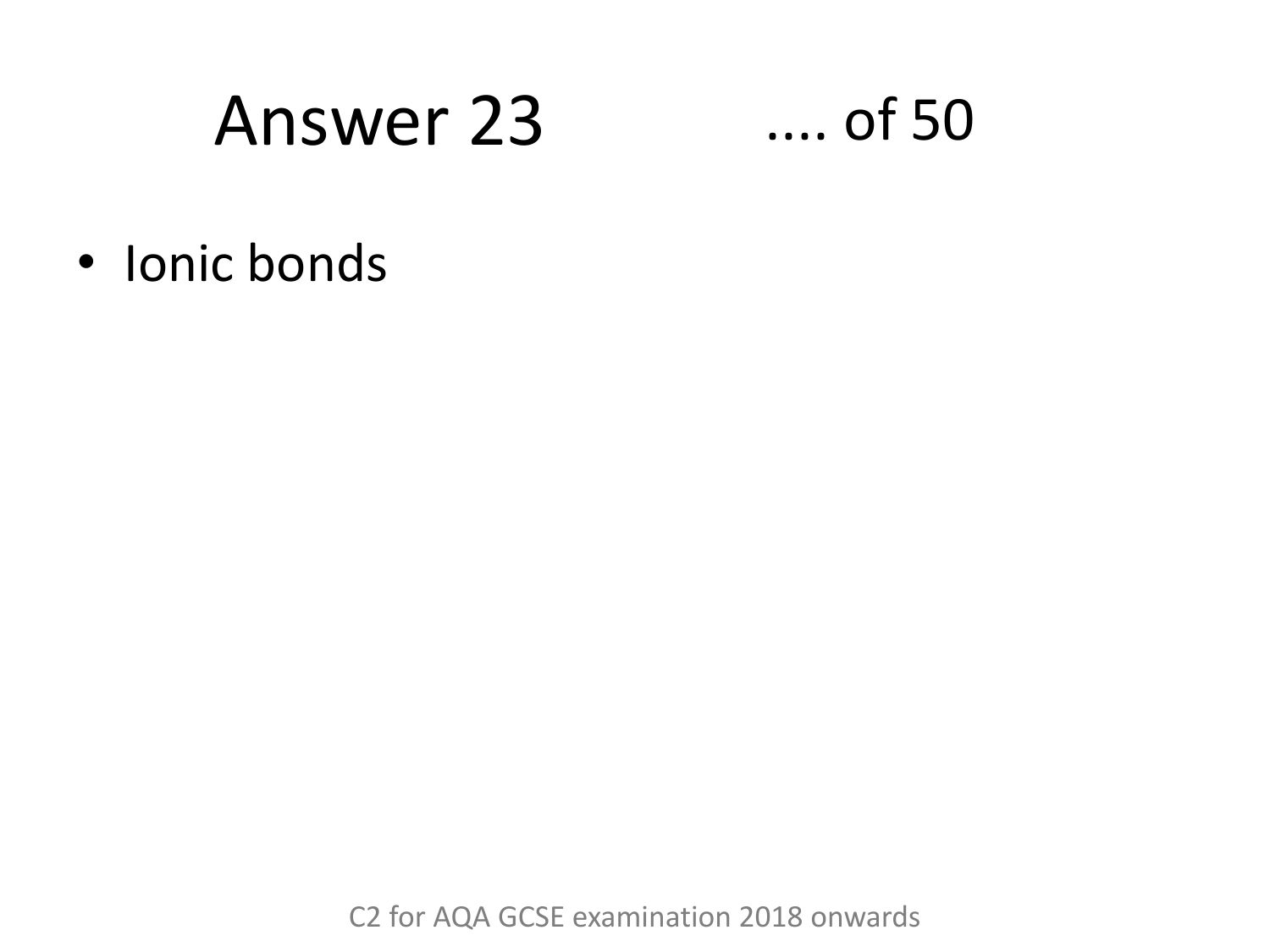• Why does Magnesium have a higher melting point than Sodium?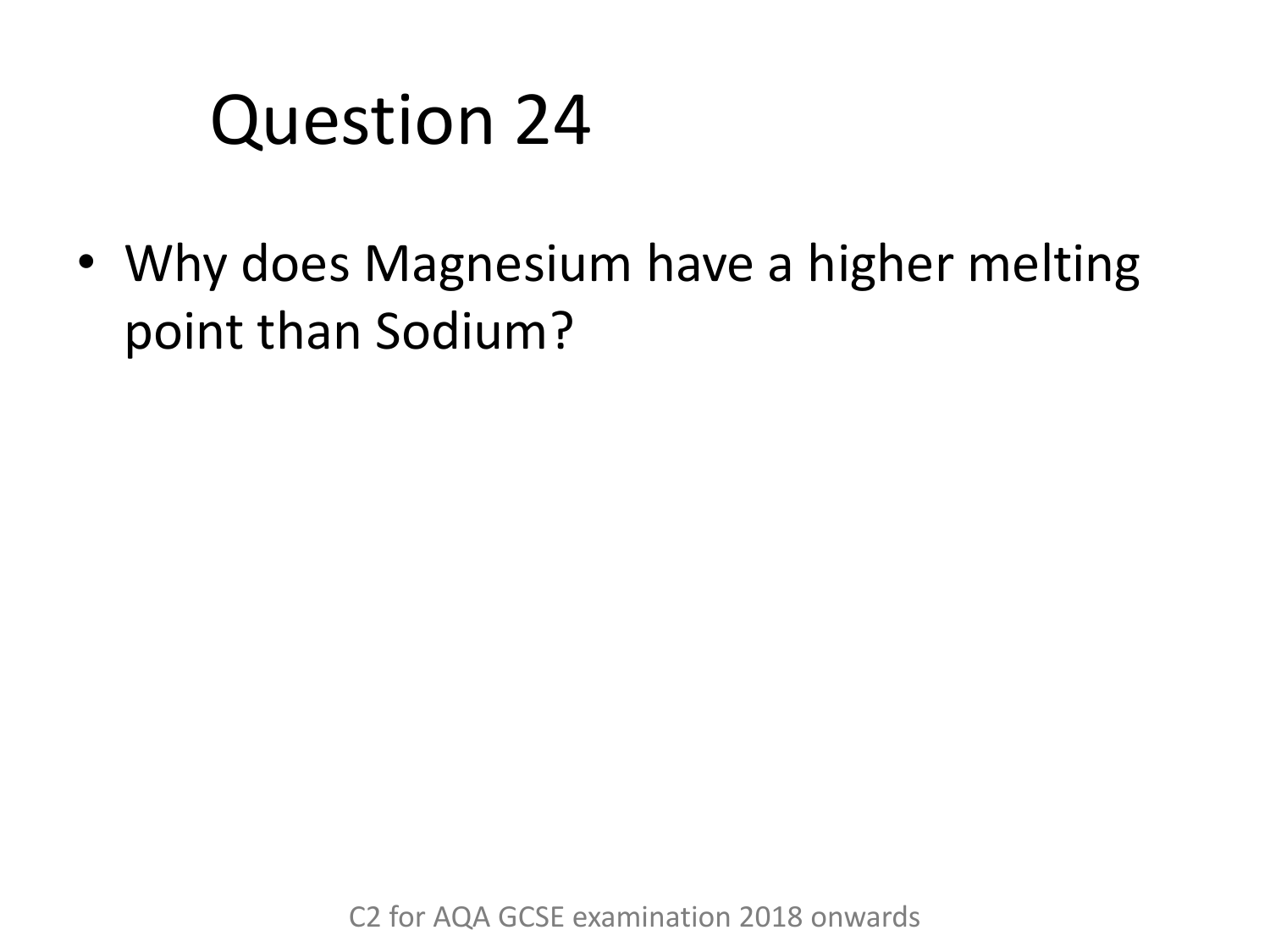# Answer 24 .... of 50

• Magnesium has more delocalised electrons than sodium.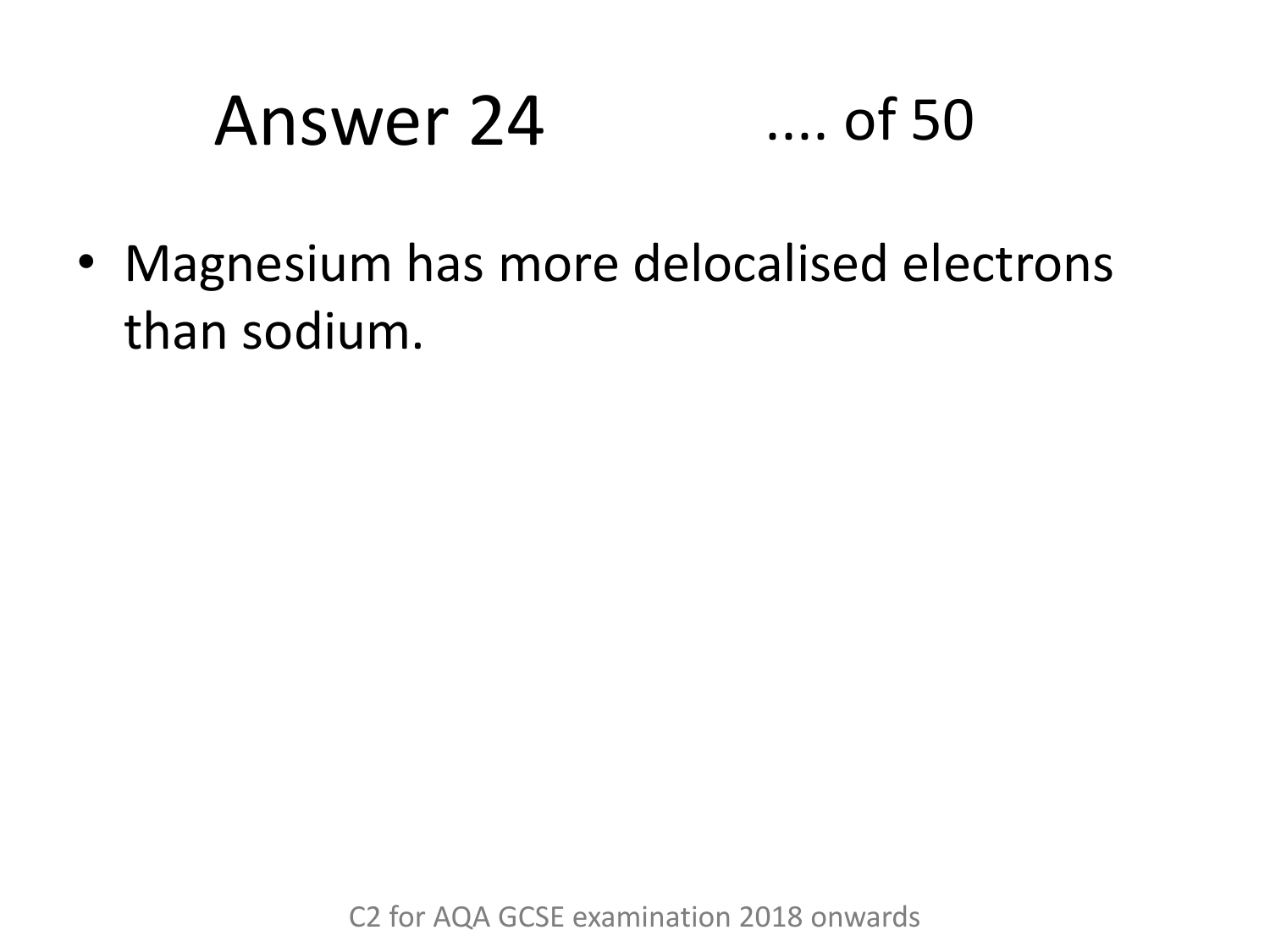• Name the 3 states of matter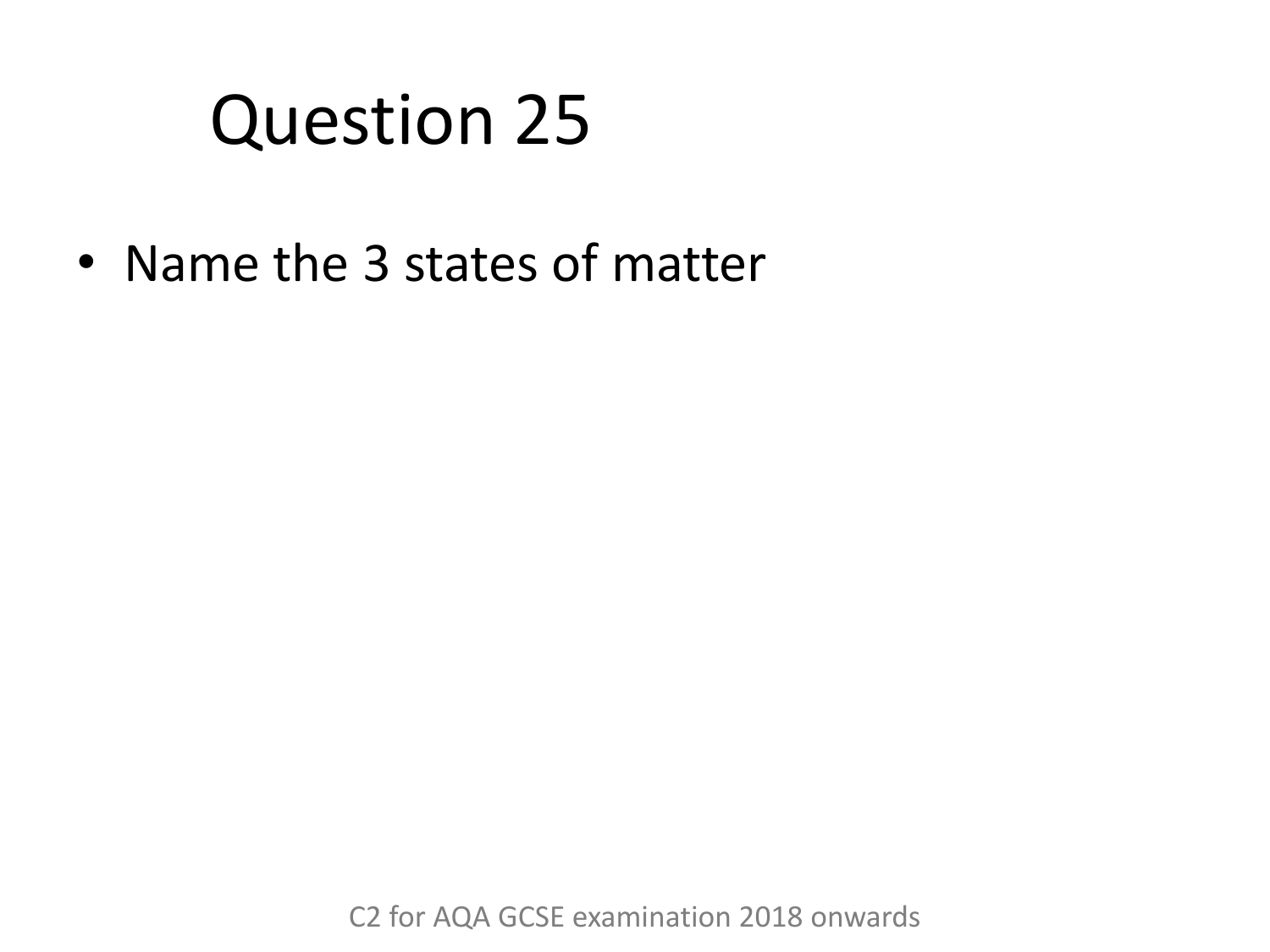#### **Answer 25**

 $...$  of 50

· Solid, liquid, gas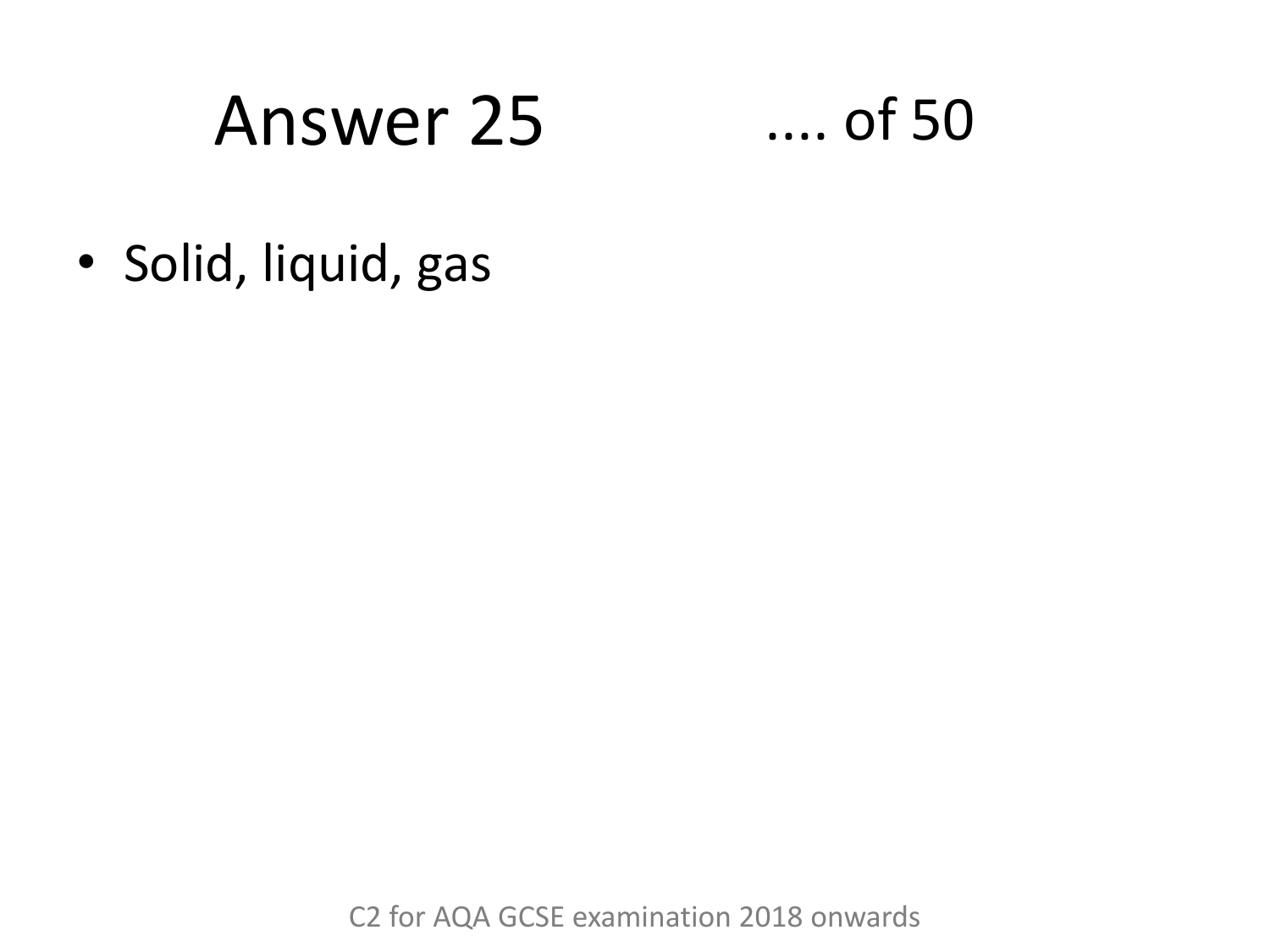• What happens to the forces between particles in melting?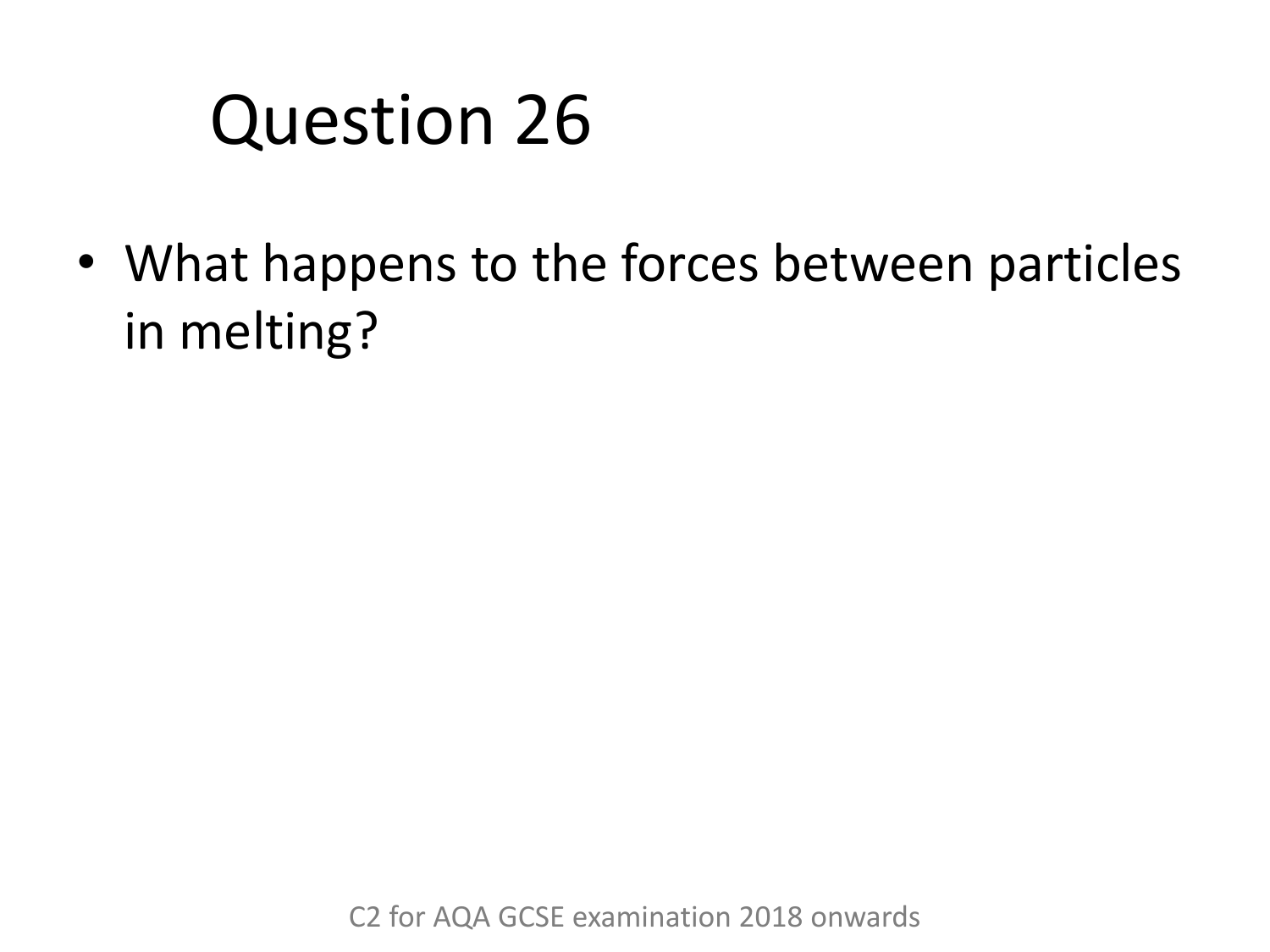#### Answer 26  $...$  of 50

• The forces between particles become less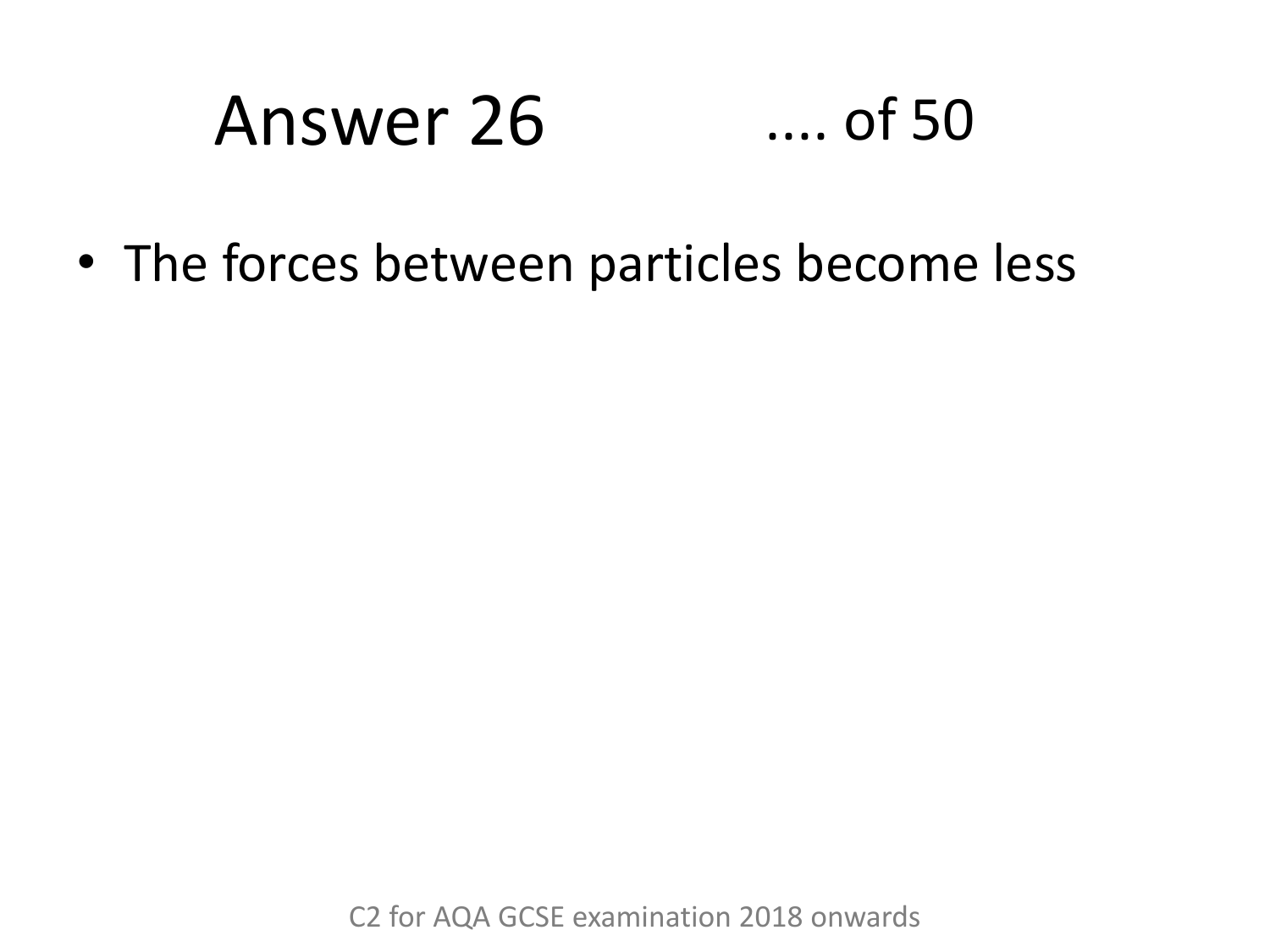• What happens to the position and arrangement of particles as a substance is melted?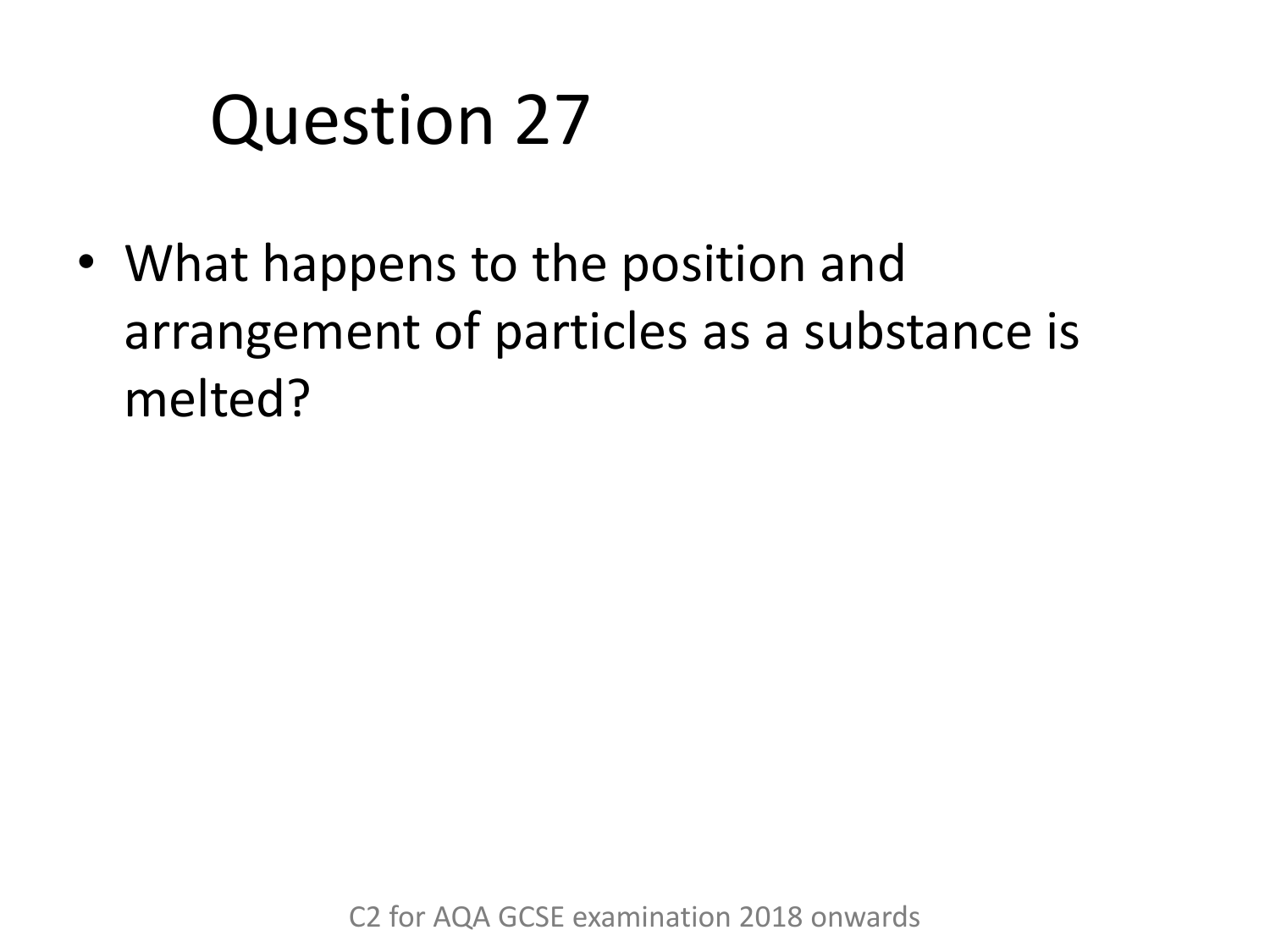# Answer 27 .... of 50

• The distance between particles increases and the arrangement becomes more random.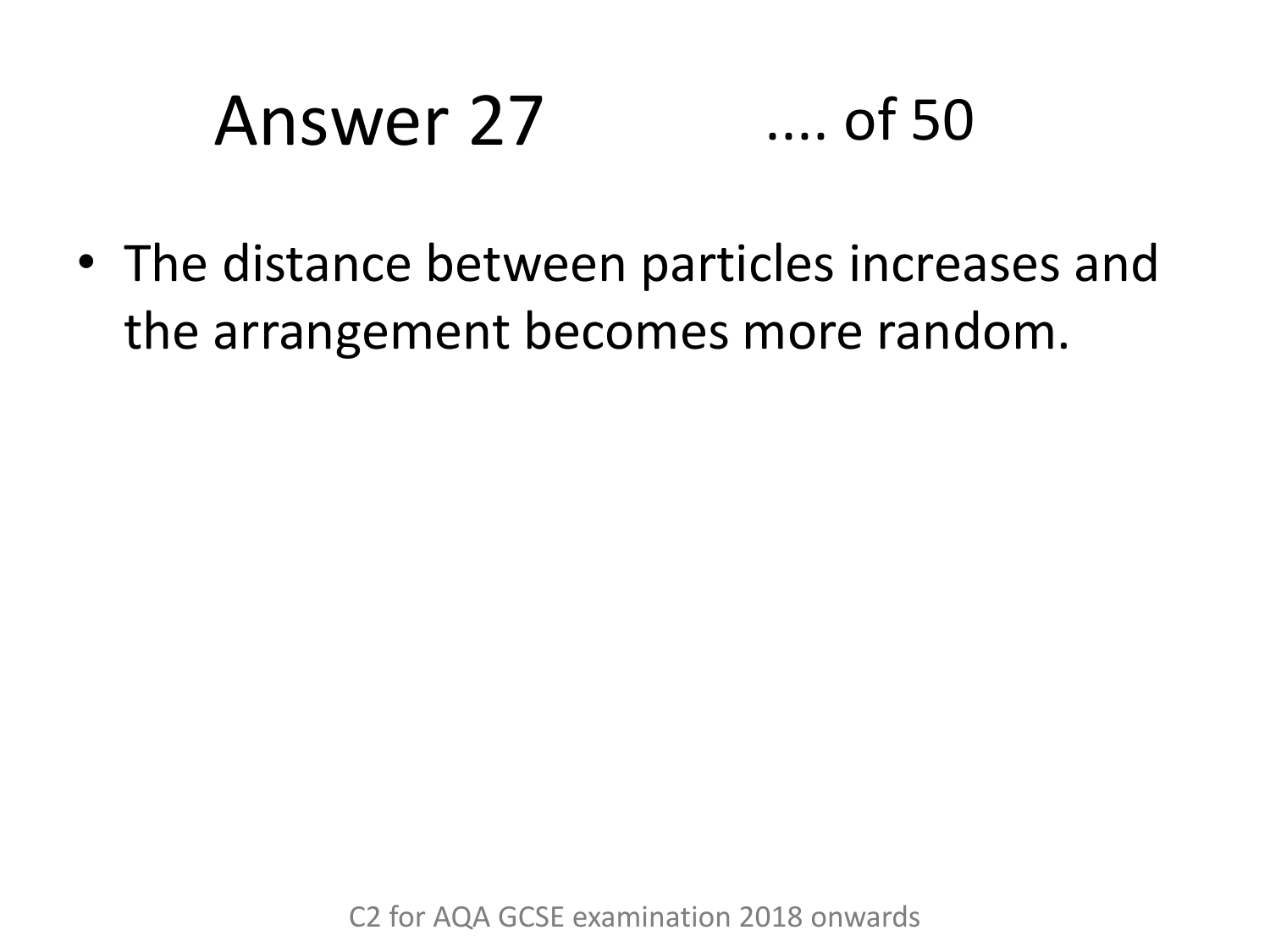• When does an ionic compound conduct electricity?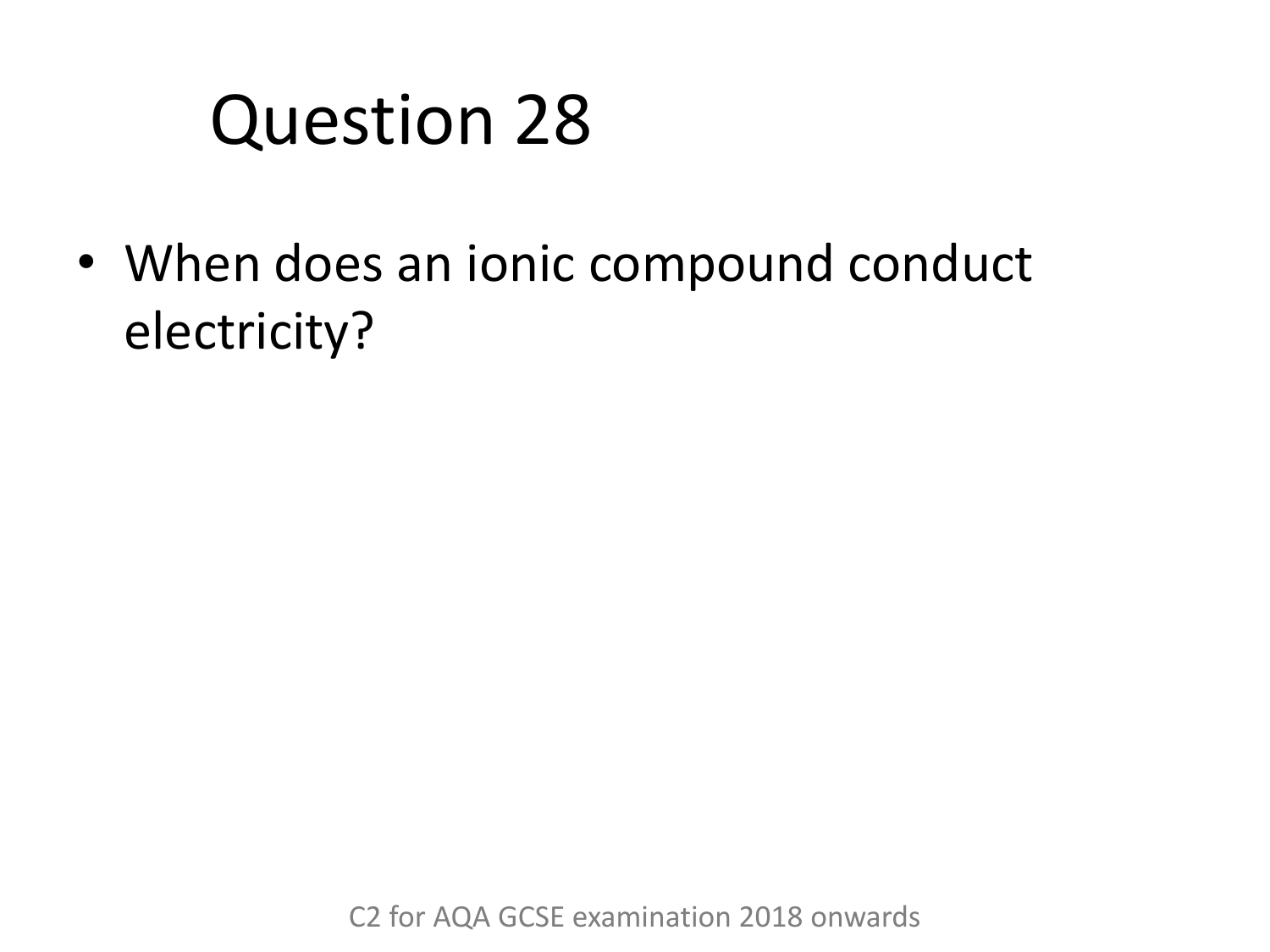# Answer 28 .... of 50

• When it is molten or aqueous (dissolved in water)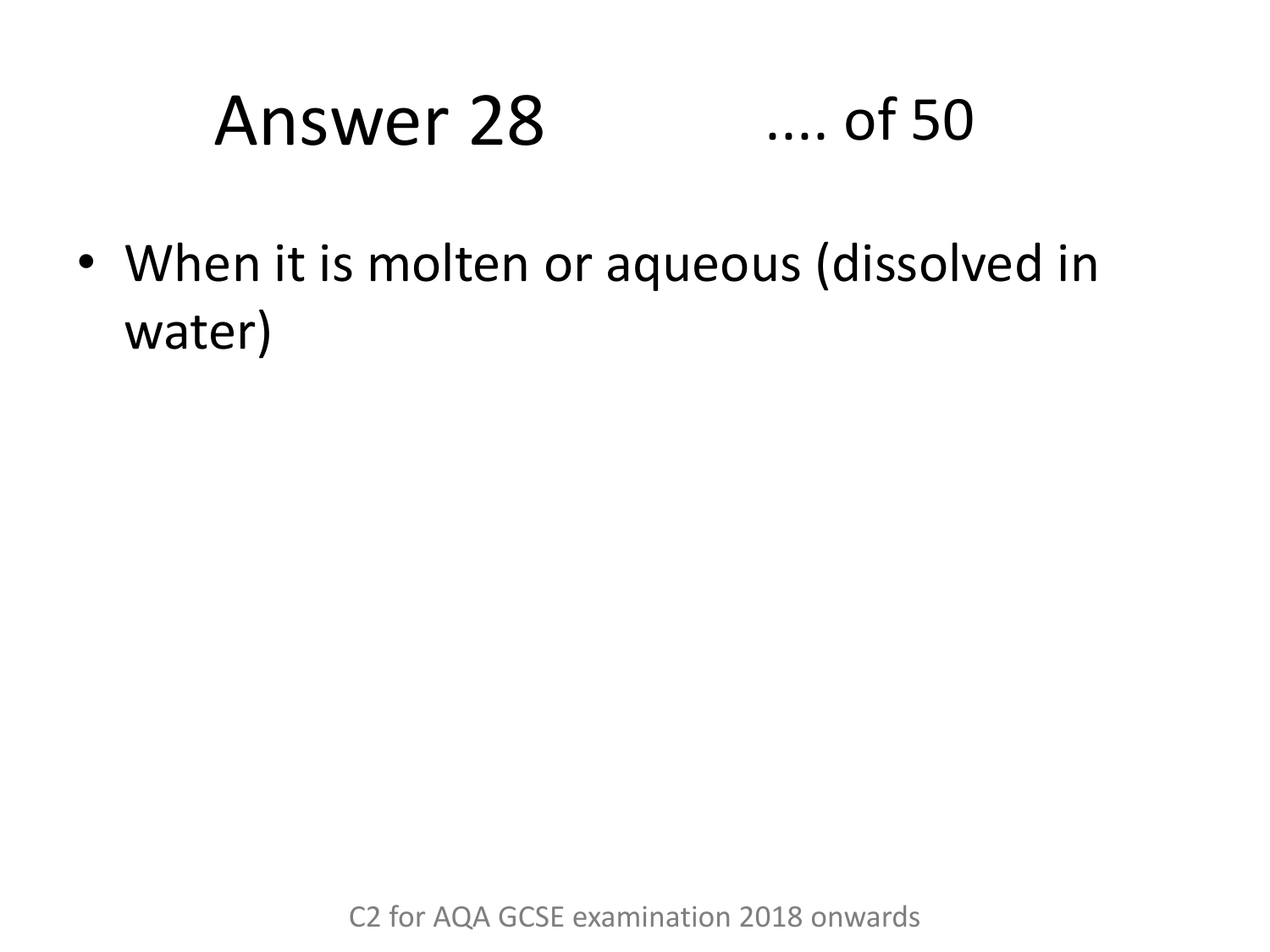• What type of structure does Sodium Chloride have?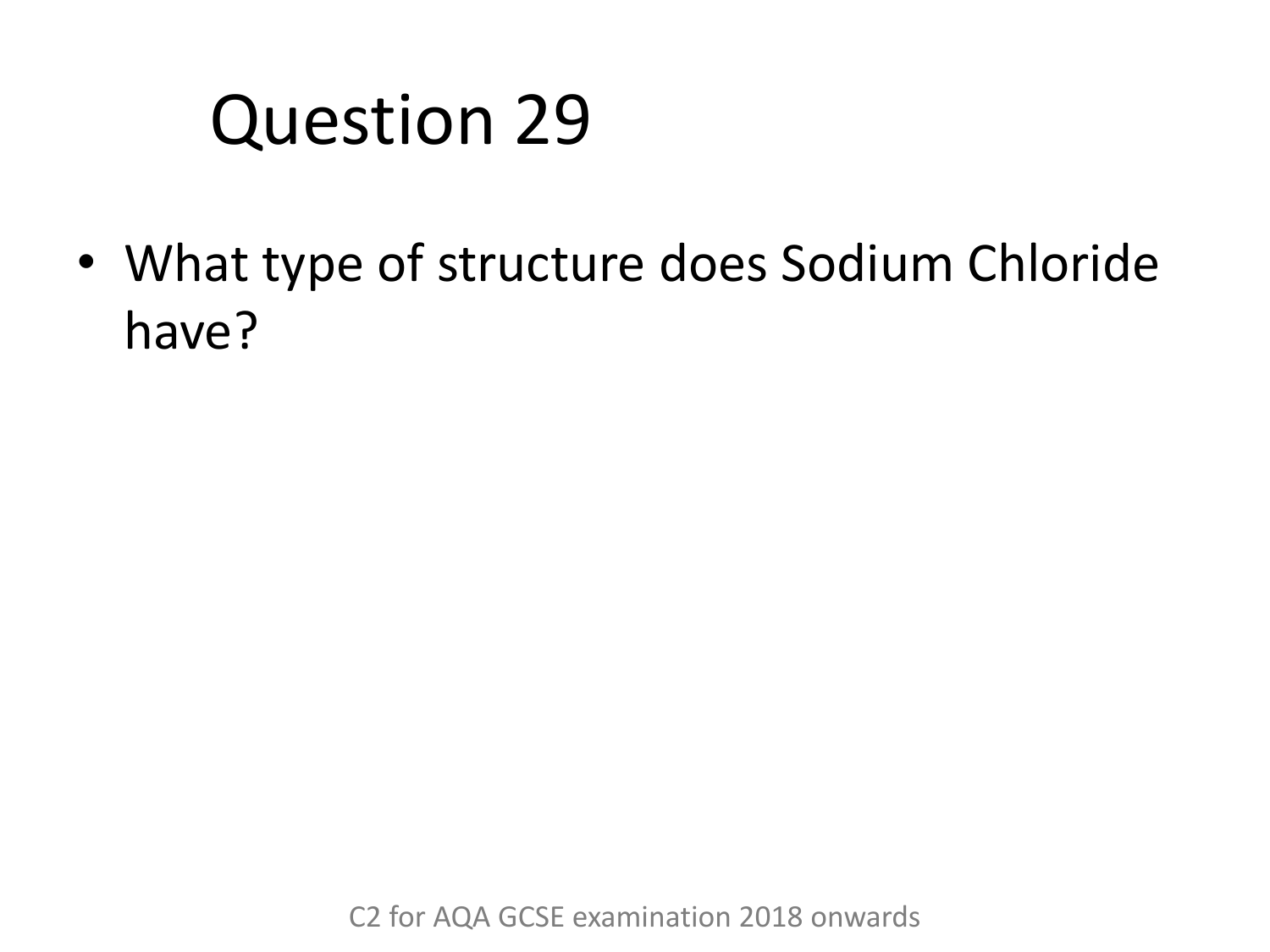#### Answer 29

#### $\dots$  of 50

• Giant ionic lattices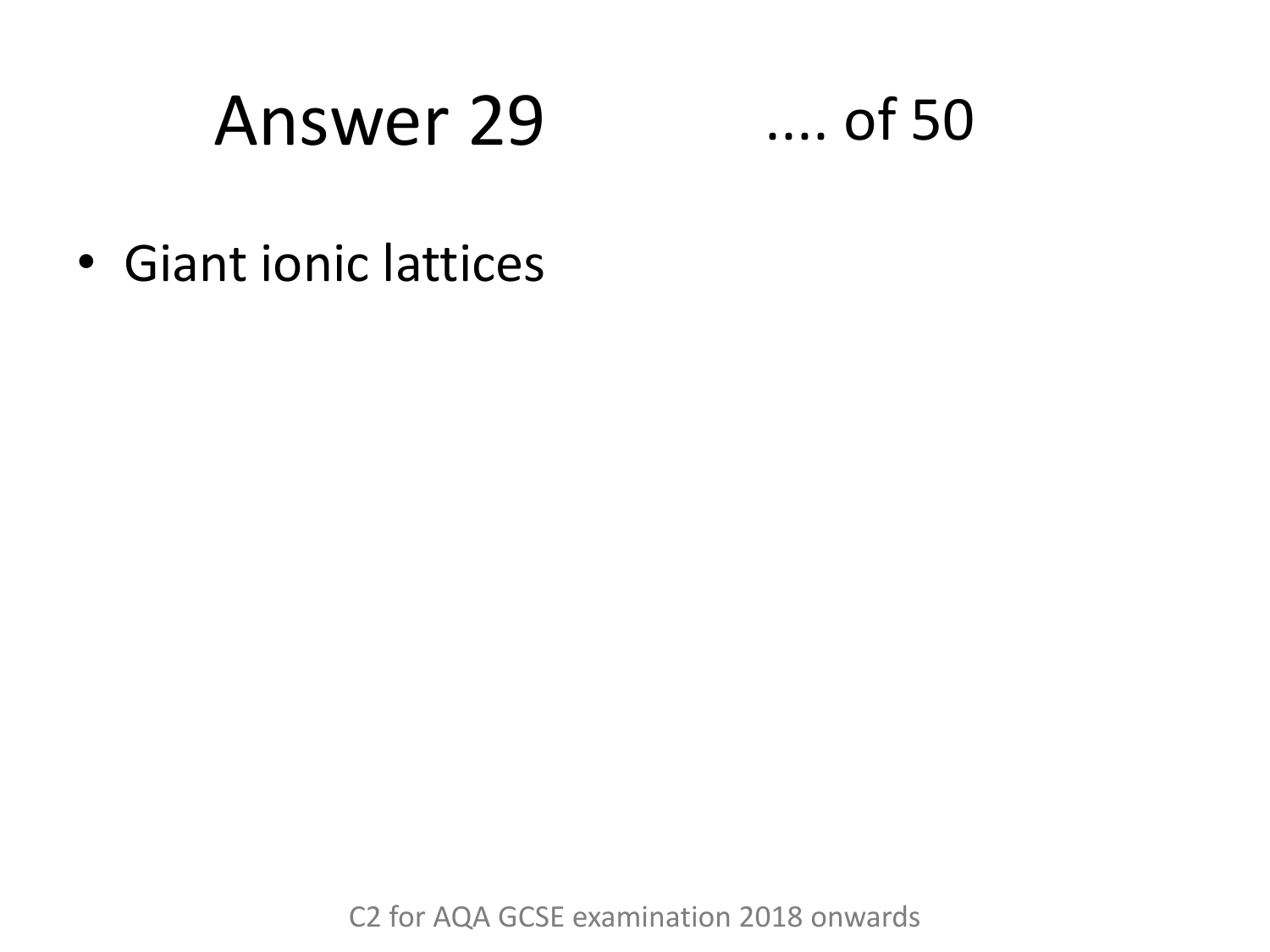• Why do small covalent molecules not conduct electricity?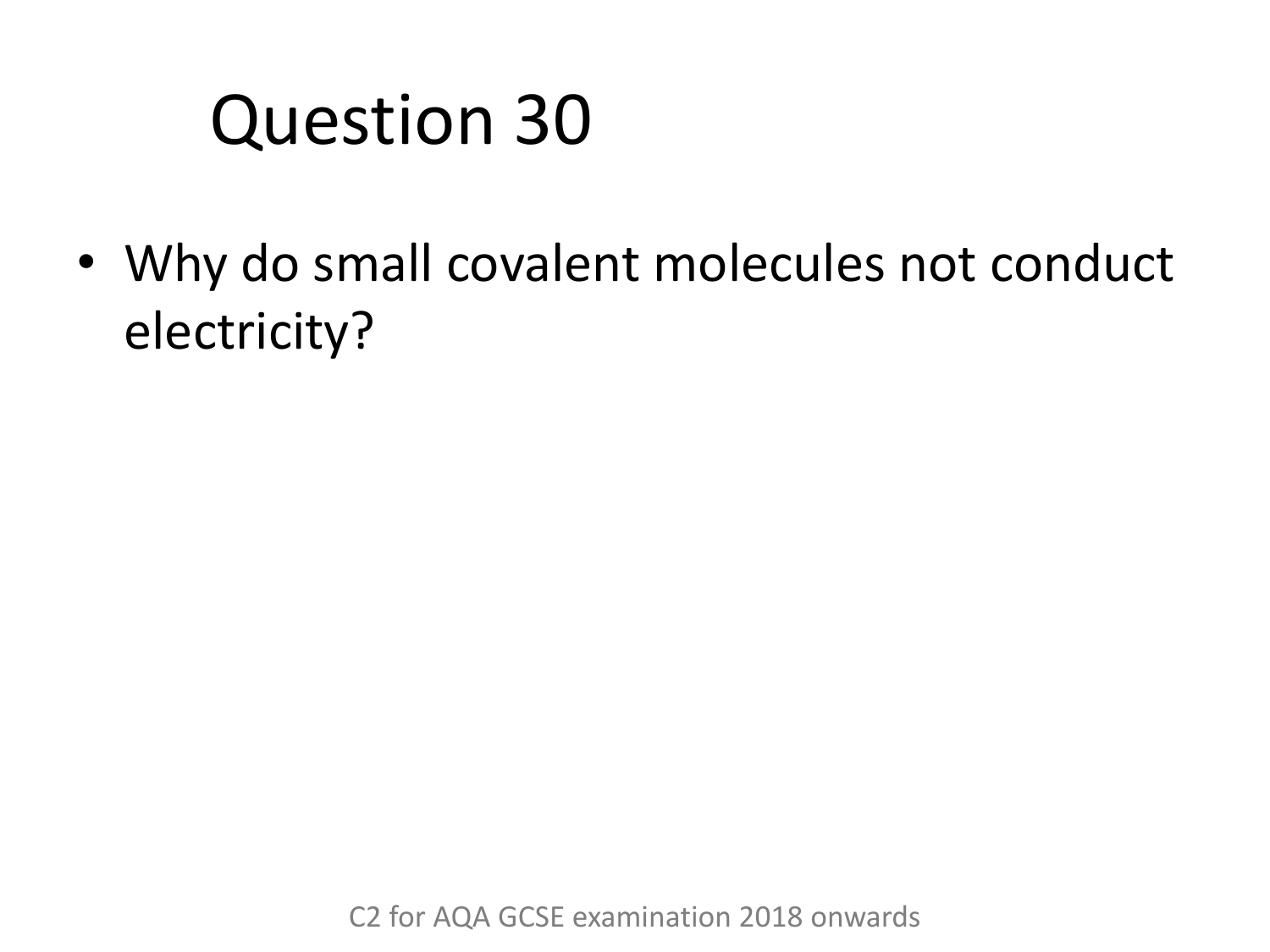## Answer 30 .... of 50

• They do not have charged particles.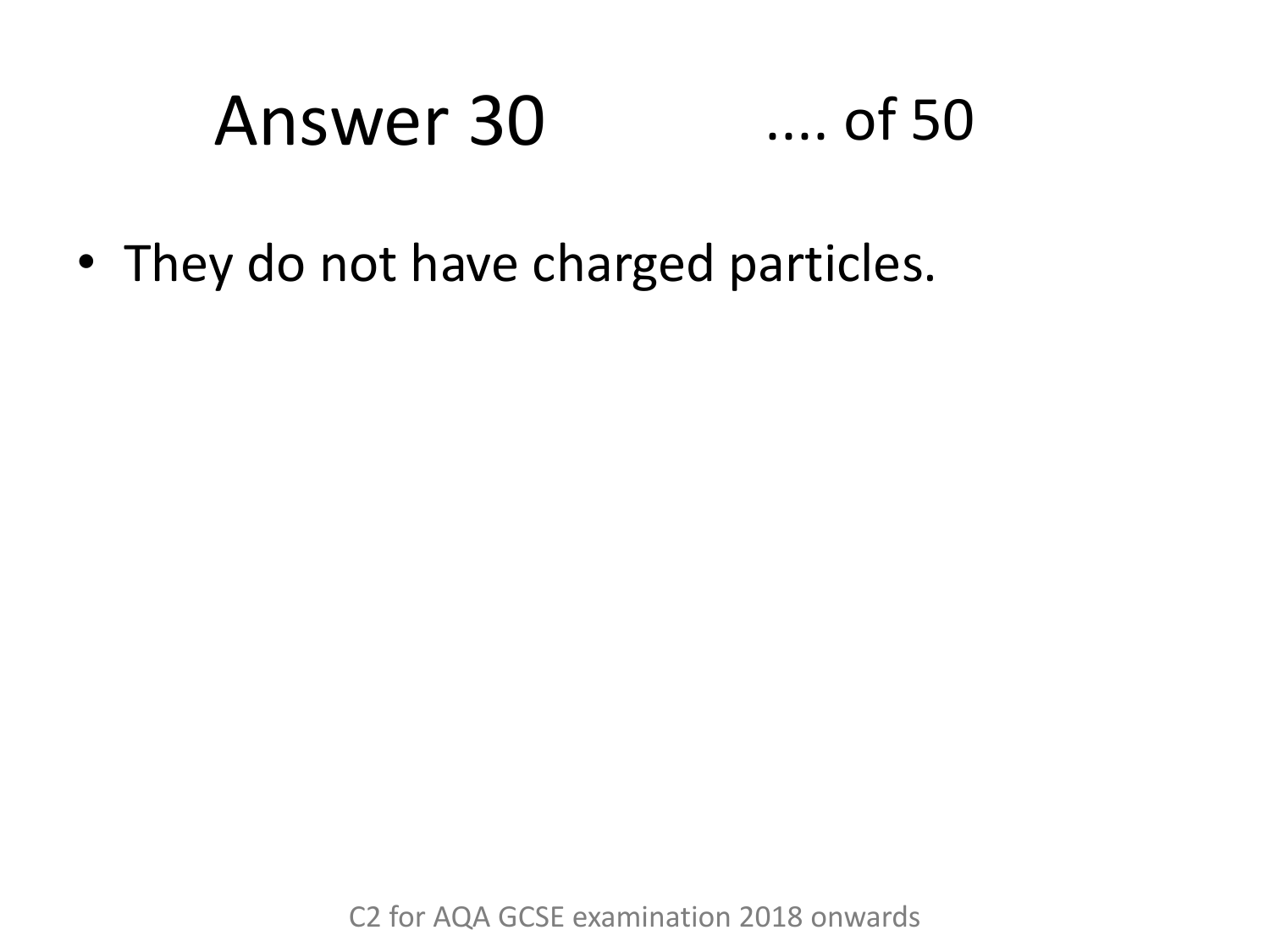• What is a polymer?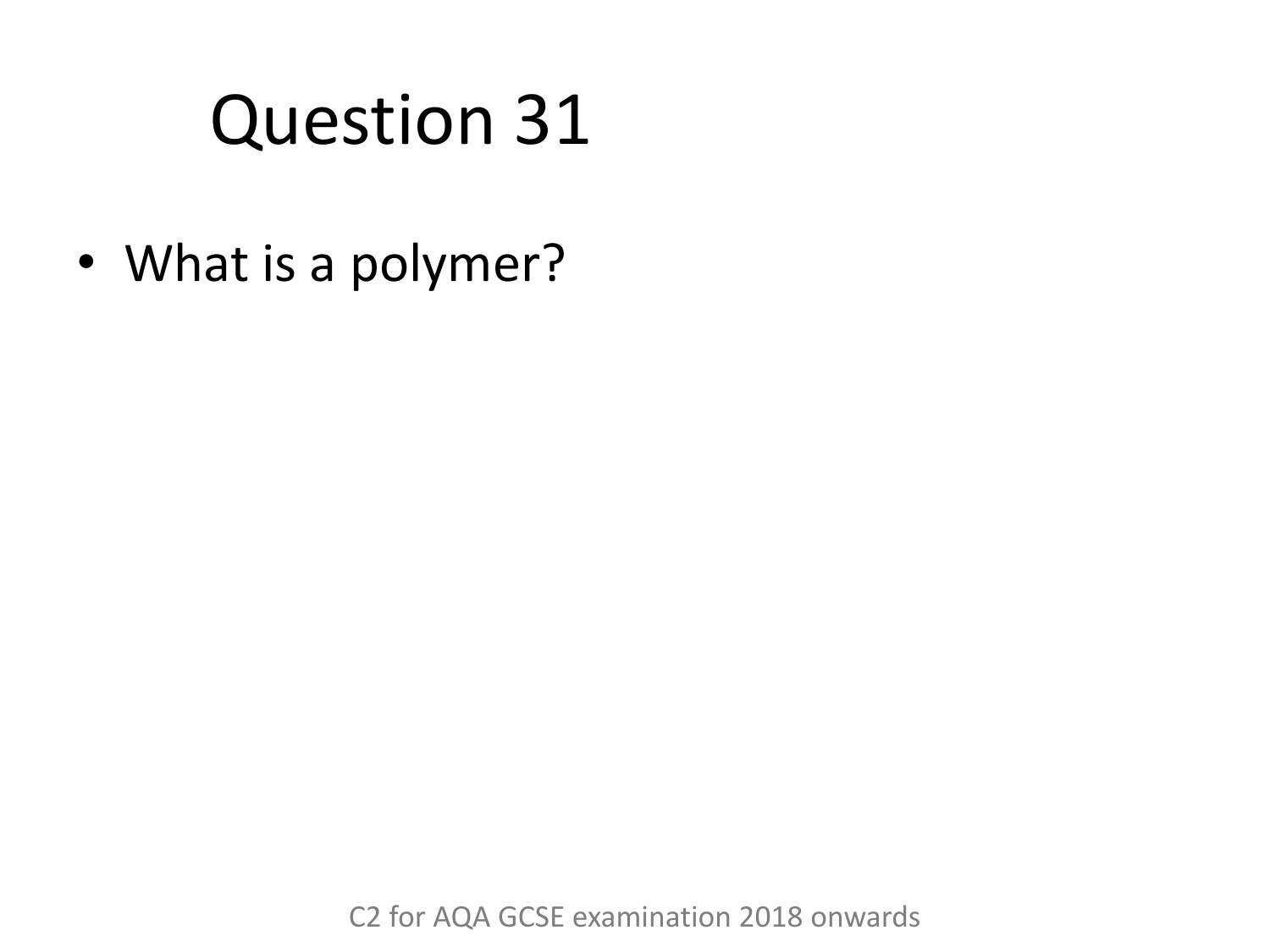#### Answer 31 .... of 50



• A large molecule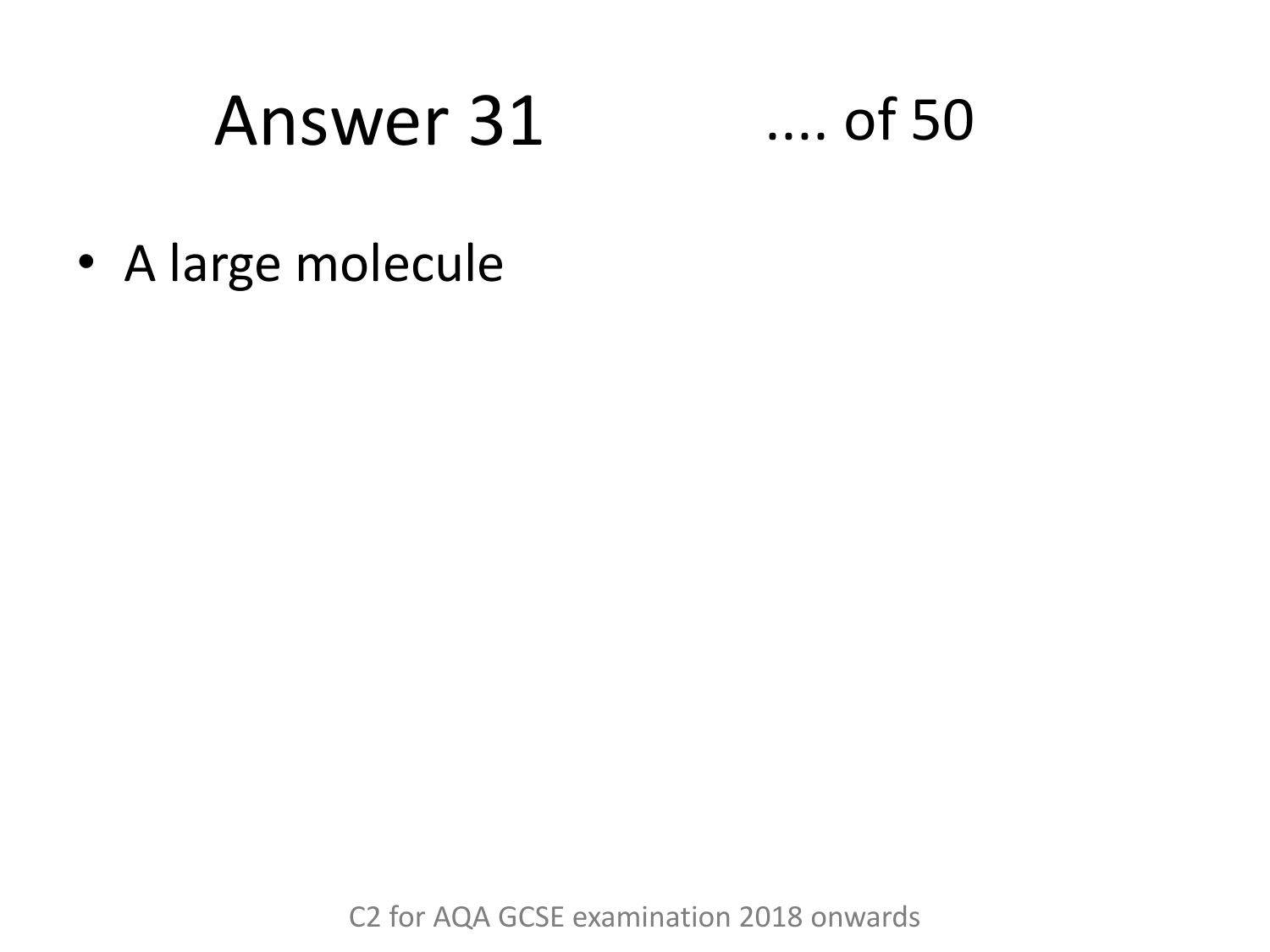• What are the 2 methods of making a polymer?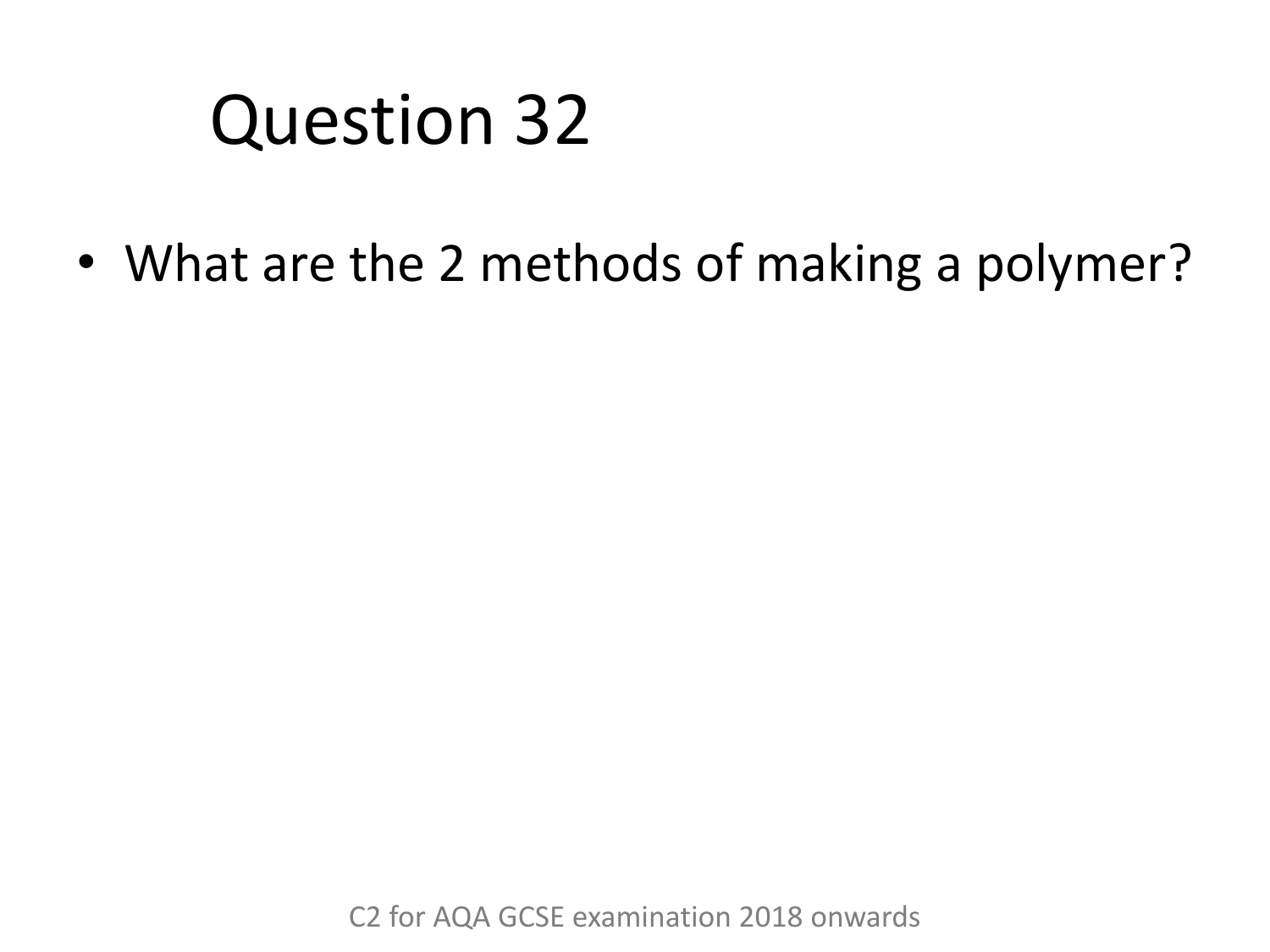#### Answer 32 .... of 50

- Addition
- Condensation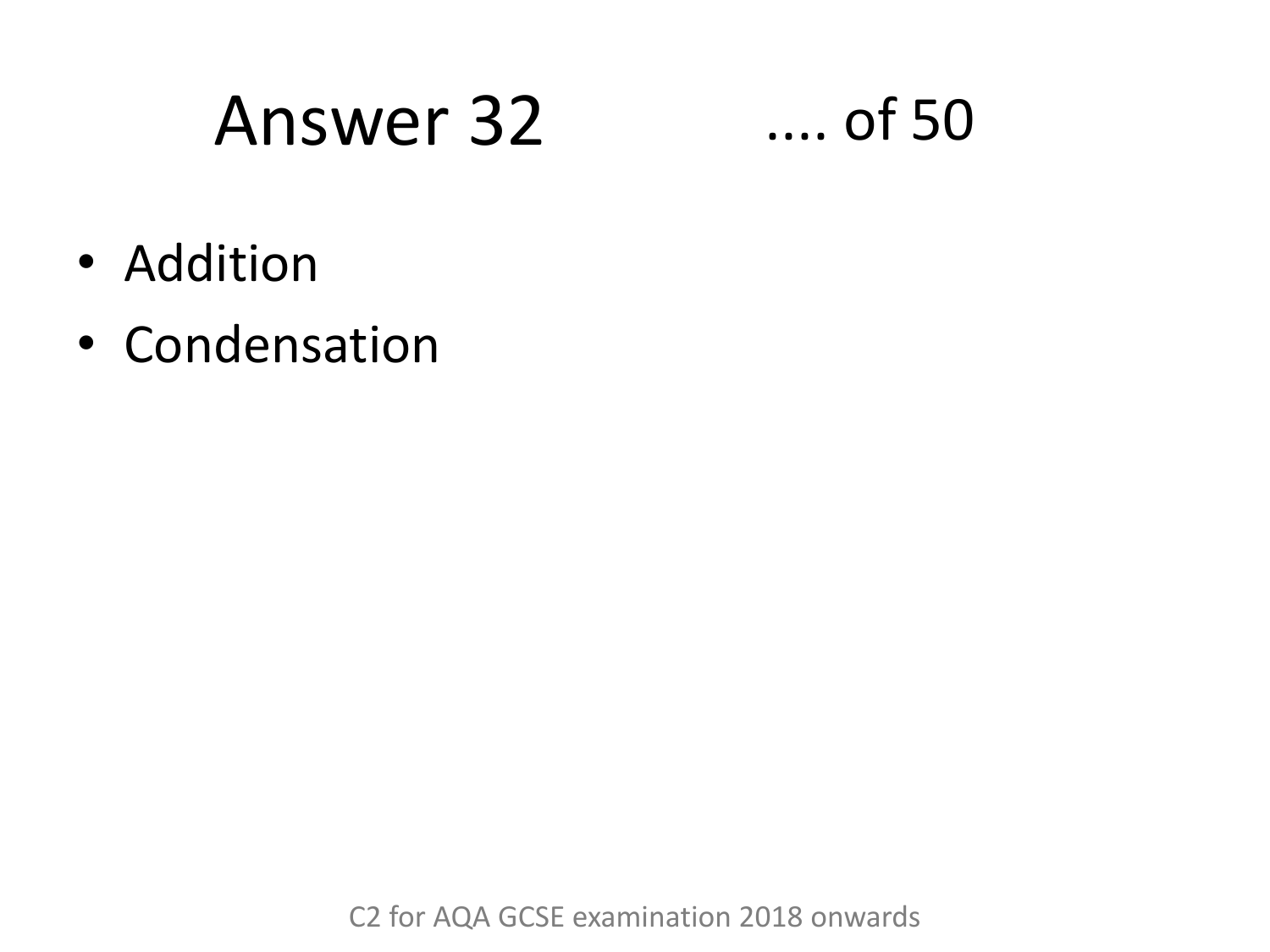• What types of bonds hold monomers together in a polymer?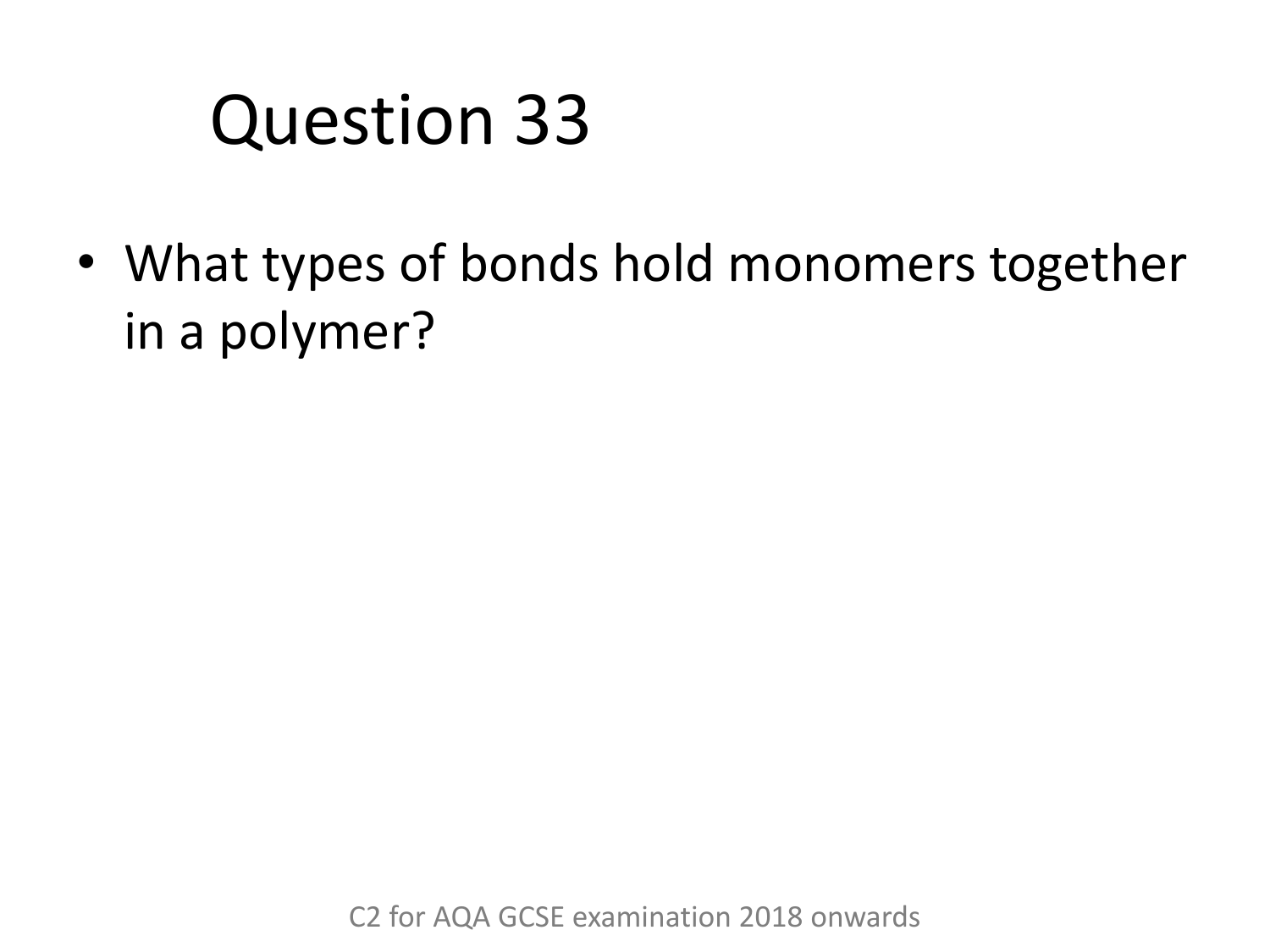#### **Answer 33**

 $\dots$  of 50

• Covalent bonds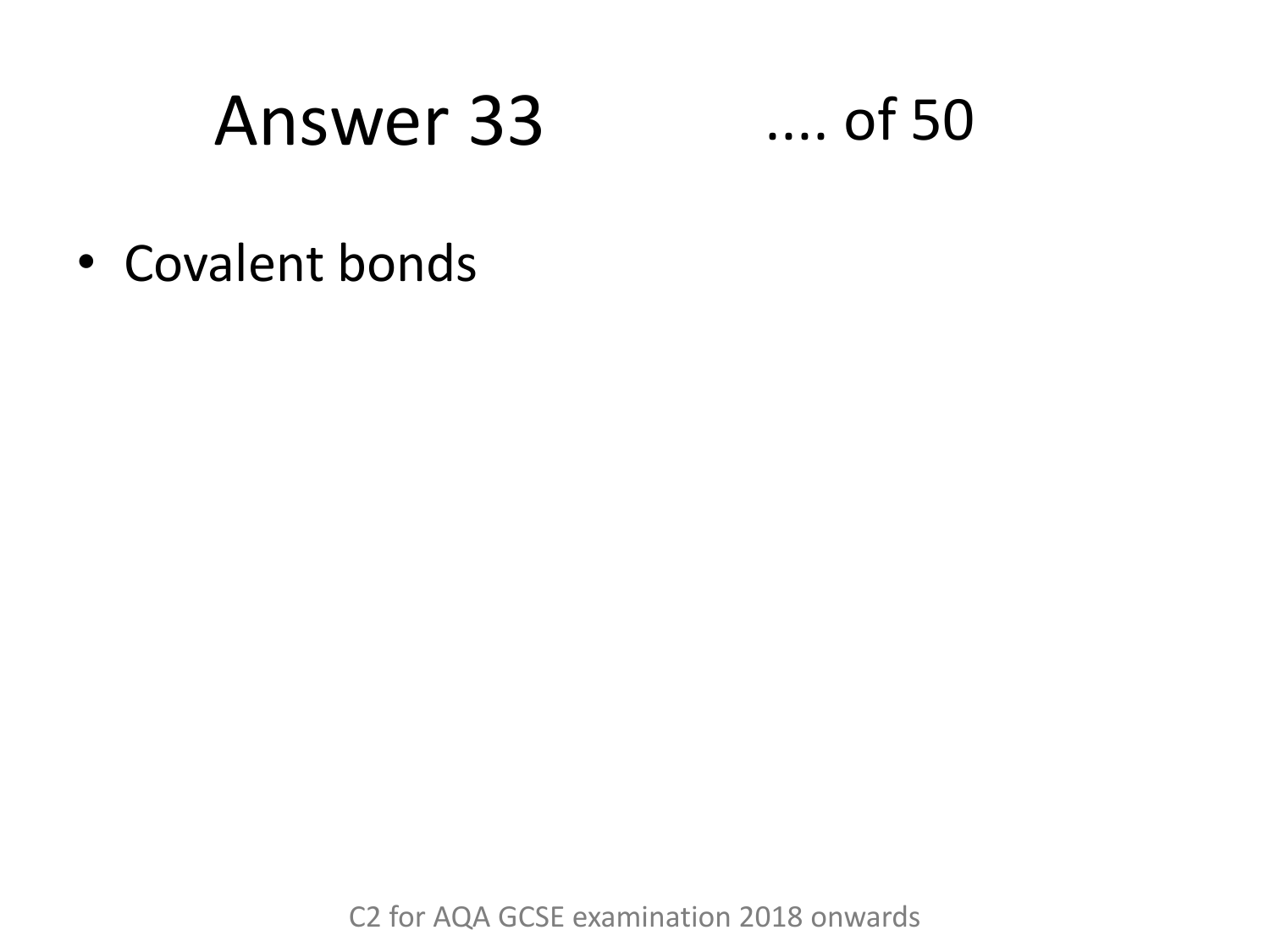• What are the different chains of polymers held together by?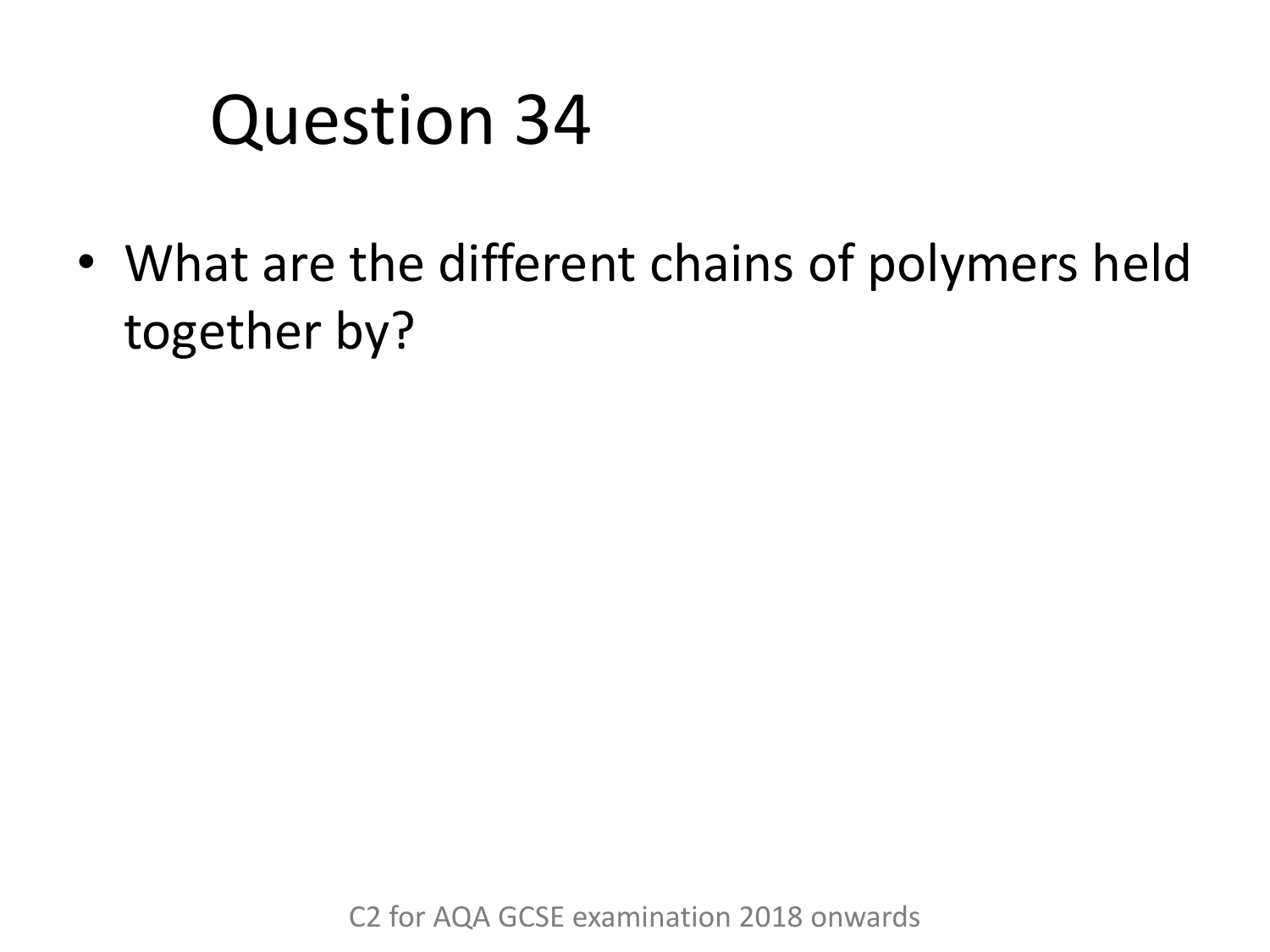#### **Answer 34**

#### $\dots$  of 50

• Intermolecular forces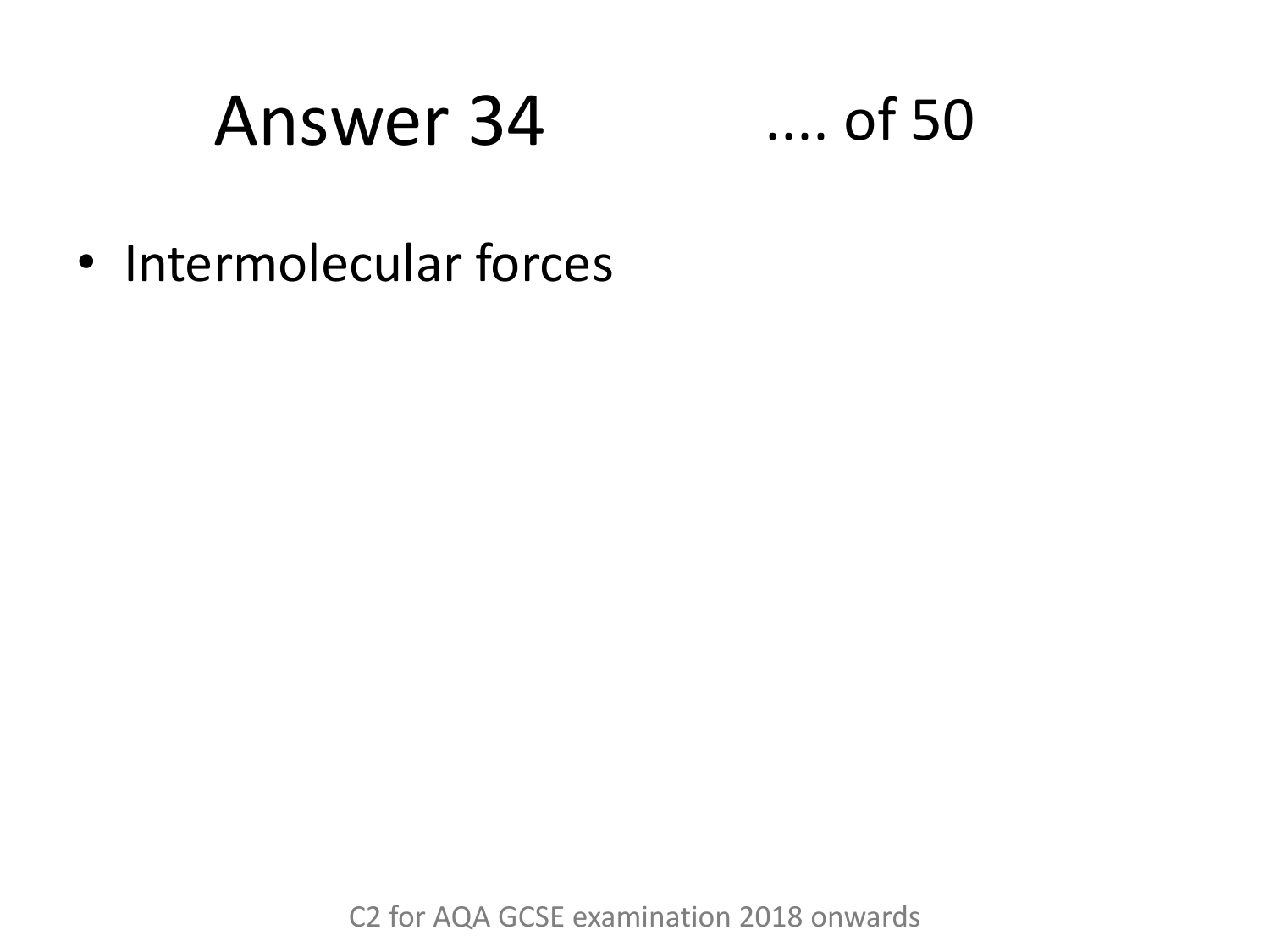• Whys does PVC have a low melting point?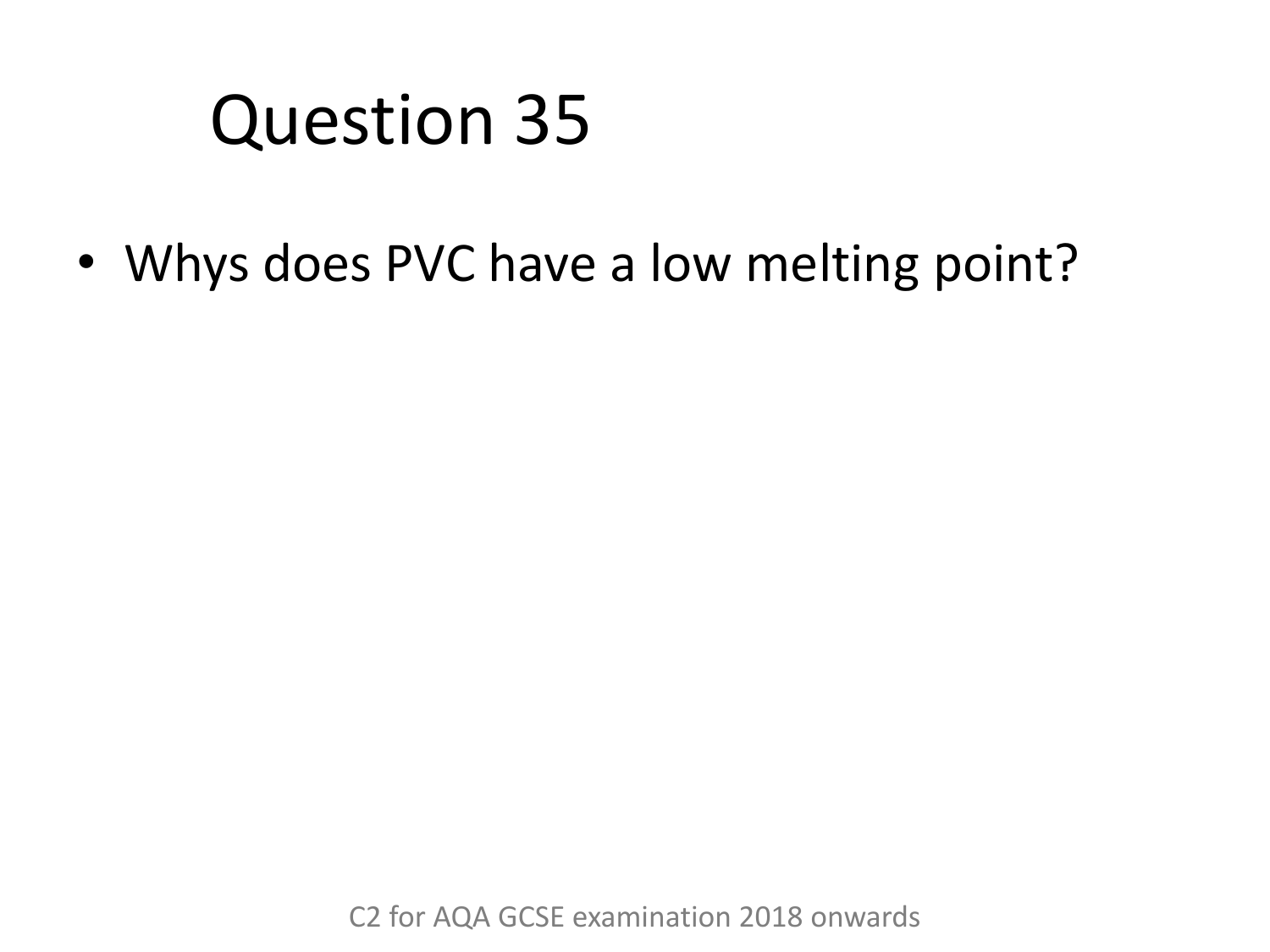### Answer 35 .... of 50

• It had weak intermolecular forces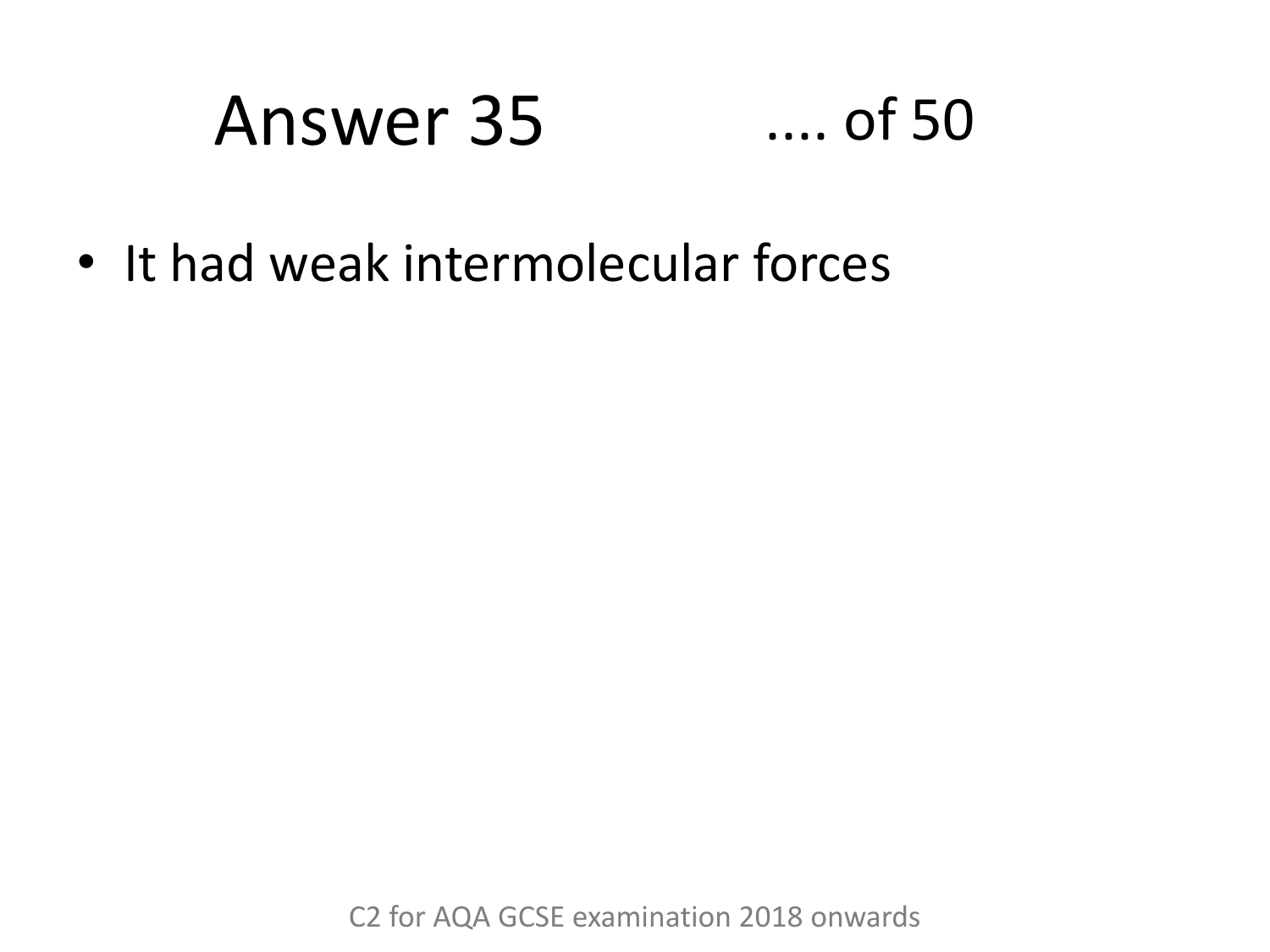• Describe the melting point of a polymer with stronger intermolecular forces.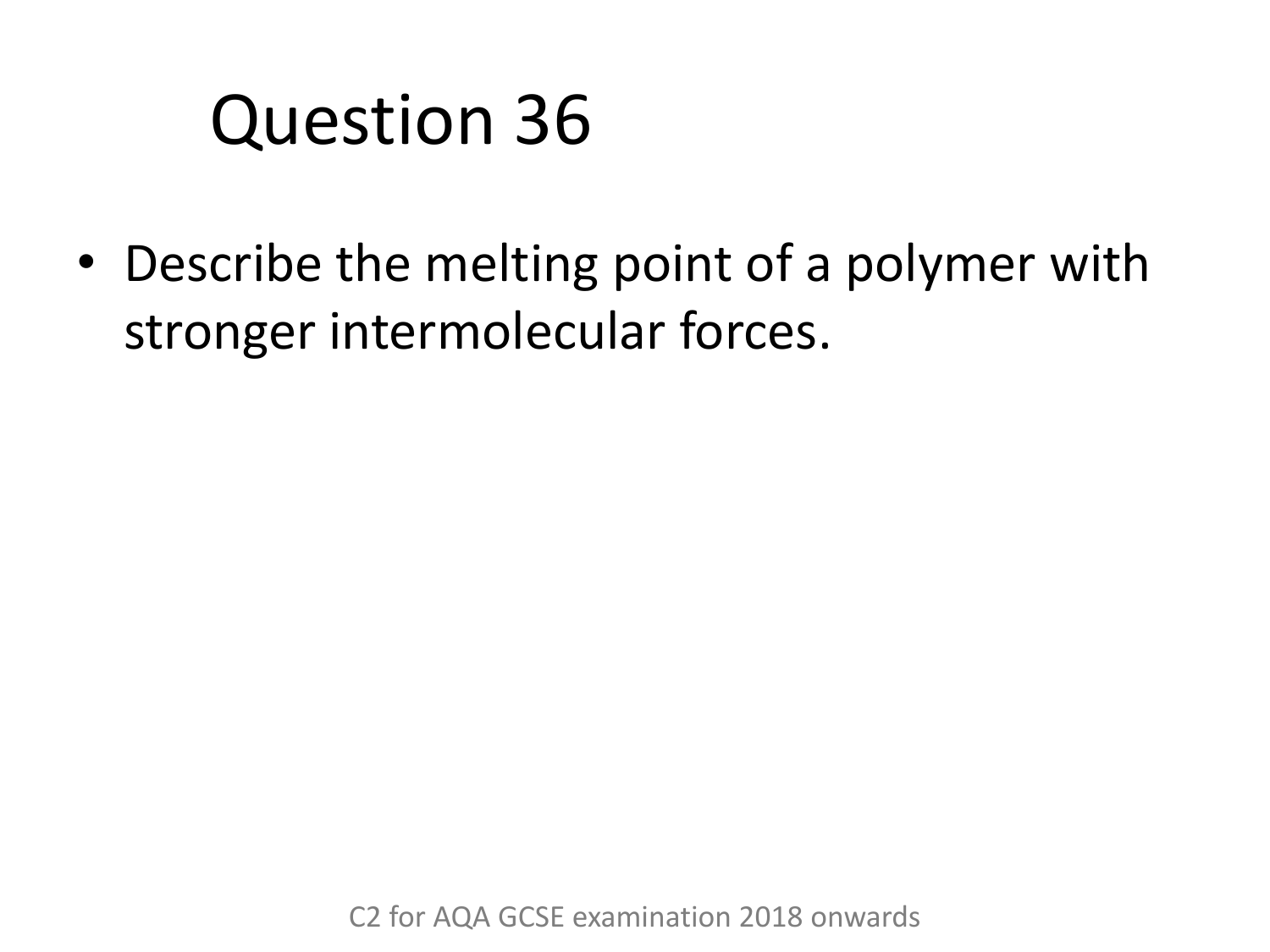## Answer 36 .... of 50



• High melting point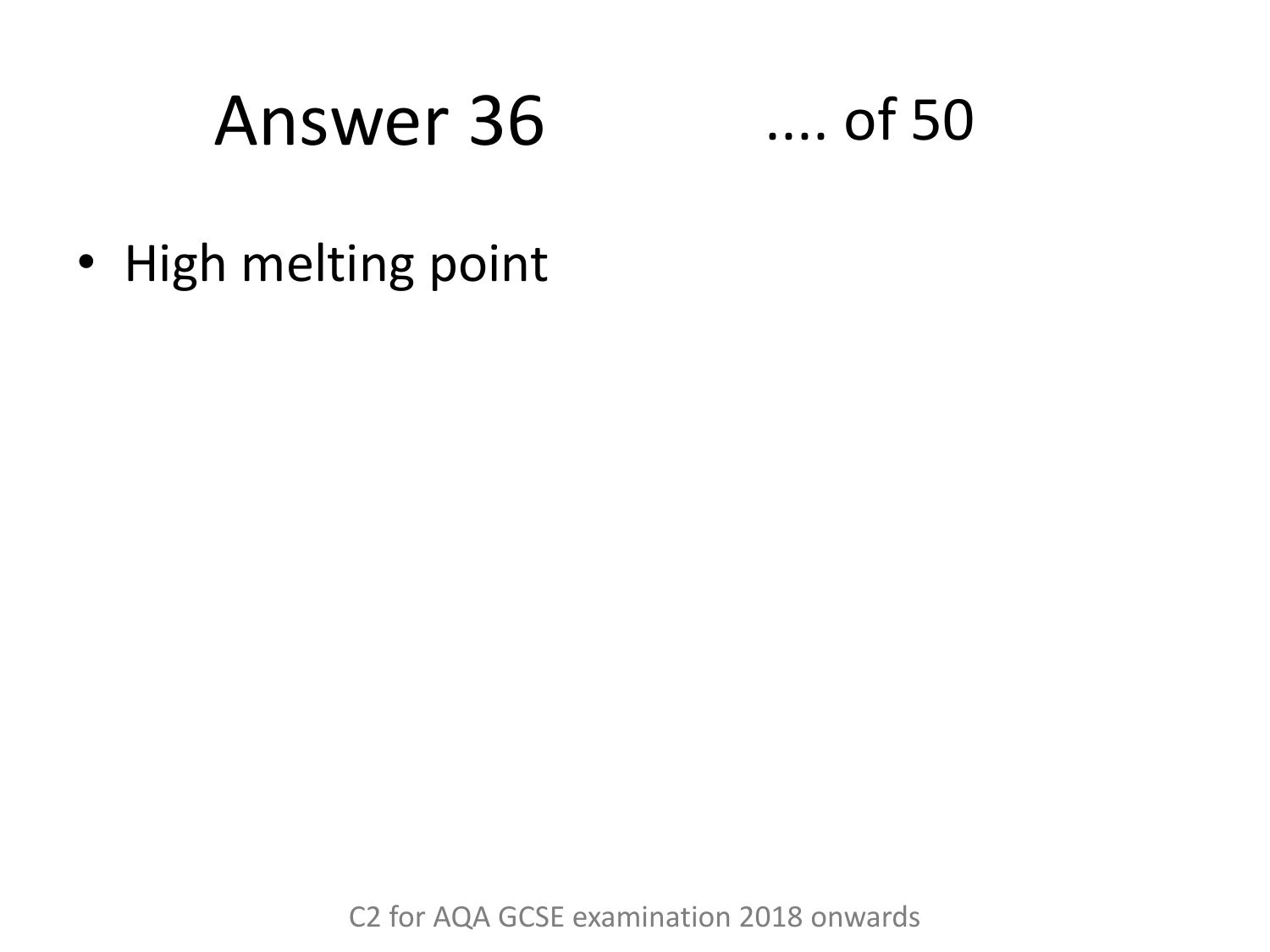• What feature must a monomer have for additional polymerisation?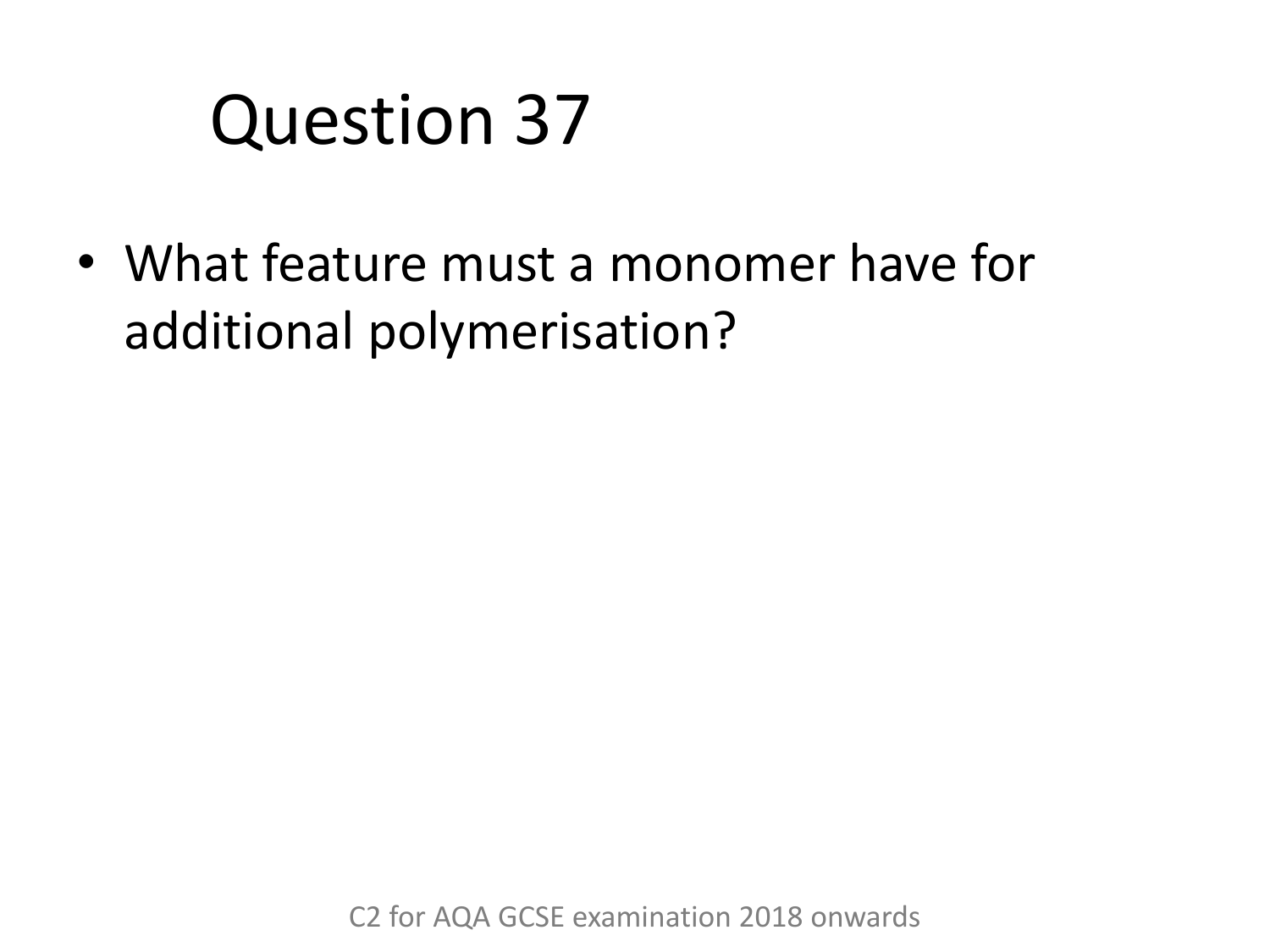### Answer 37 .... of 50

• Carbon carbon double bond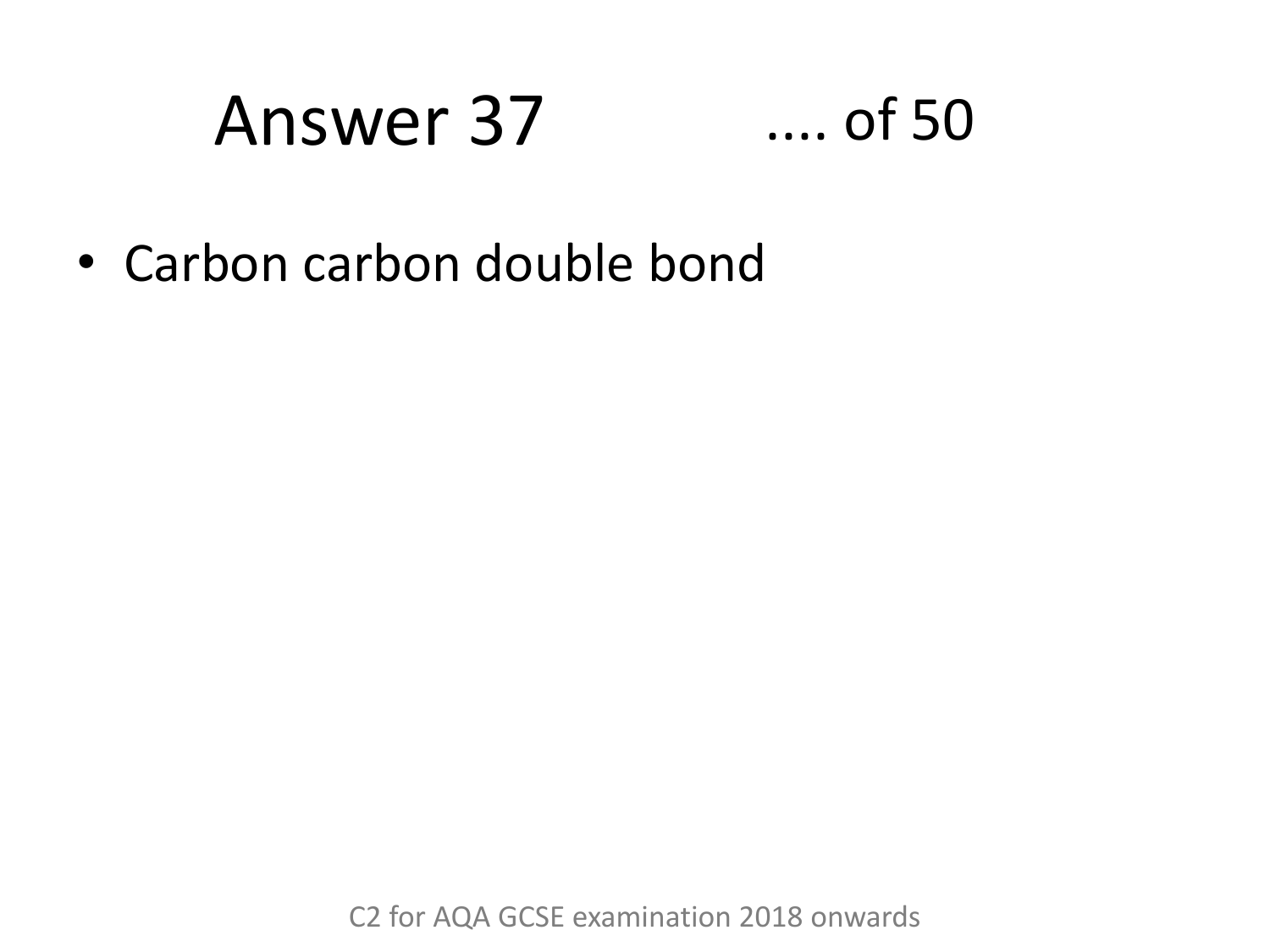• What is the structure and bonding of diamond and silicon dioxide?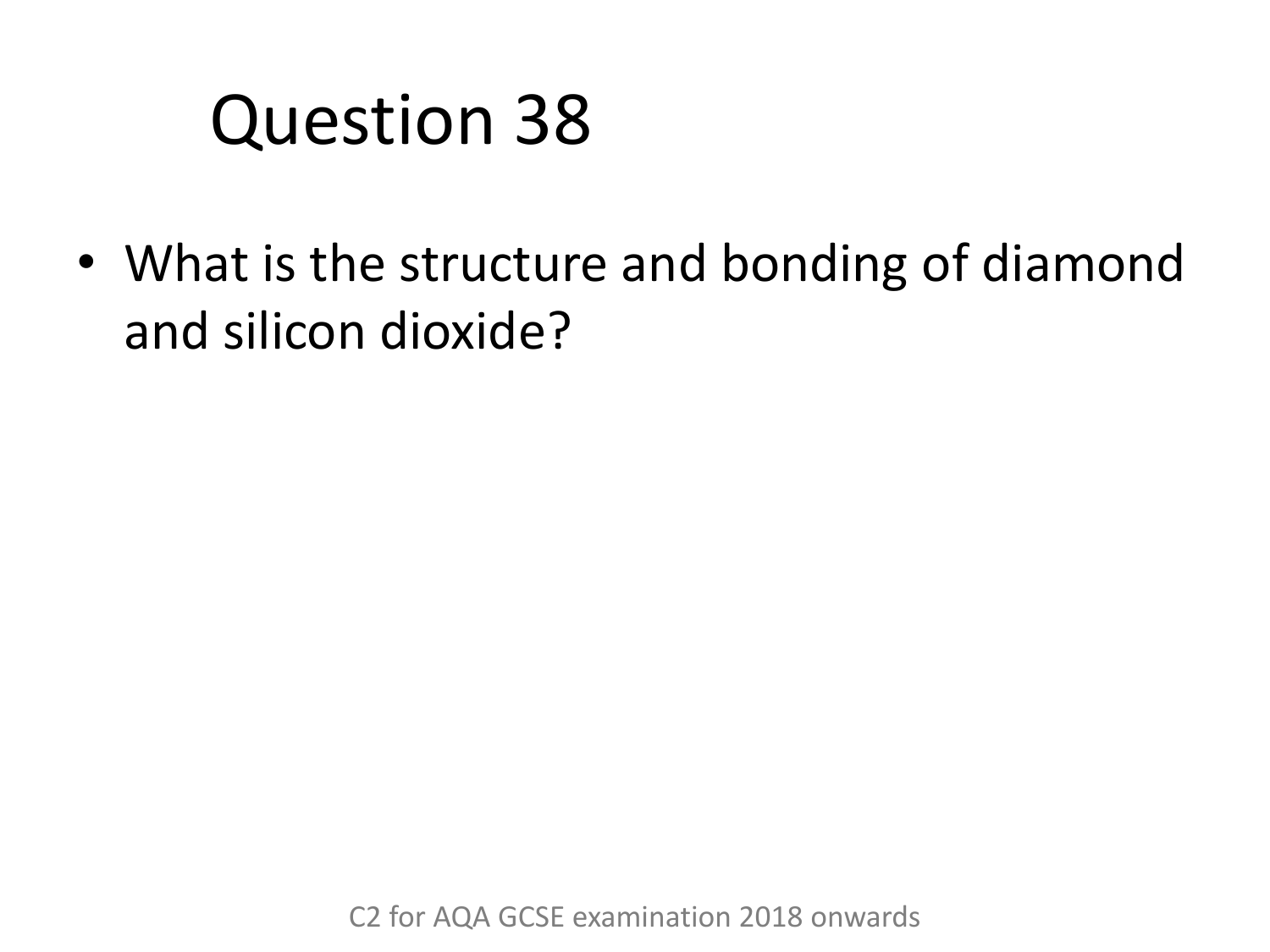### Answer 38 .... of 50

• Giant covalent structure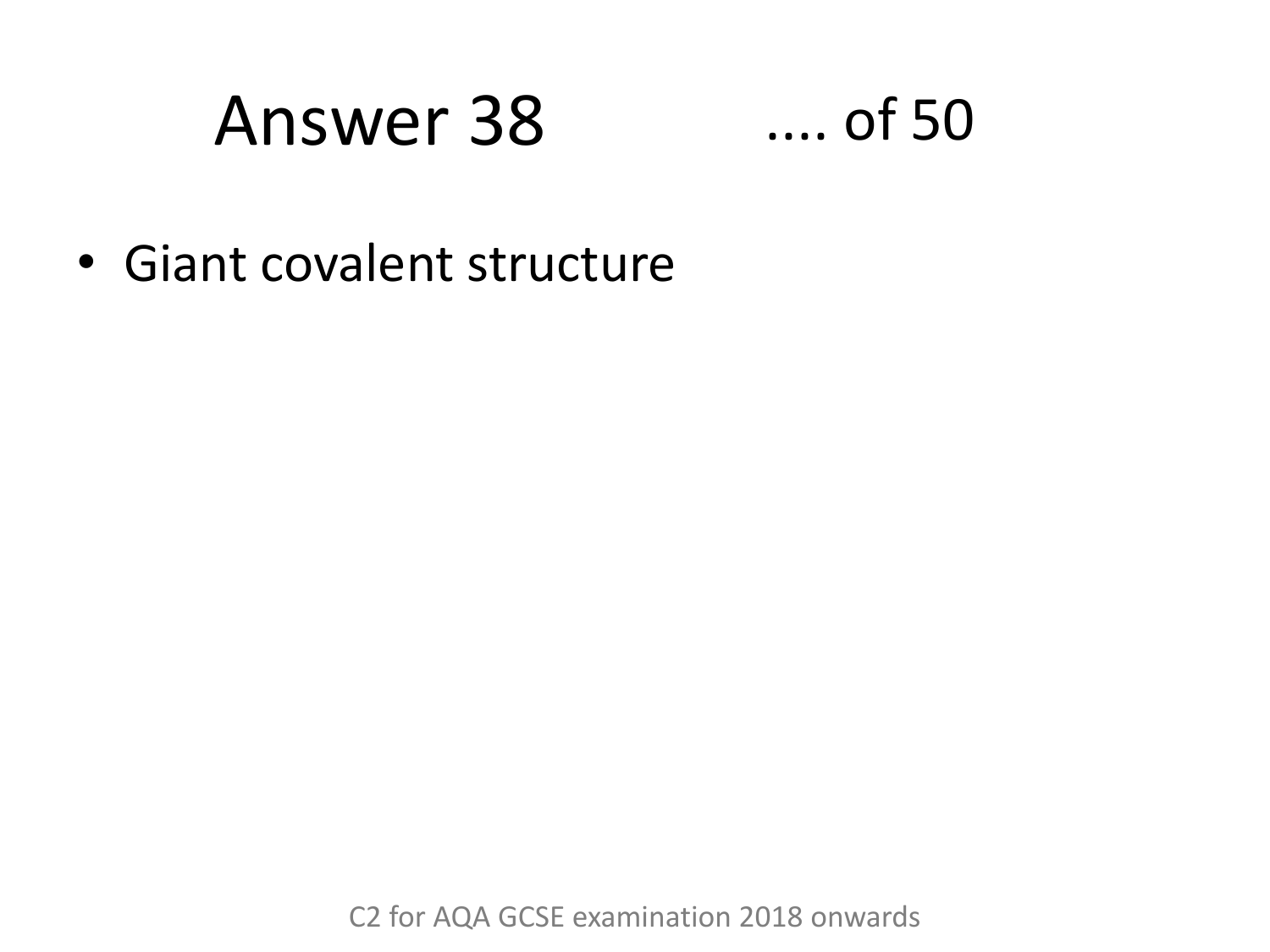• Name 2 physical properties of diamond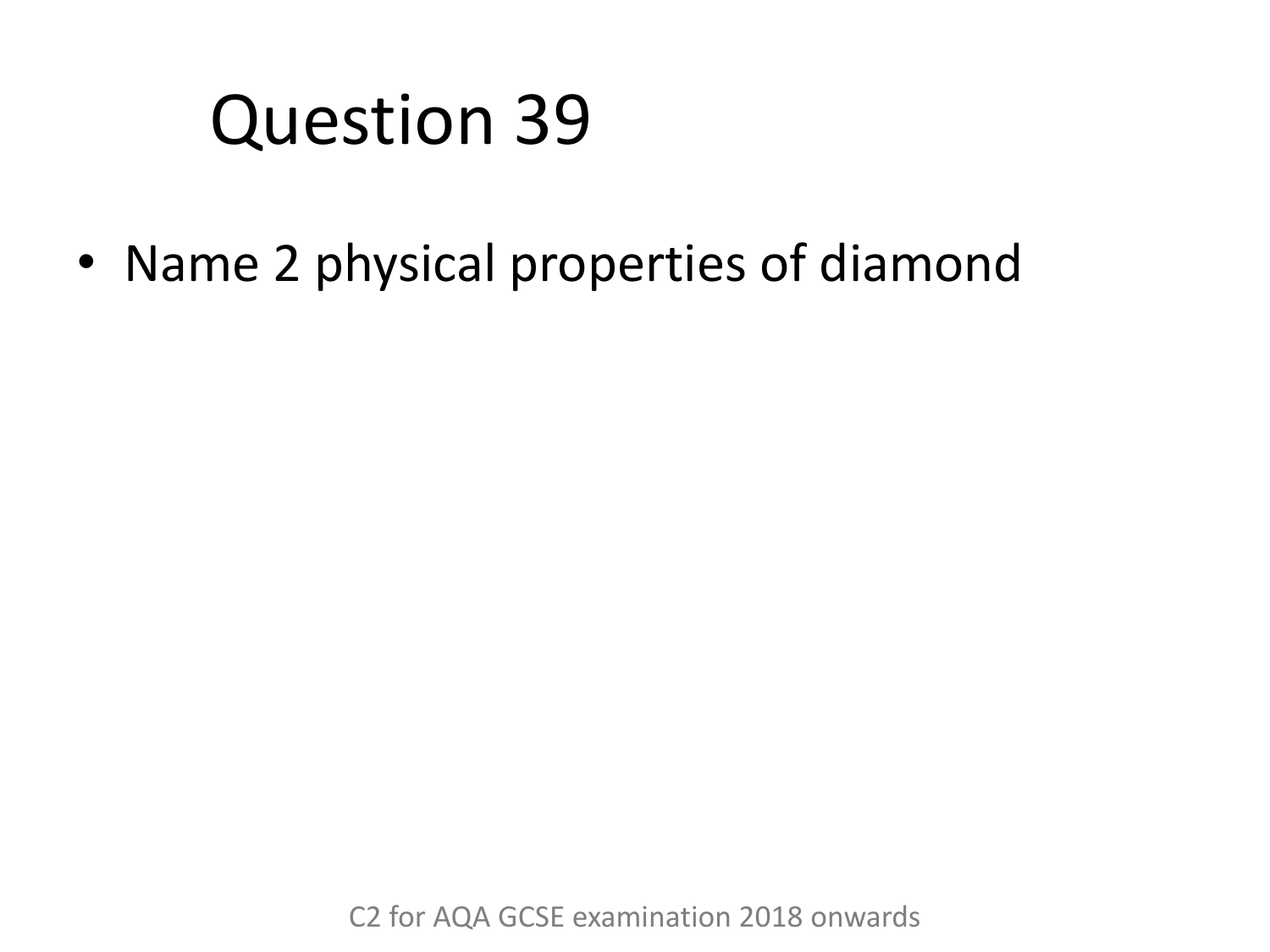## Answer 39 .... of 50

- Lustrous
- very hard
- very high melting point
- insoluble in water
- does not conduct electricity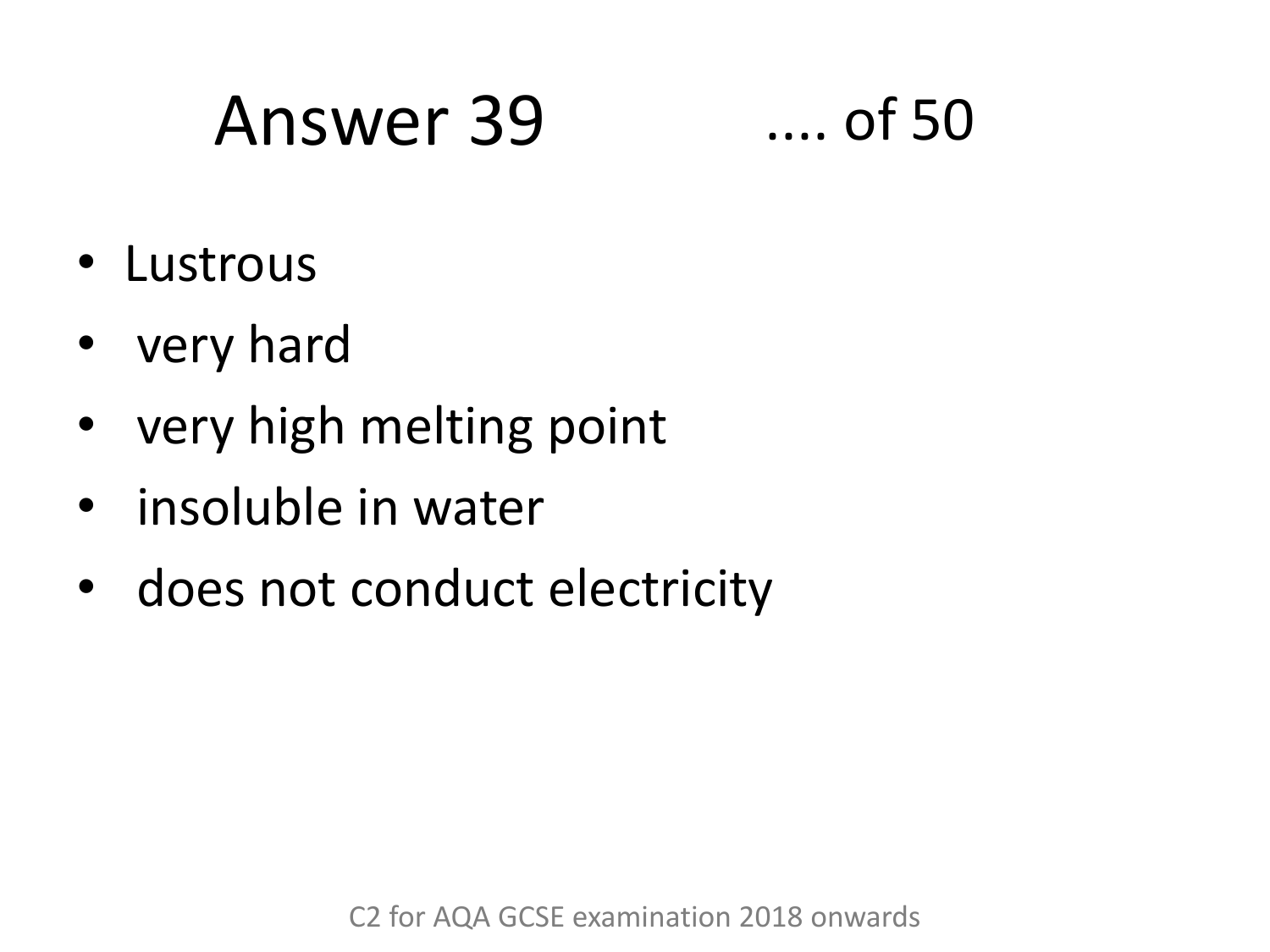• Whys does graphite conduct electricity?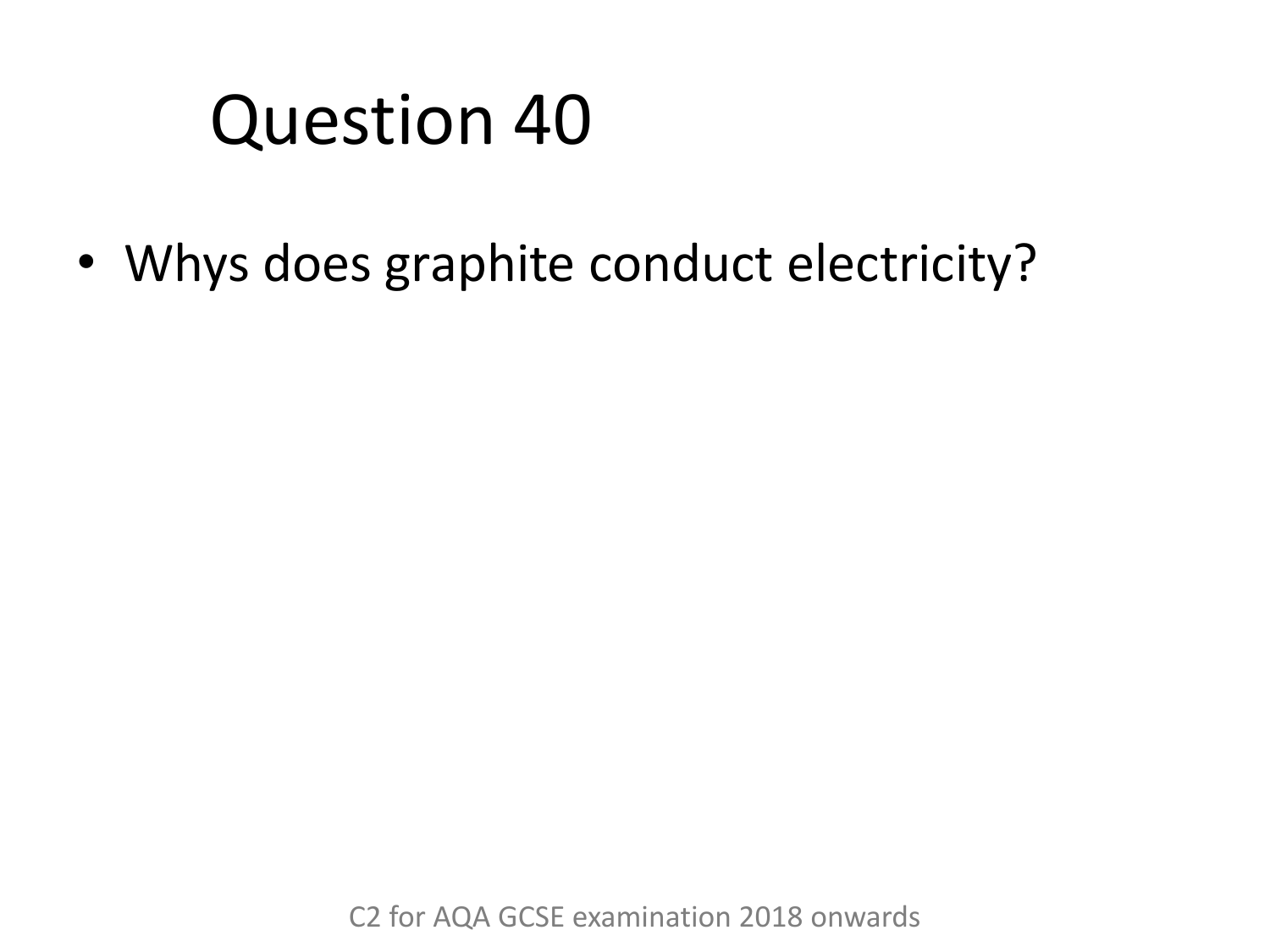### Answer 40 .... of 50

• It has delocalised electrons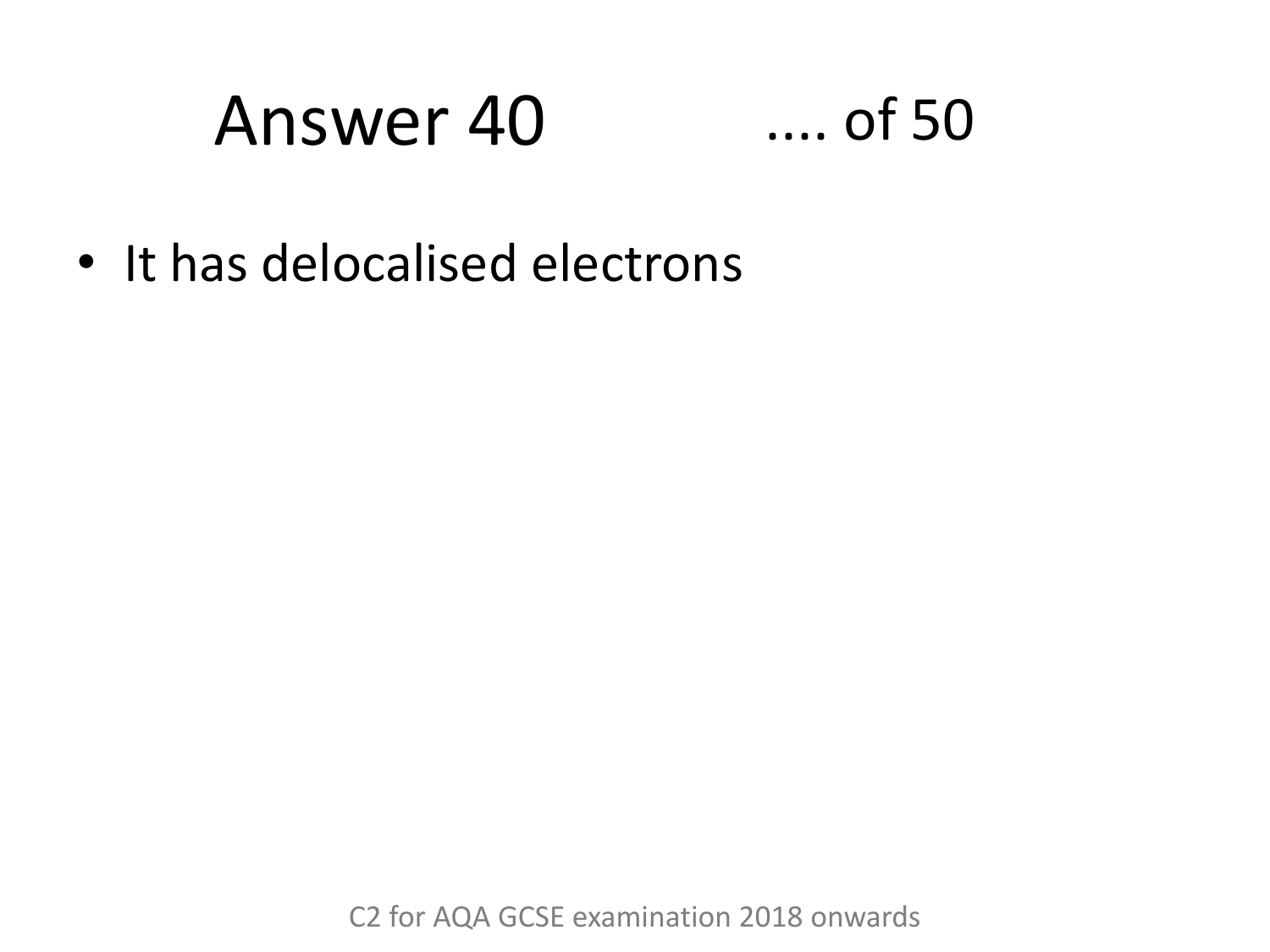• What is an alloy?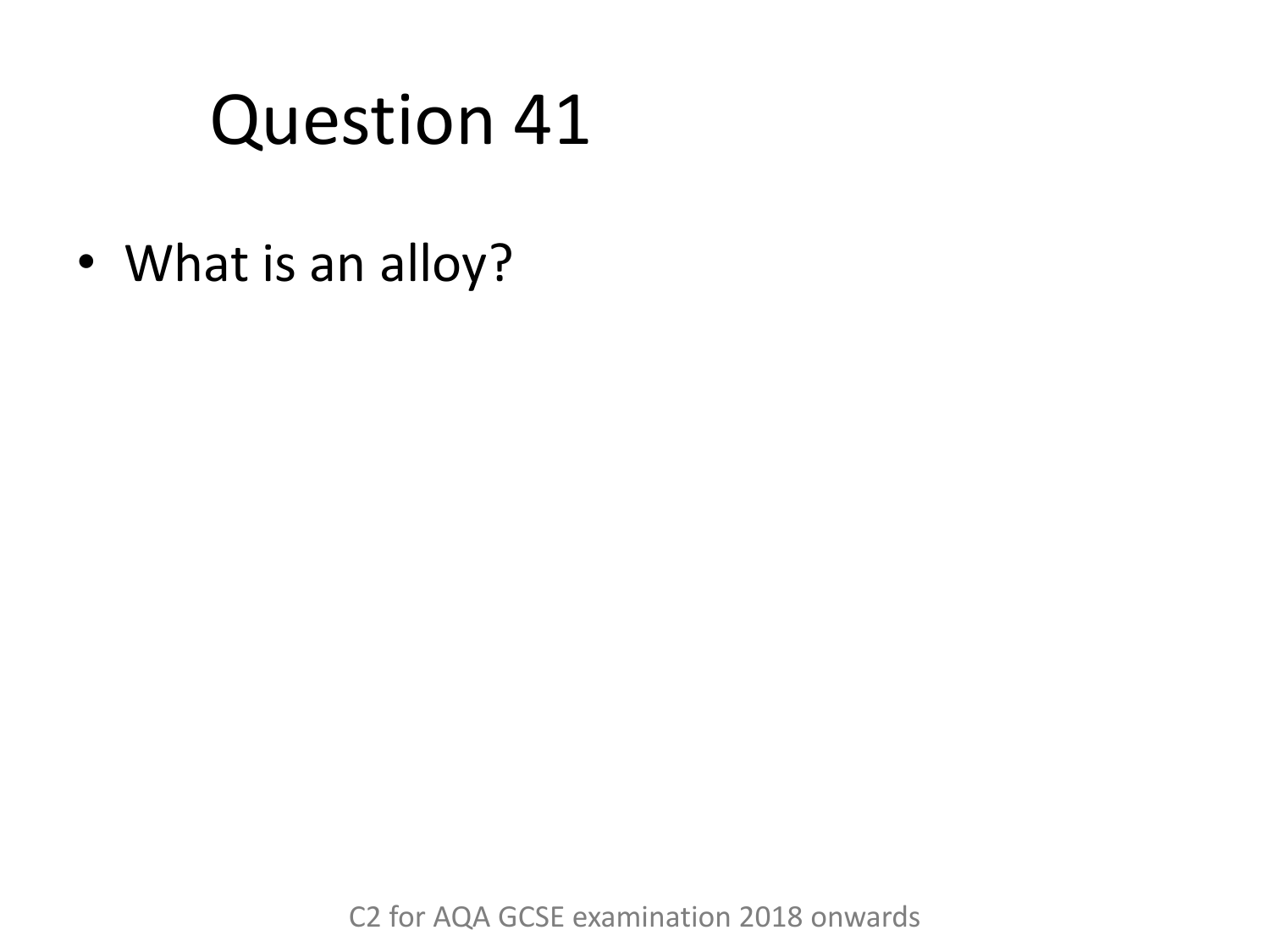# Answer 41 .... of 50

• A metal is mixed with another metal to change the overall physical properties.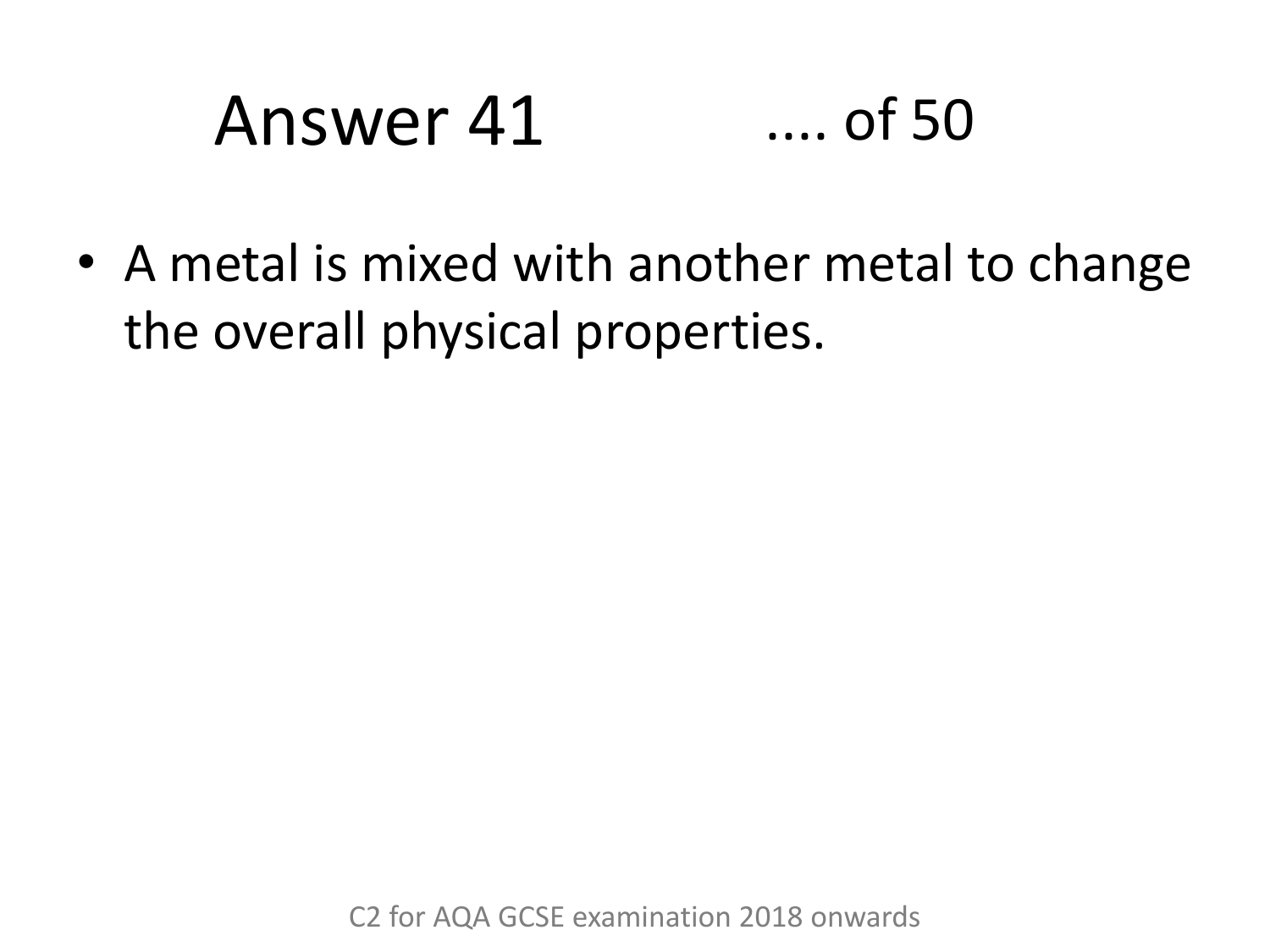• Why are metals malleable and ductile?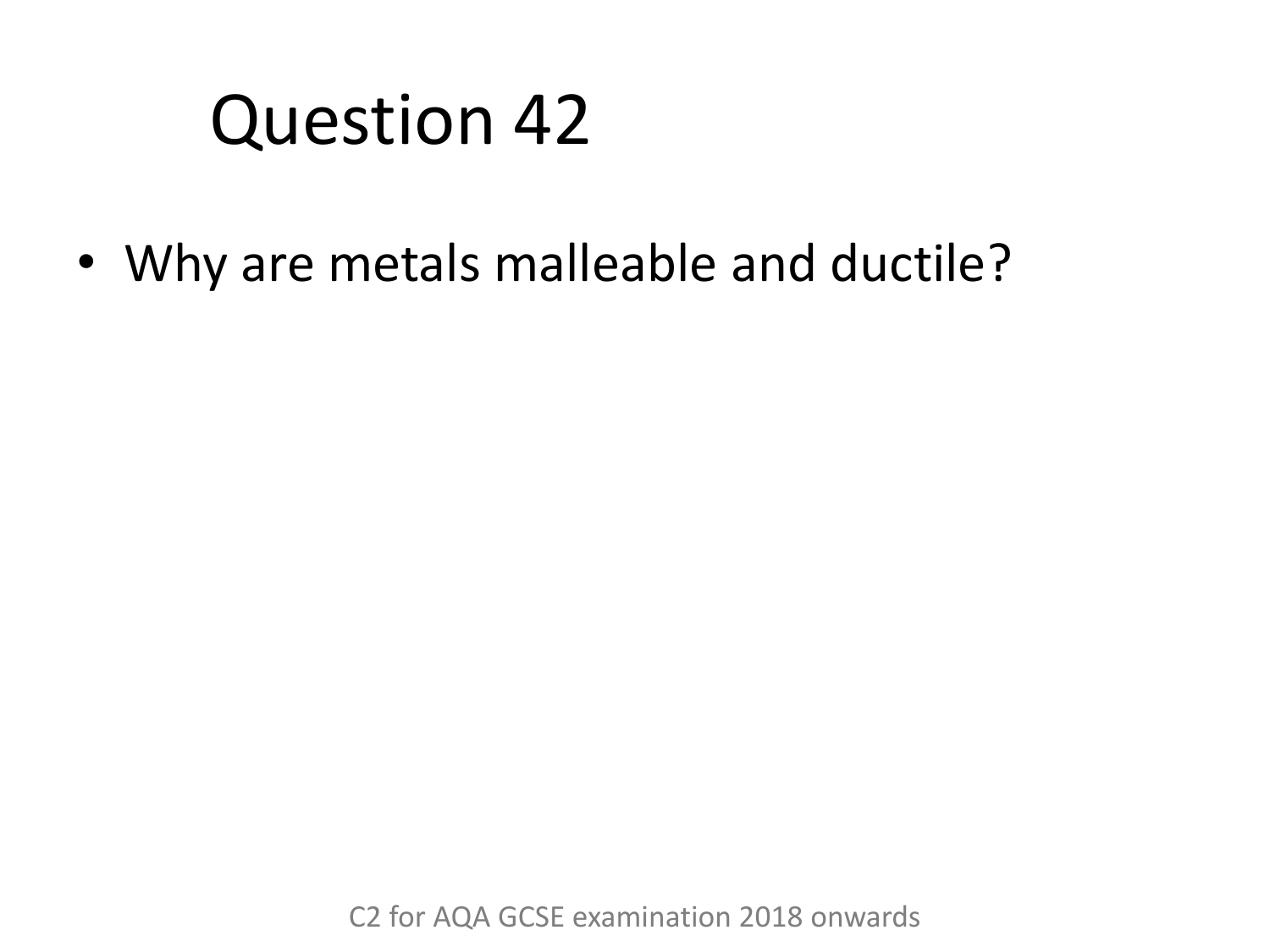# Answer 42 .... of 50

• The layers of atoms are able to slide over one another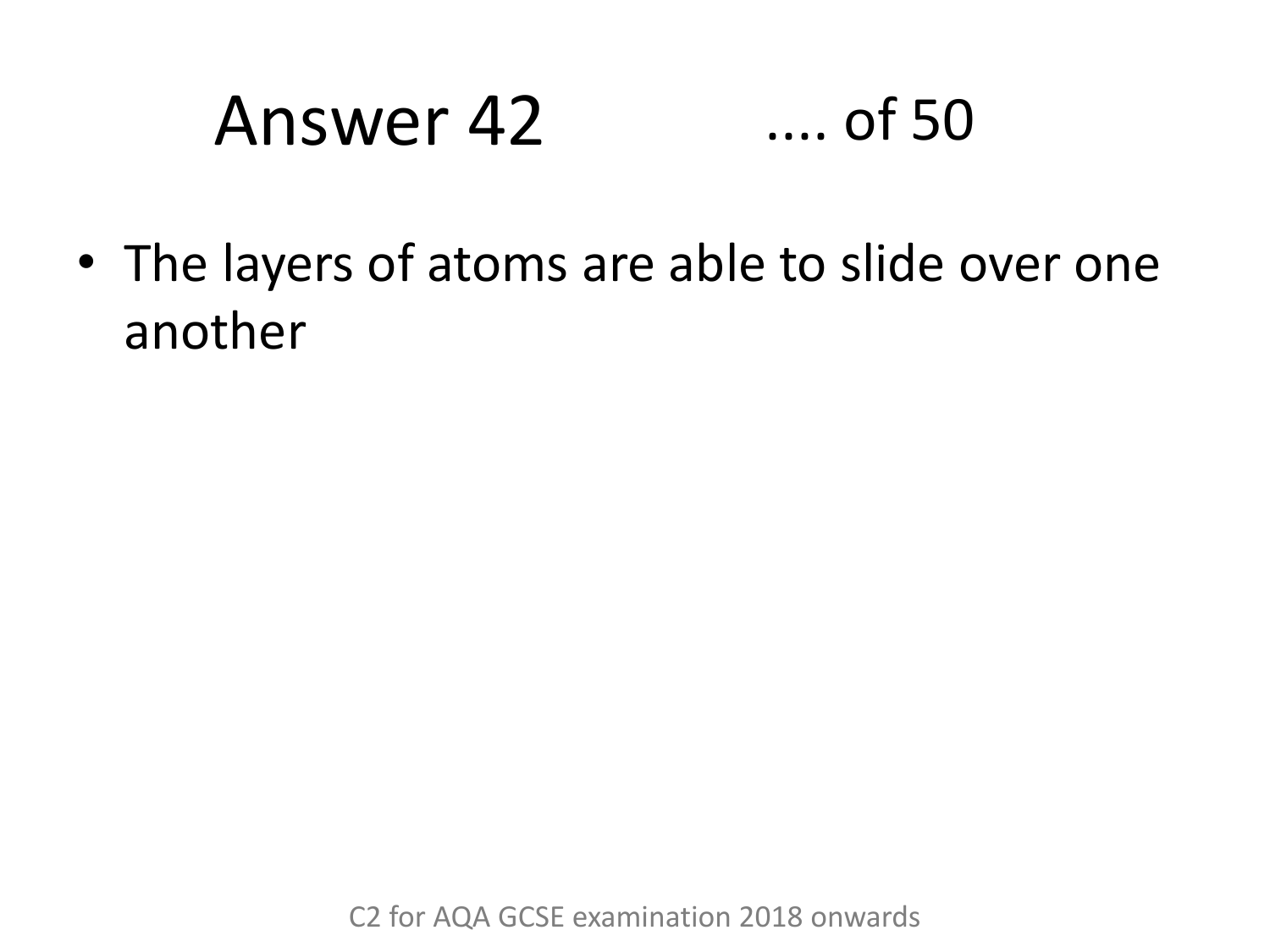• Why are alloys harder than pure metals?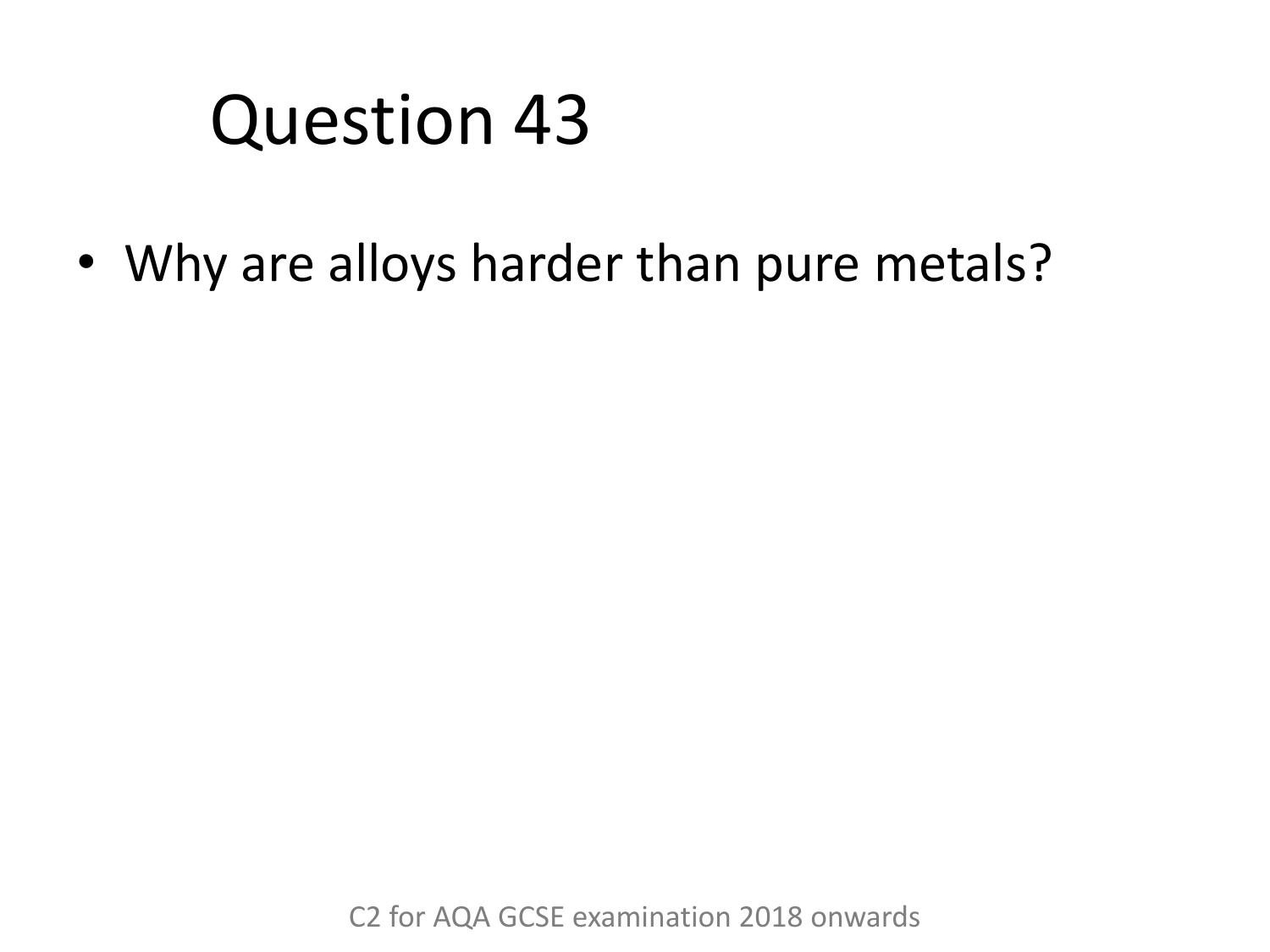## Answer 43 .... of 50

• The different sizes of atoms distort the layers in the structure preventing them from sliding over each other.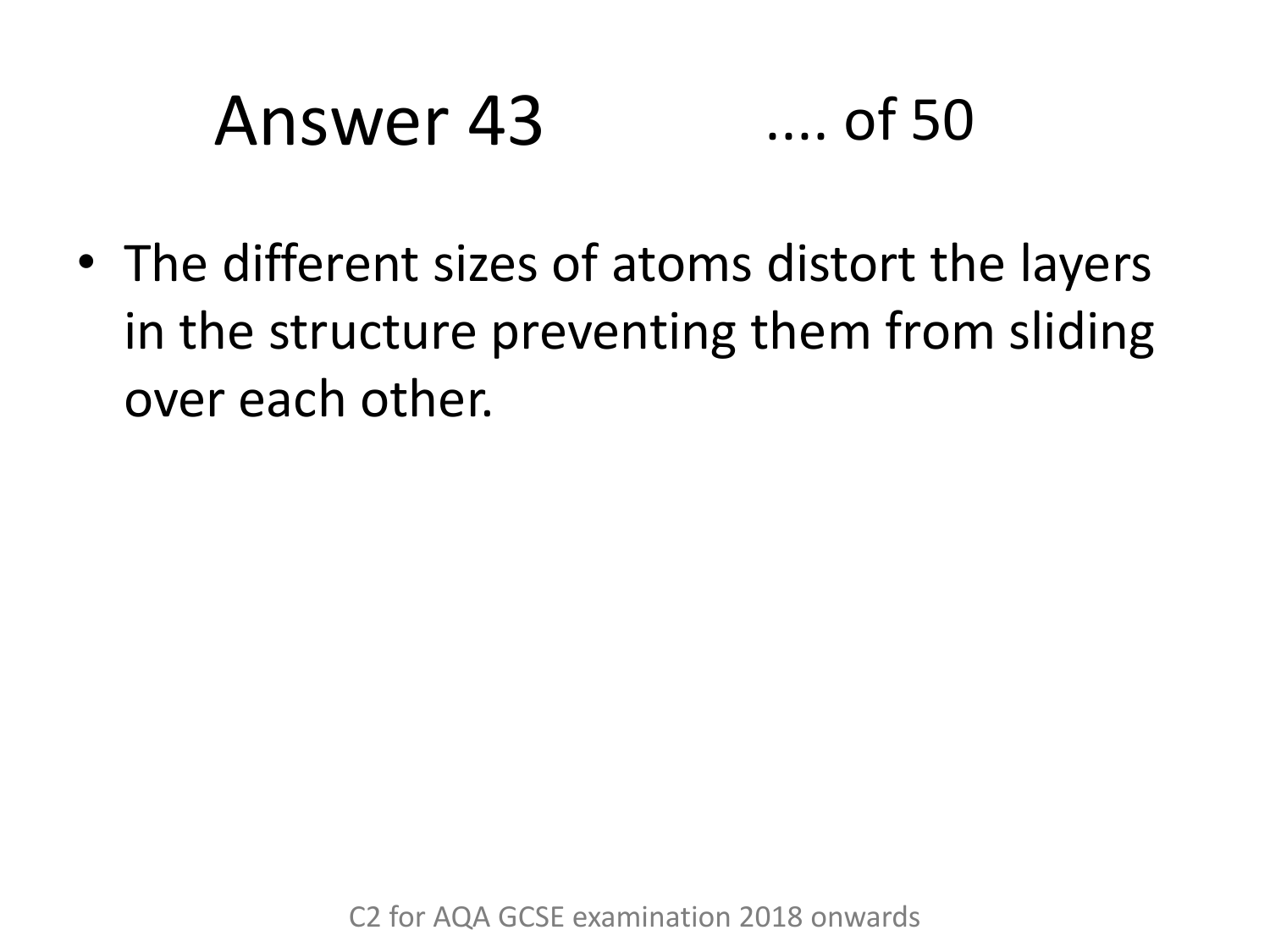• How many covalent bonds does each carbon have in diamond?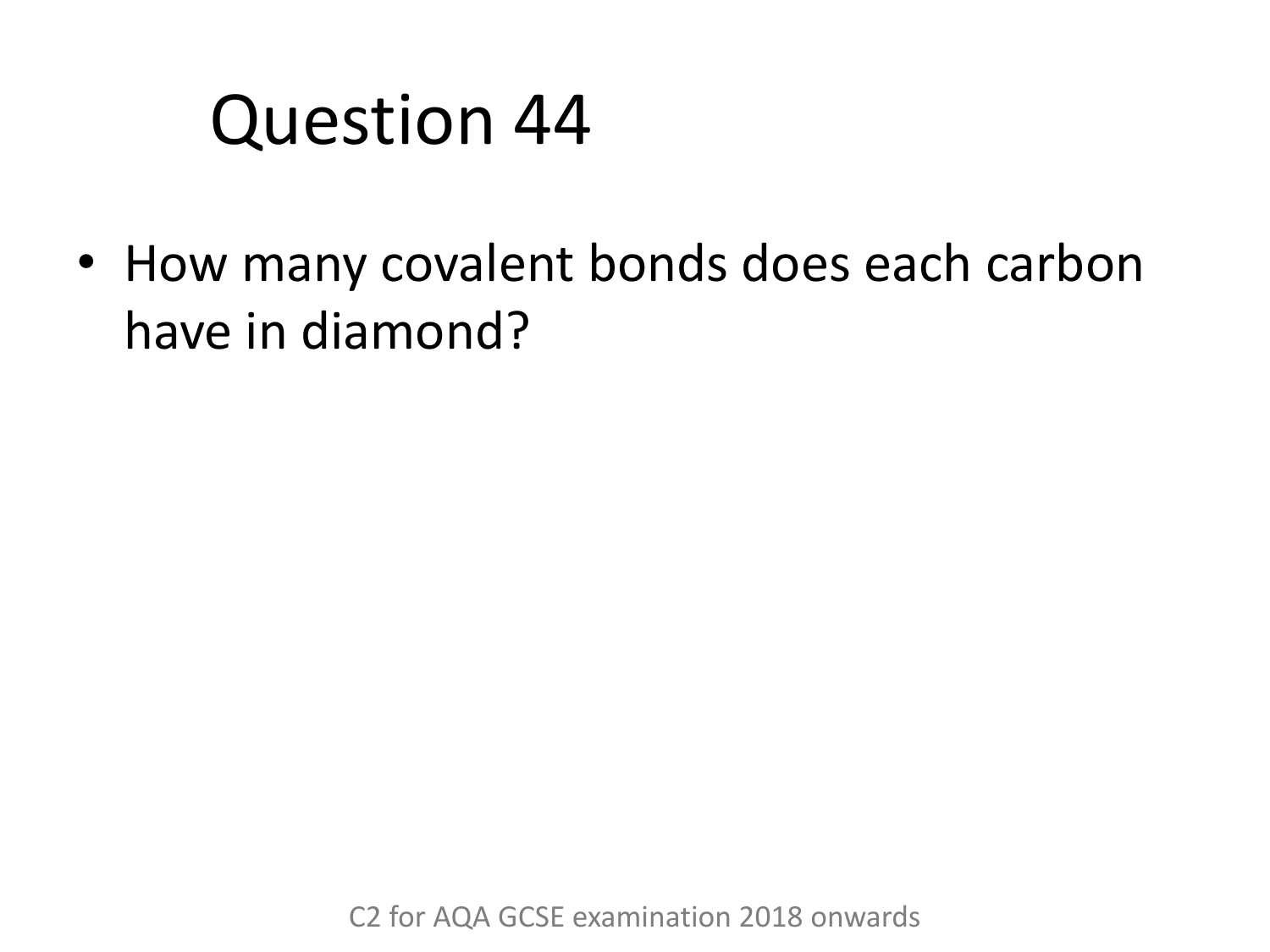#### Answer 44 .... of 50

• 4 covalent bonds per carbon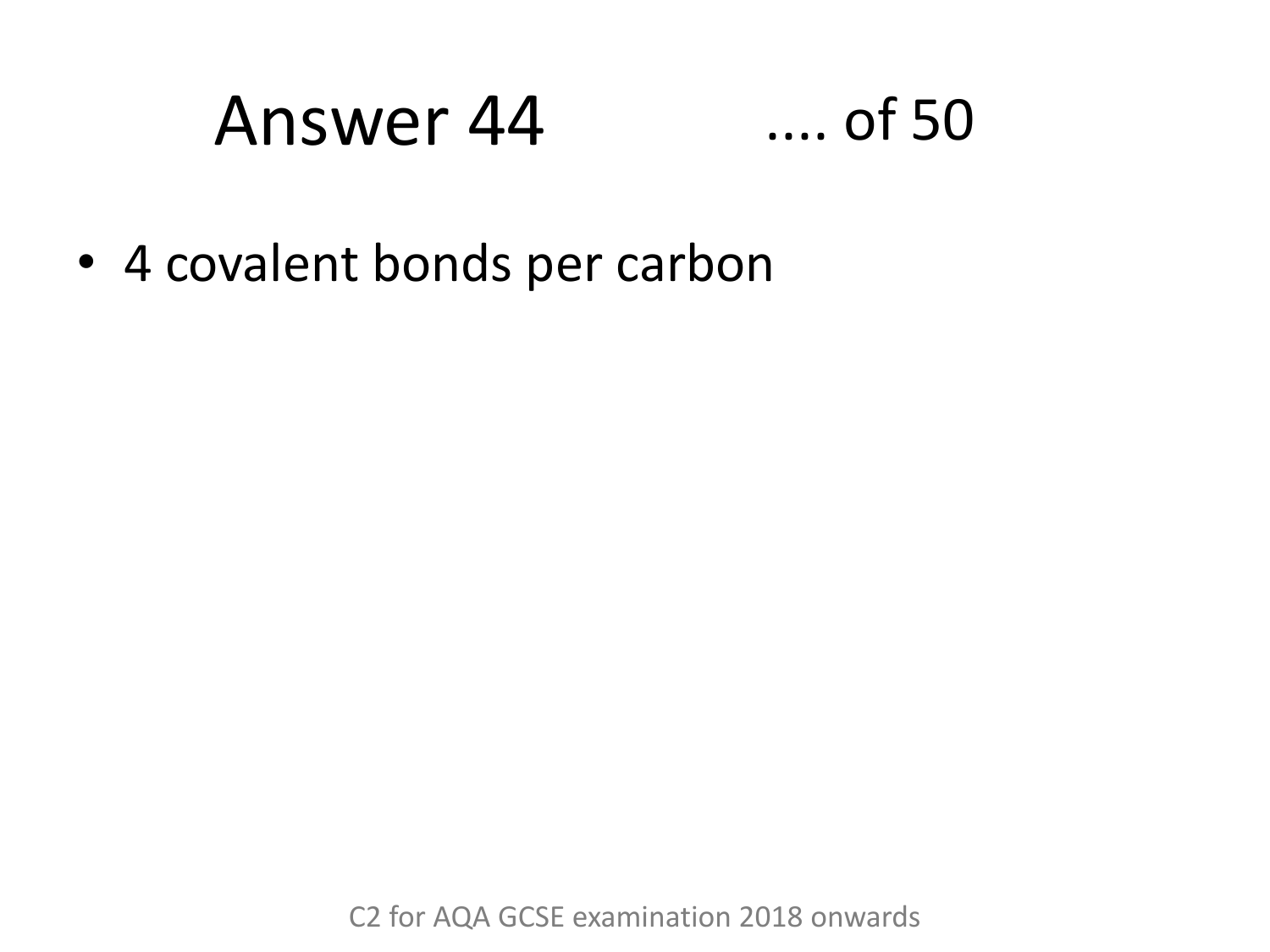• What is the name of the shape of the carbon arrangement in diamond?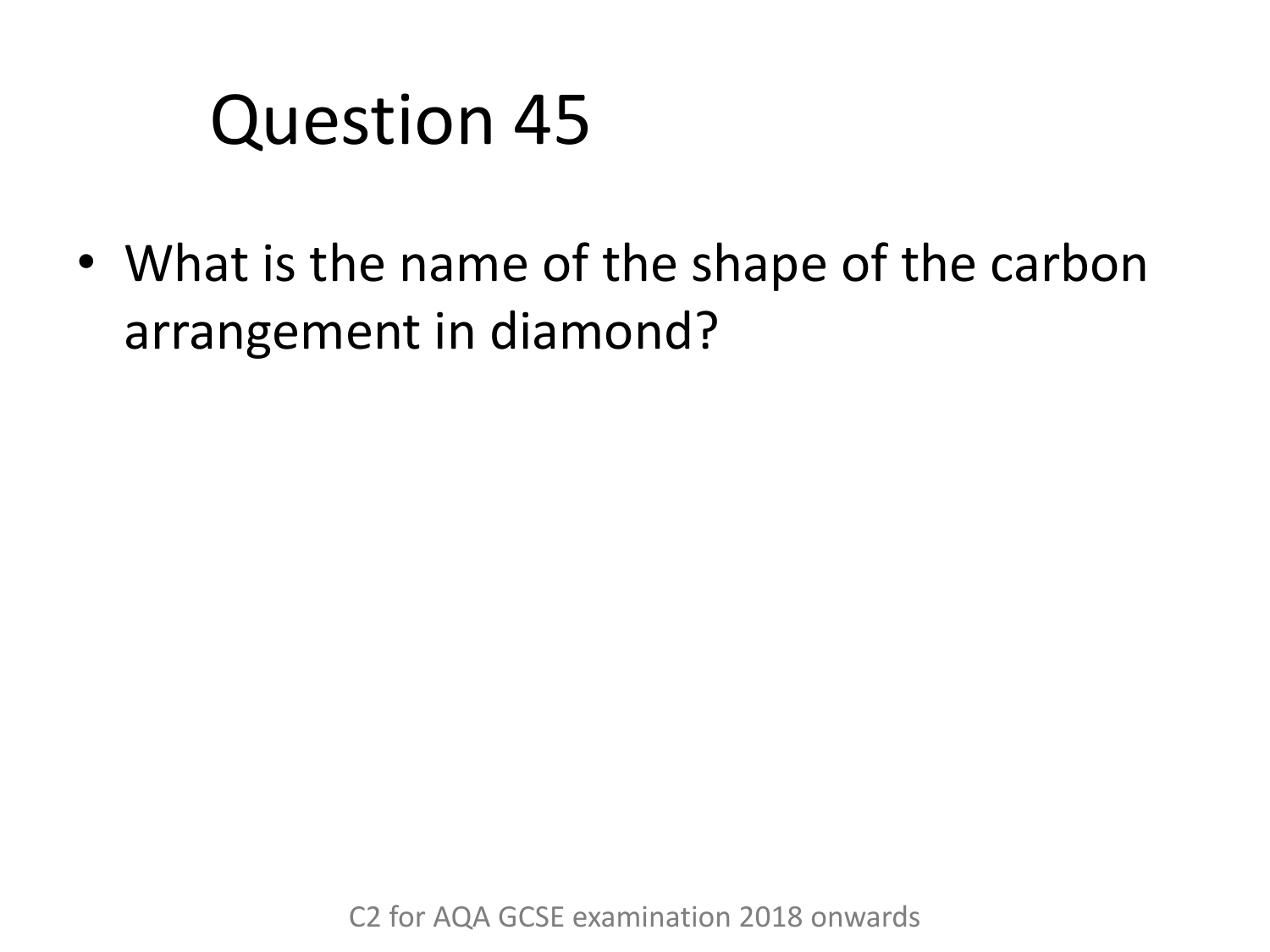### Answer 45 .... of 50

• tetrahedral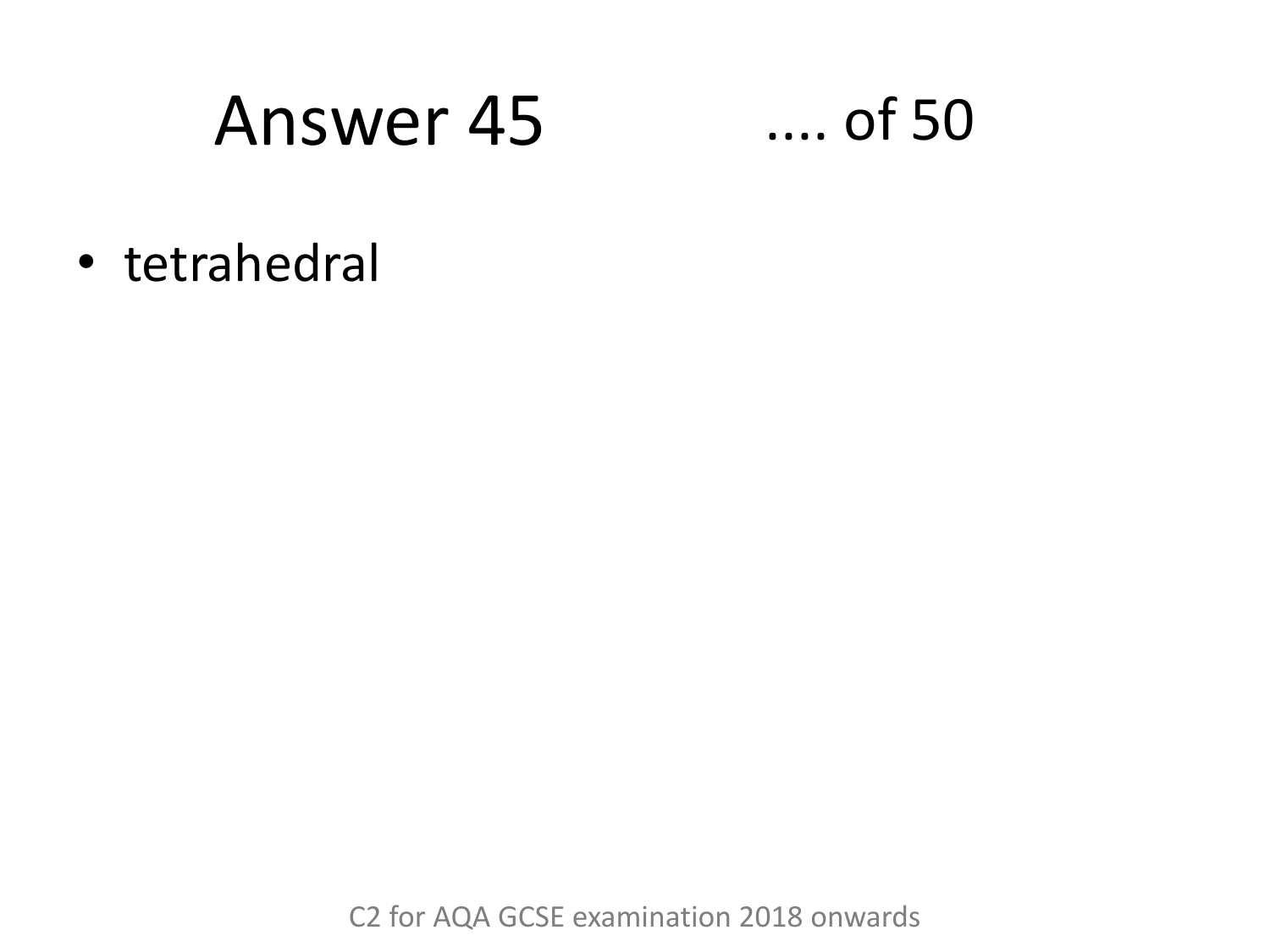• Why does diamond not conduct electricity?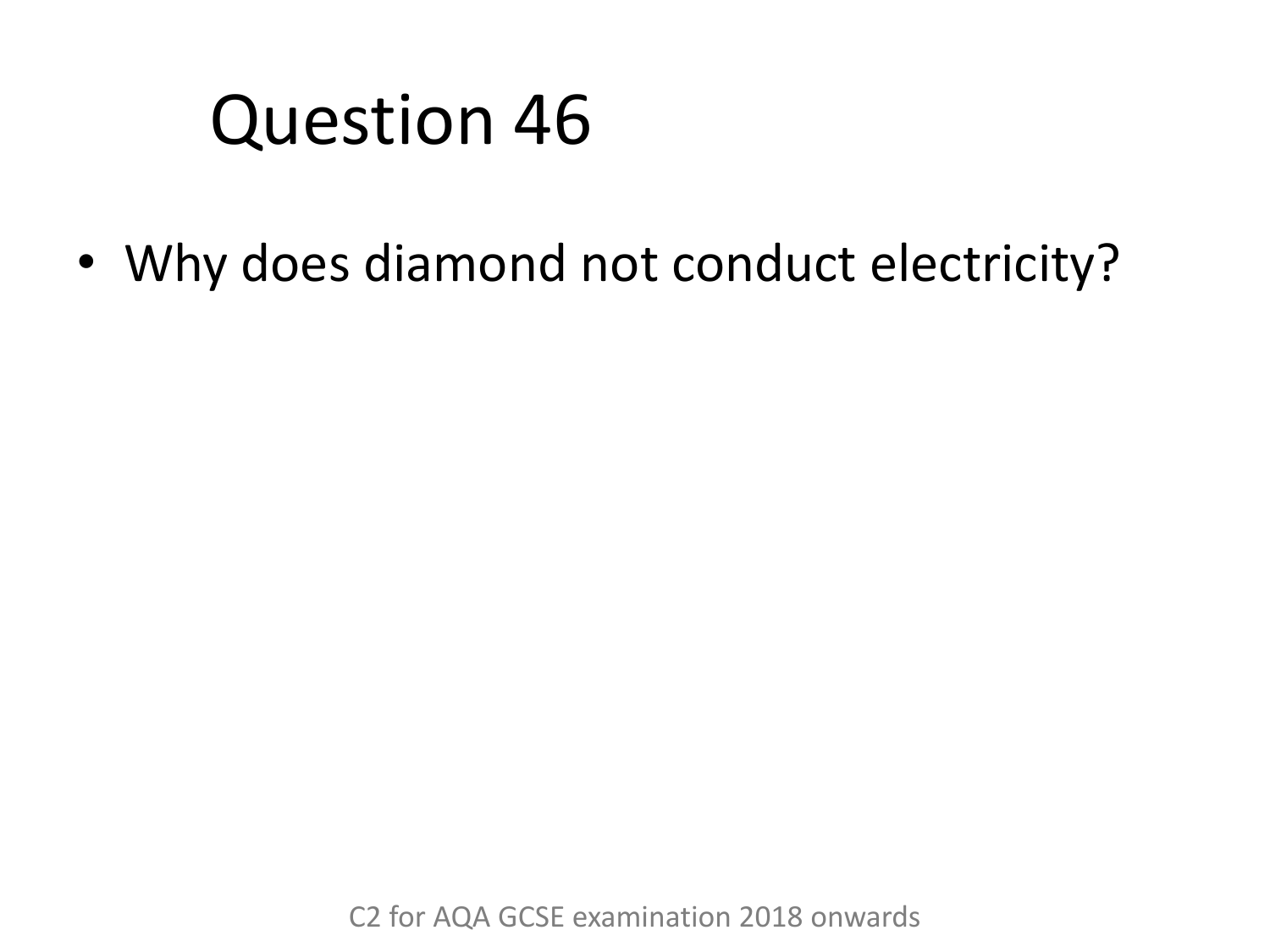# Answer 46 .... of 50

• It does not have delocalised electrons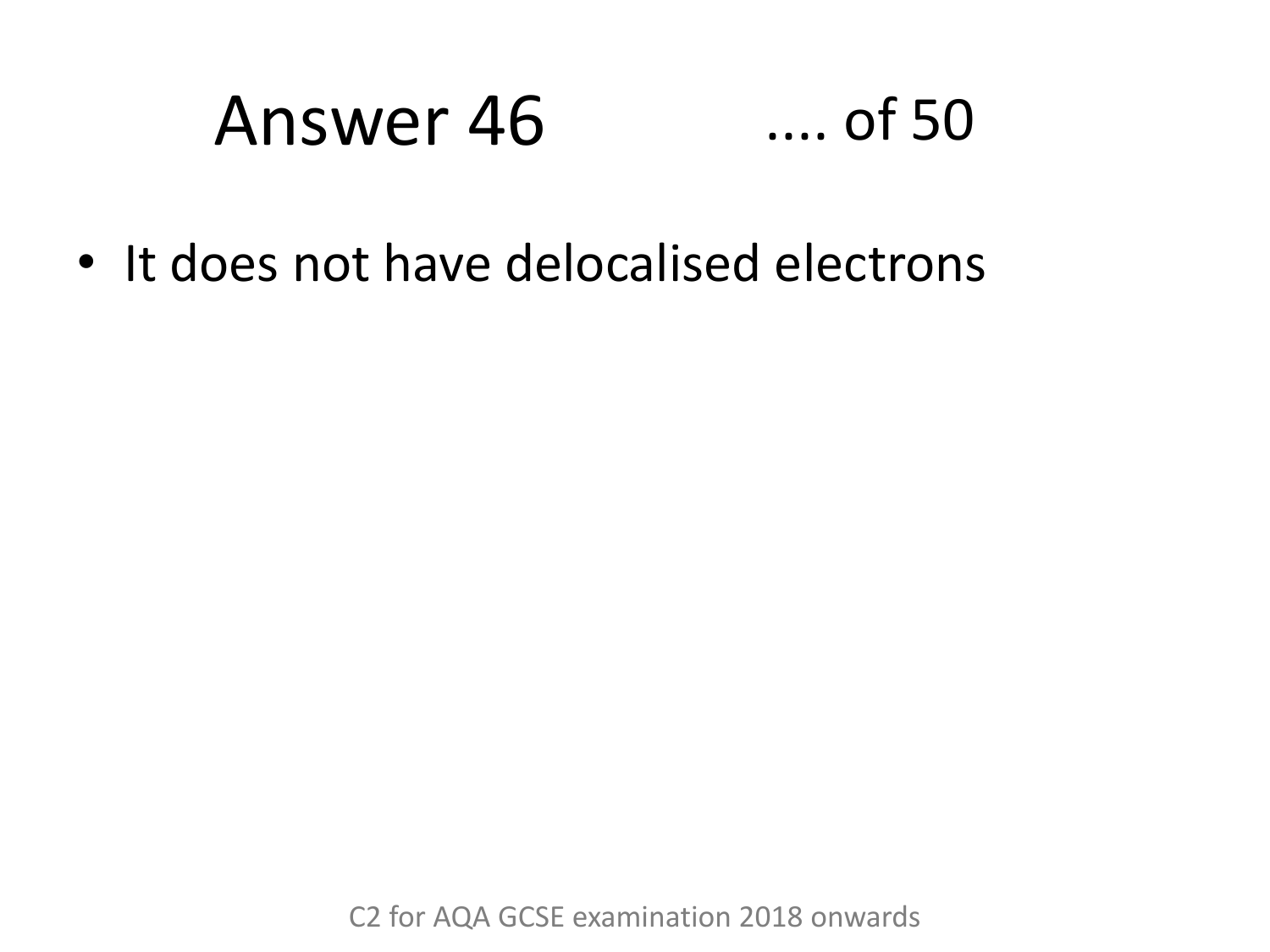• Describe the structure of graphite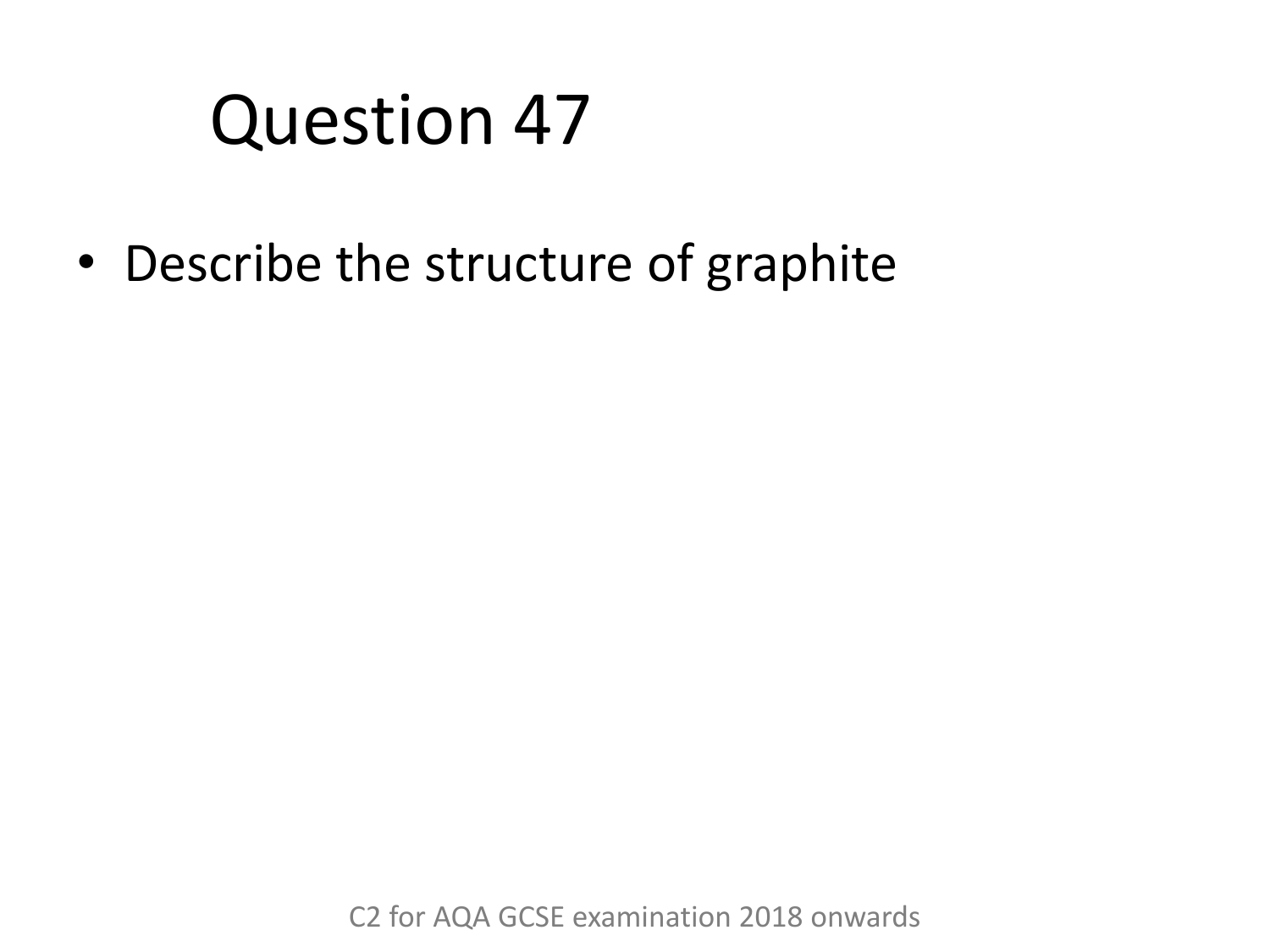# Answer 47 .... of 50

• Layers of hexagonal rings held together by weak intermolecular forces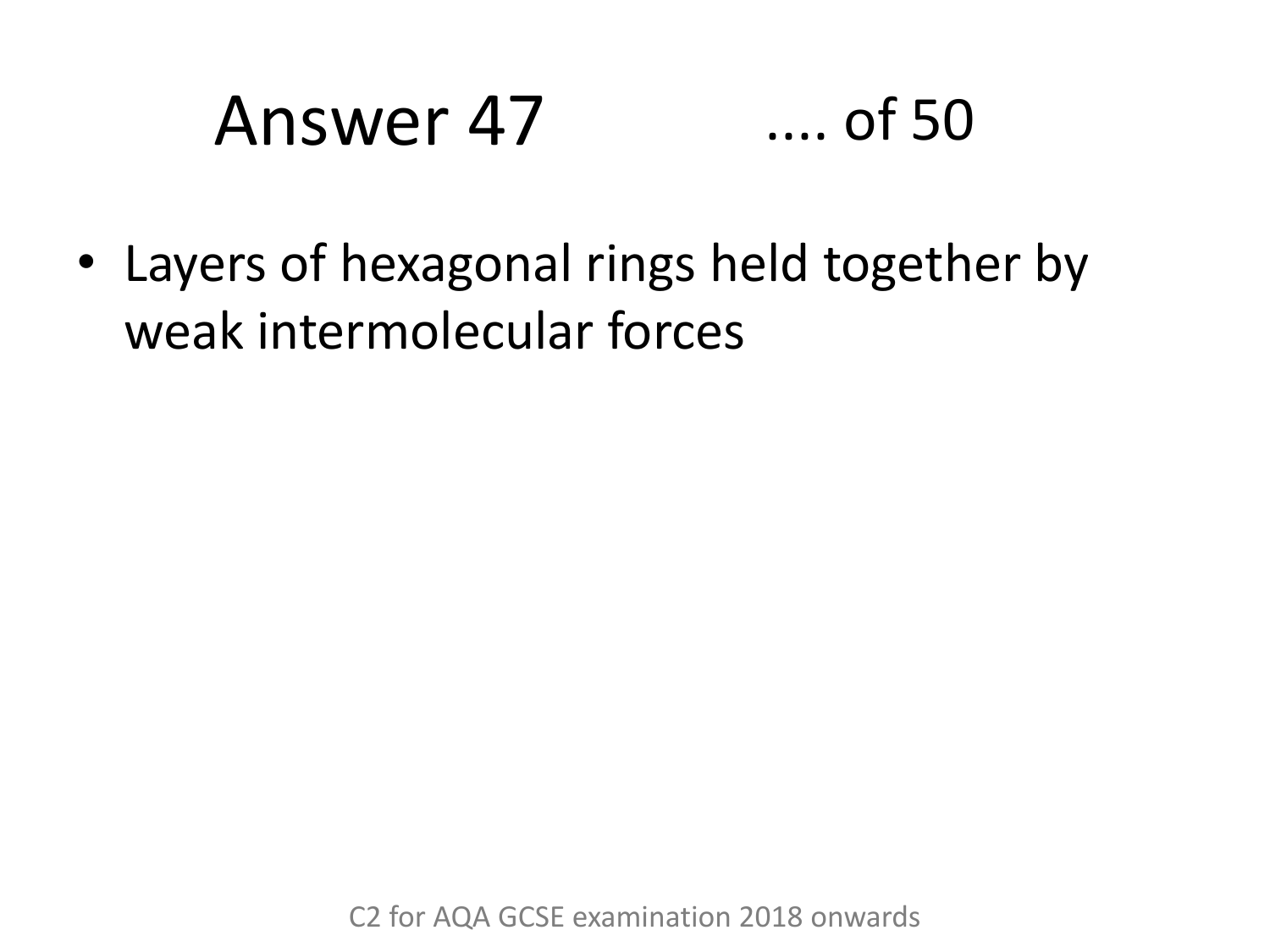• Why can graphite be used as a lubricant?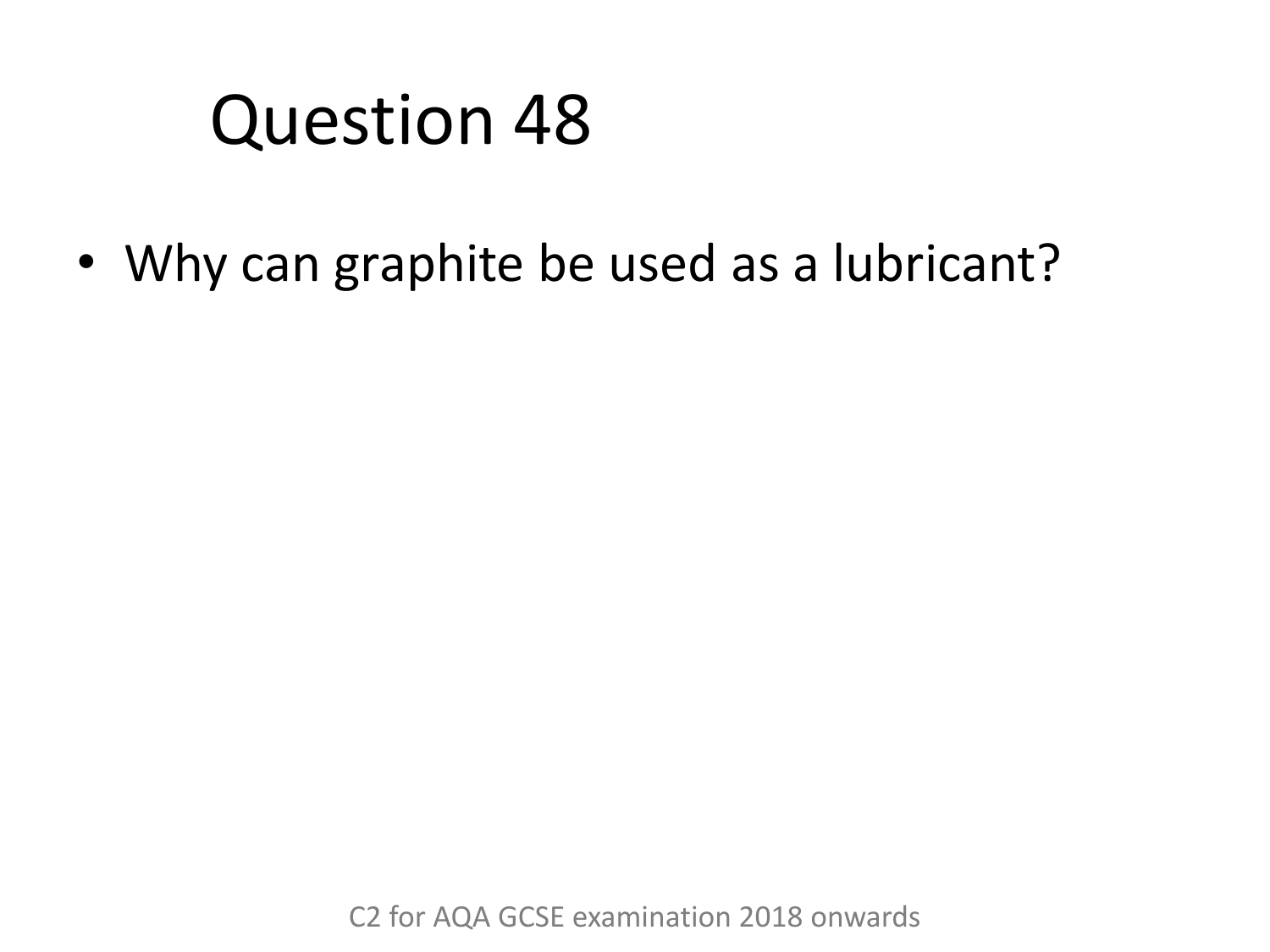# Answer 48 .... of 50

• The layers can slide over each other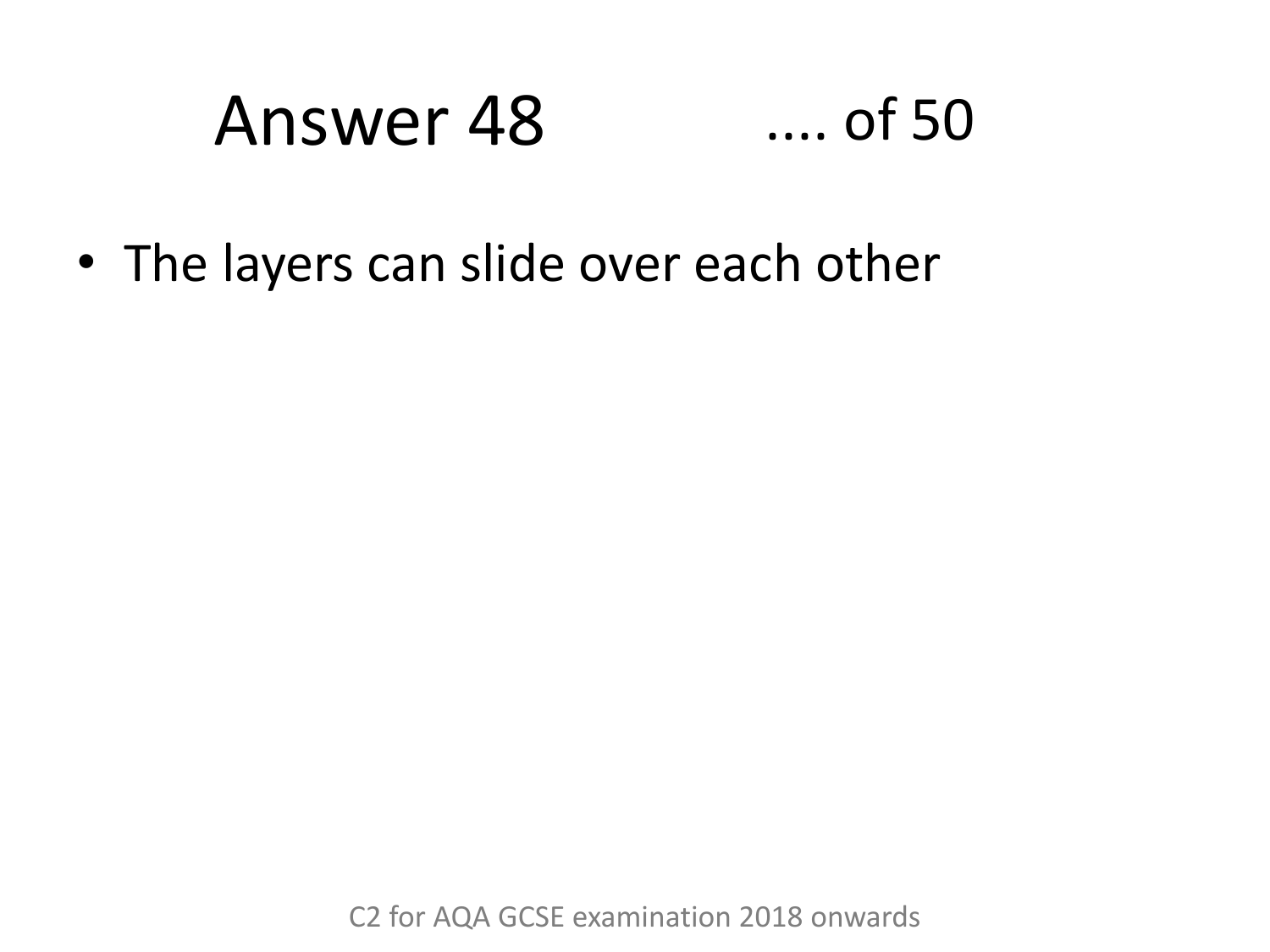• What is a fullerene?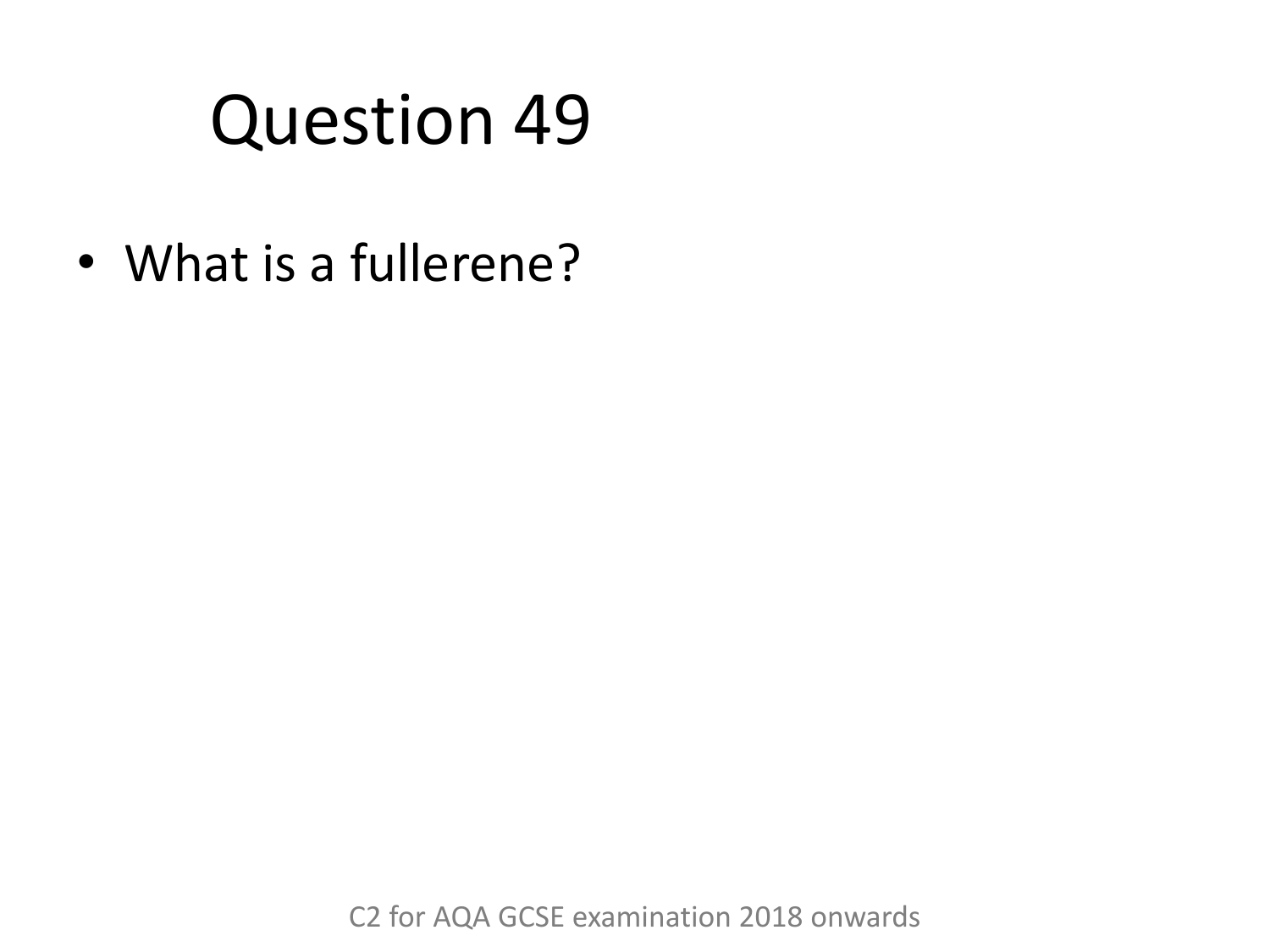# Answer 49 .... of 50

• Molecules of carbon atoms with hollow shapes based on hexagonal rings.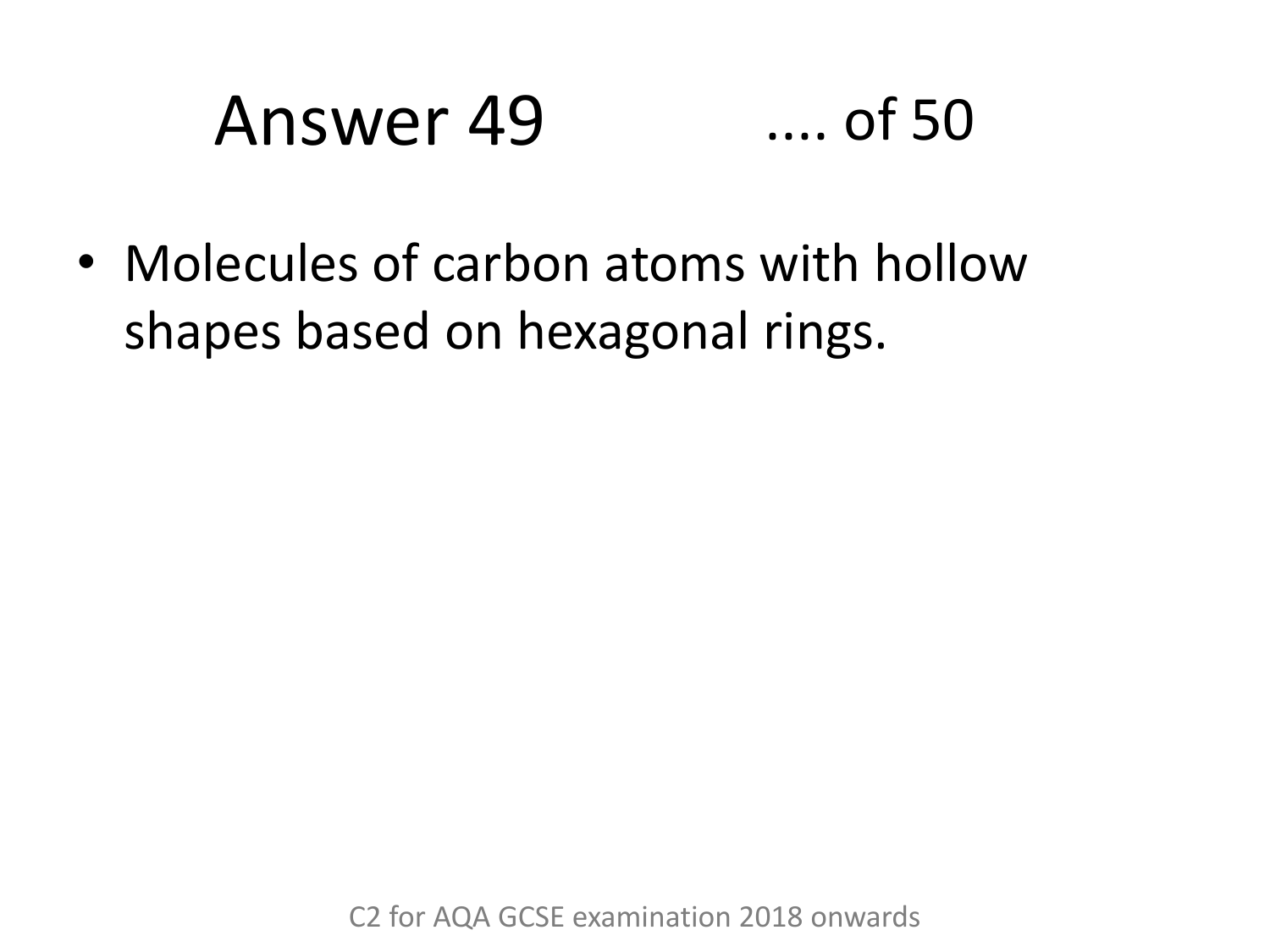• What is a fullerene?